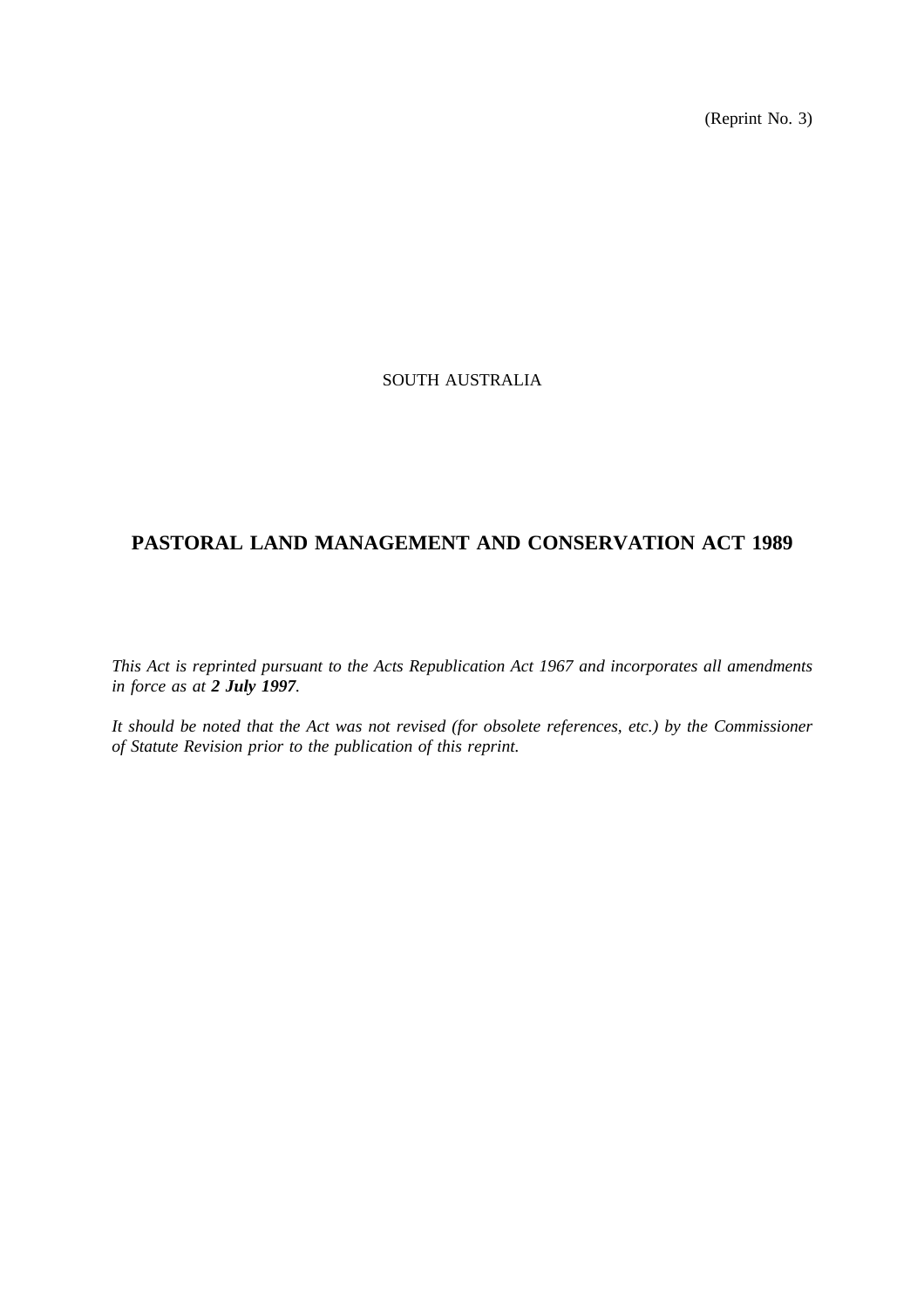# **SUMMARY OF PROVISIONS**

## **PART 1 PRELIMINARY**

- 1. Short title<br>2. Commence
- 2. Commencement<br>3. Interpretation
- **Interpretation**

## **PART 2 OBJECTS AND DUTIES**

- 4. **Objects of this Act** 5. **Duty of the Minister**
- 5. Duty of the Minister and the Board
- 6. Assessment of land<br>7. General duty of pas
- 7. General duty of pastoral lessees<br>8. Pastoral land not to be freeholde
- Pastoral land not to be freeholded
- 9. Pastoral Land Management Fund

#### **PART 3 ADMINISTRATION**

### **DIVISION 1—THE MINISTER**

- 10. Power of Minister to delegate<br>11. Appointment of authorised off
- Appointment of authorised officers

### **DIVISION 2—THE BOARD**

- 12. Establishment of the Pastoral Board
- 13. Conditions of office
- 14. Allowances and expenses
- 15. Procedure at meetings
- 16. Conflict of interest
- 17. Functions of Board
- 18. Delegation by Board

#### **PART 4 PASTORAL LEASES**

- 19. Grant of leases
- 20. Assessment of land prior to grant of lease<br>21. Execution of leases
- Execution of leases
- 22. Conditions of pastoral leases
- 23. Rent
- 
- 24. Term of pastoral leases<br>25. Extension of term of pa Extension of term of pastoral leases
- 26. Variation of land management conditions
- 
- 27. Exemption from stamp duty<br>28. Dealing with pastoral leases
- 28. Dealing with pastoral leases<br>29. Agreements to deal with a le 29. Agreements to deal with a lease<br>30. Consent to certain share transfer.
- Consent to certain share transfers in pastoral company
- 31. Alteration of boundaries
- 32. Resumption of land
- 33. Abandonment of land
- 34. Vacation of land<br>35. Penalties for late
- 35. Penalties for late payment of rent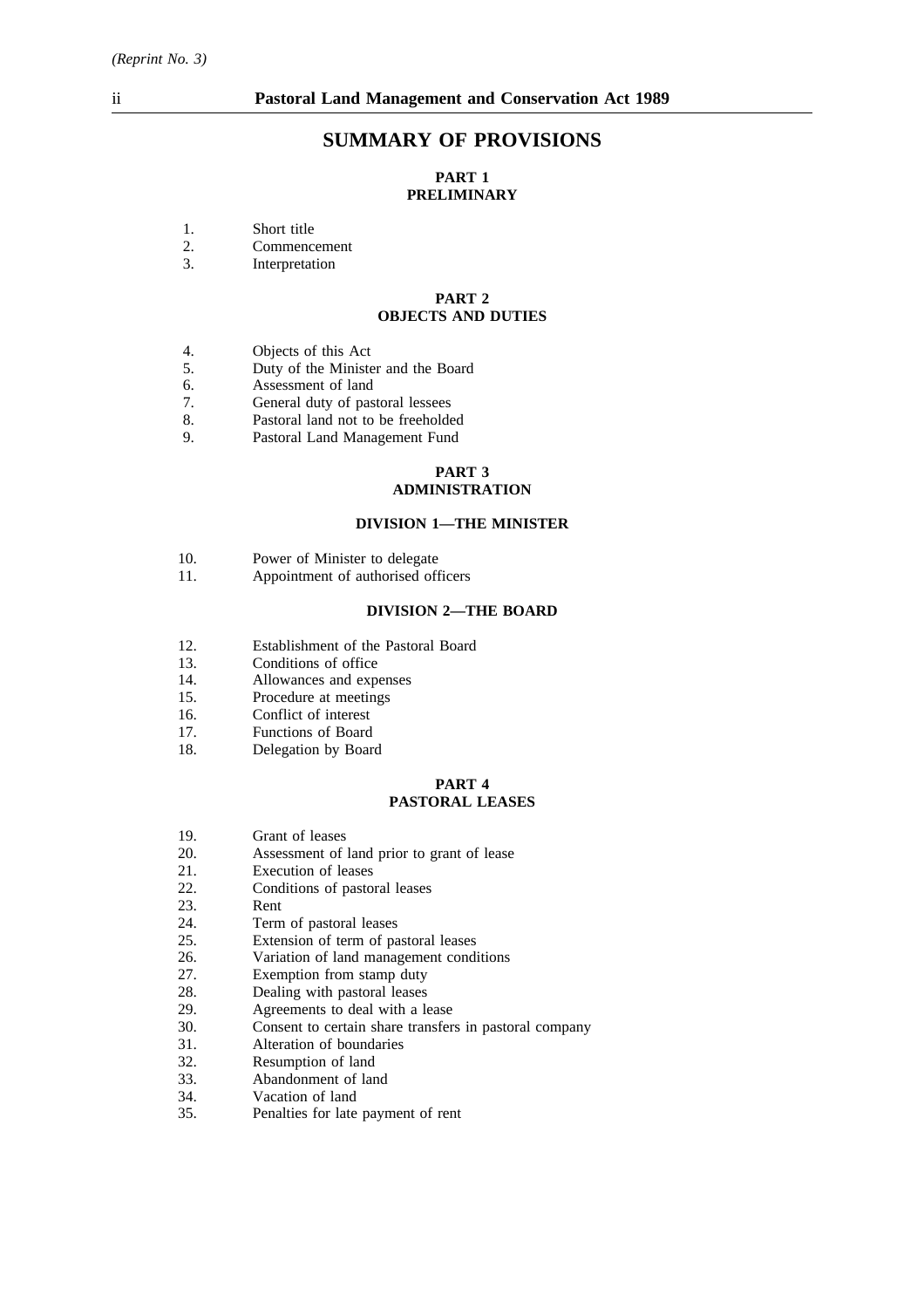#### **Pastoral Land Management and Conservation Act 1989** iii

- 36. Waiver
- 37. Cancellation of lease or imposition of fine on breach of conditions
- 38. Cancellation of pastoral lease obtained by false statement
- 39. Compensation
- 40. Notice of adverse action to be given to holders of registered interests or caveats

#### **PART 5**

## **LAND MANAGEMENT AND PROTECTION**

- 41. Property plans
- 42. Verification of stock levels
- 43. Notices to destock or take other action
- 44. Reference areas

#### **PART 6 ACCESS TO PASTORAL LAND**

## **DIVISION 1—PUBLIC ACCESS ROUTES AND STOCK ROUTES**

45. Establishment of public access routes and stock routes

## **DIVISION 2—TRAVELLING STOCK**

46. Travelling with stock

#### **DIVISION 3—PUBLIC ACCESS**

- 47. Rights of Aborigines
- 48. Right to travel across and camp on pastoral land
- 49. Public access not to be obstructed

#### **PART 7 APPEALS**

#### **DIVISION 1—THE TRIBUNAL**

- 50. Establishment of the Tribunal
- 51. Determination of questions
- 52. Powers and procedures of the Tribunal
- 53. Compulsory conferences

#### **DIVISION 2—RIGHT OF APPEAL TO TRIBUNAL**

- 54. Appeal against certain decisions
- 55. Operation of certain decisions pending appeal

#### **DIVISION 3—REVIEW OF VALUATION AND RIGHT OF APPEAL TO LAND AND VALUATION COURT**

56. Right of review or appeal

#### **PART 8 MISCELLANEOUS**

- 57. Misuse of pastoral land
- 58. Notice to be given of cattle muster
- 59. Right to take water
- 60. Policing powers
- 61. Powers of entry, etc.
- 62. Act does not derogate from Mining Act or Petroleum Act
- 63. Offence of hindering or obstructing person exercising powers under this Act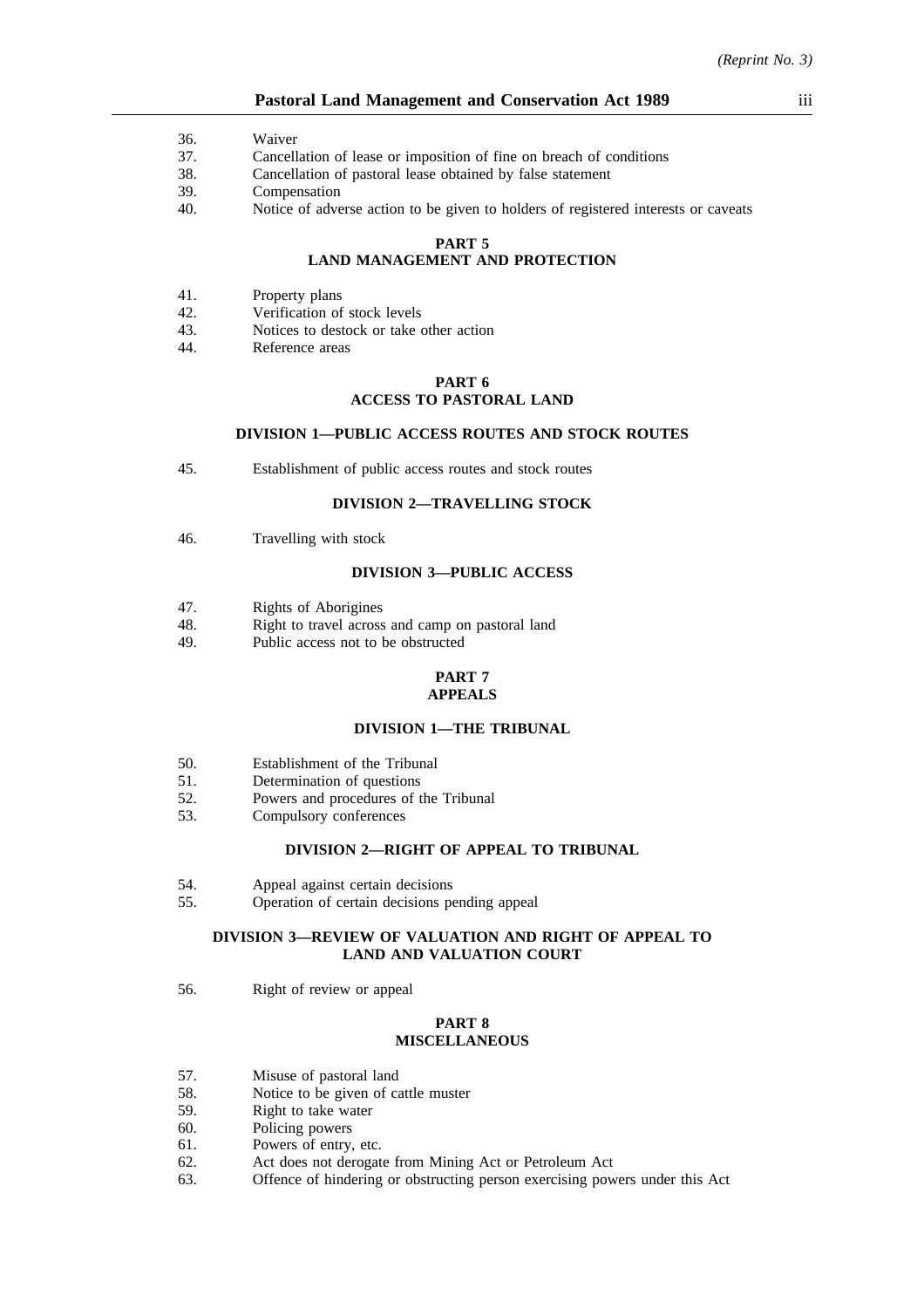- 64. Protection from personal liability<br>65. Duty of Registrar-General
- 65. Duty of Registrar-General<br>66. Certain debts are charges of
- 66. Certain debts are charges over leases<br>67. Service of notices
- 
- 67. Service of notices<br>68. Evidentiary provisi Evidentiary provision
- 69. Summary offences<br>70. Regulations
- Regulations

## **SCHEDULE**

### **DIVISION 1—REPEAL**

### **DIVISION 2—AMENDMENT OF OTHER ACTS**

#### **DIVISION 3—TRANSITIONAL PROVISIONS**

### **APPENDIX 1 LEGISLATIVE HISTORY**

## **APPENDIX 2 DIVISIONAL PENALTIES AND EXPIATION FEES**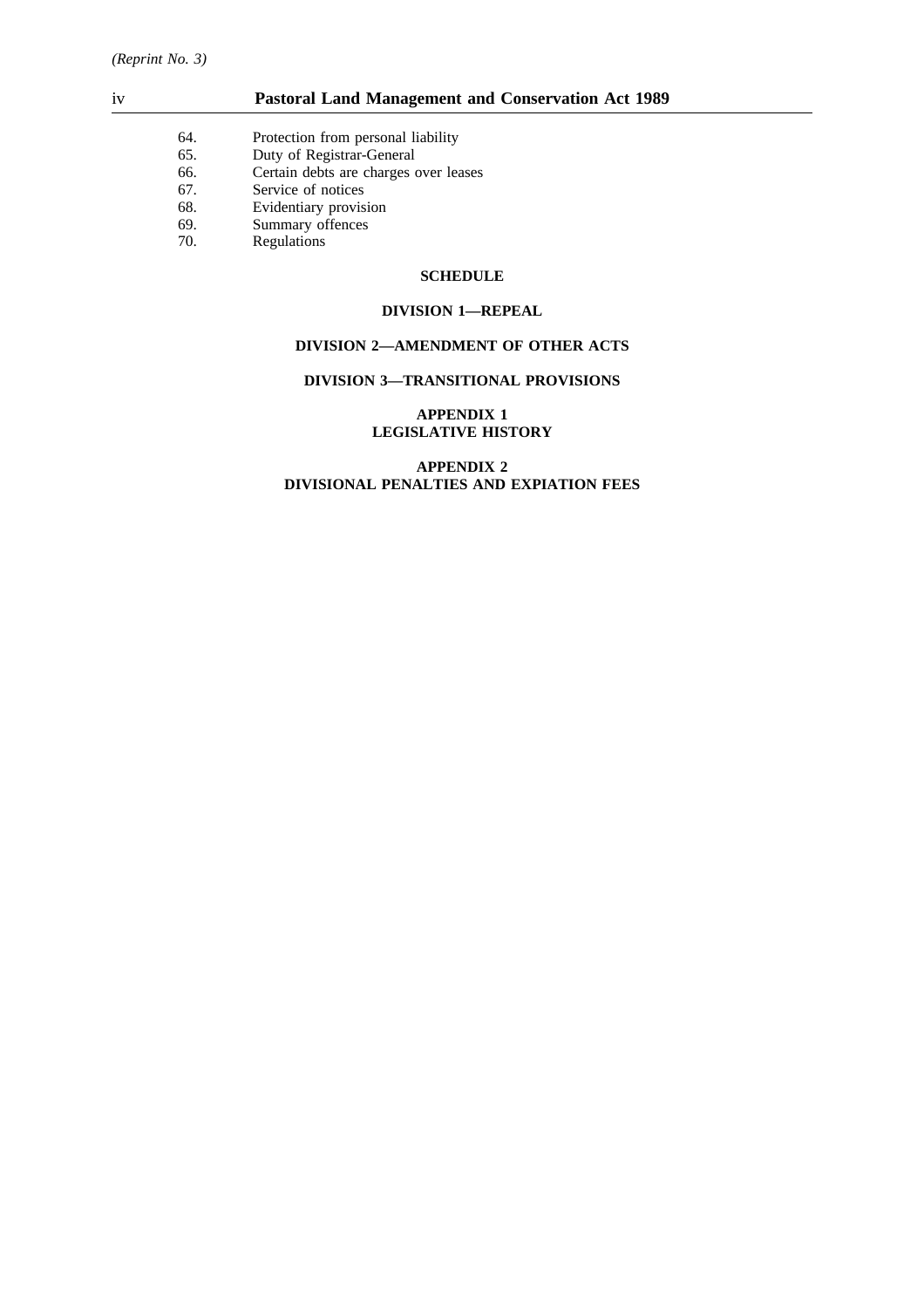# **PASTORAL LAND MANAGEMENT AND CONSERVATION ACT 1989**

being

Pastoral Land Management and Conservation Act 1989 No. 51 of 1989 [Assented to 7 September 1989]<sup>1</sup>

as amended by

Statutes Amendment (Expiation of Offences) Act 1992 No. 71 of 1992 [Assented to 19 November 1992]<sup>2</sup> Pastoral Land Management and Conservation (Board Membership) Amendment Act 1996 No. 9 of 1996 [Assented to 4 April 1996]

Statutes Amendment (Water Resources) Act 1997 No. 35 of 1997 [Assented to 19 June 1997]<sup>3</sup>

- <sup>1</sup> Came into operation (except s. 12(2)-(8)) 7 March 1990; s. 12(2)-(8) came into operation 7 March 1996: s. 2.
- <sup>2</sup> Came into operation 1 March 1993: *Gaz*. 18 February 1993, p. 600.<br>**2 Don't**  $\frac{5}{2}$  (sq. 22.24) game into operation 2 July 1997: *Caz*. 26 June
- **<sup>3</sup> Part 5 (ss. 22-24) came into operation 2 July 1997:** *Gaz***. 26 June 1997, p. 3052.**

#### *NOTE:*

- *Asterisks indicate repeal or deletion of text.*
- *Entries appearing in bold type indicate the amendments incorporated since the last reprint.*
- *For the legislative history of the Act see Appendix 1.*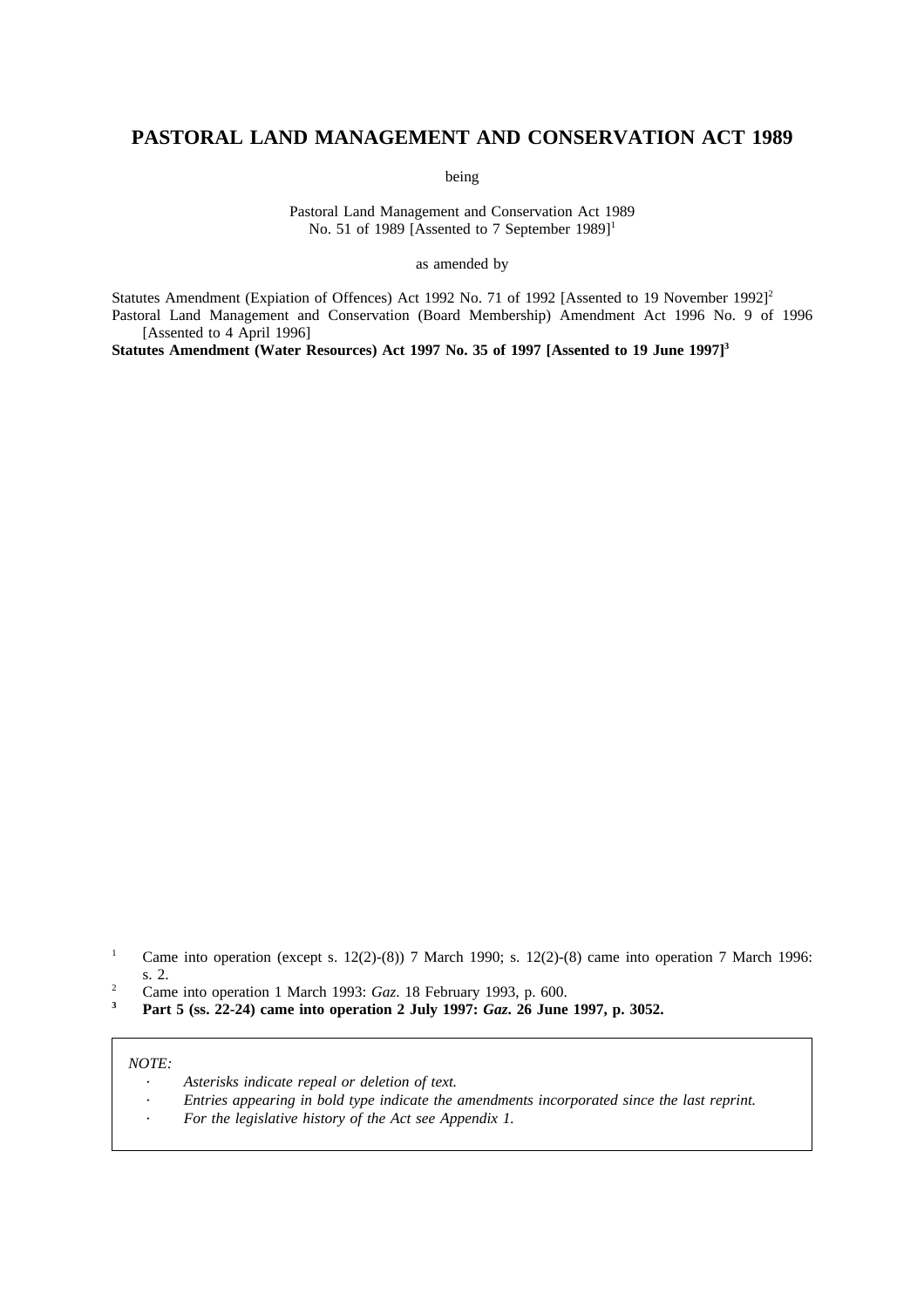## **An Act to make provision for the management and conservation of pastoral land; to repeal the Pastoral Act 1936; and for other purposes.**

The Parliament of South Australia enacts as follows:

## **PART 1 PRELIMINARY**

## **Short title**

**1.** This Act may be cited as the *Pastoral Land Management and Conservation Act 1989*.

## **Commencement**

**2.** (1) Subject to subsection (2), this Act will come into operation six months after assent.

(2) Section 12(2) to (8) will come into operation on the sixth anniversary of the commencement of this Act.

## **Interpretation**

**3.** In this Act, unless the contrary intention appears—

"**Aboriginal people**" means the people who inhabited Australia before European colonisation;

"**Aborigine**" means a descendant of the Aboriginal people who is accepted as a member by a group in the community who claim descent from the Aboriginal people;

## "**authorised officer**" means—

- *(a)* a member of the police force; or
- *(b)* a person appointed by the Minister as an authorised officer for the purposes of this Act;

"**the Board**" means the *Pastoral Board* established under this Act;

"**Crown land**" means land held by the Crown that has not been alienated in fee simple and is not part of a reserve under the *National Parks and Wildlife Act 1972* or subject to any lease (other than a mining lease), agreement to purchase or dedication;

"**degradation**" of land means a decline in the quality of the natural resources of the land resulting from human activities on the land, and "**degraded**" has a corresponding meaning;

"**the Minister**" means the Minister of Lands;

"**motor vehicle**" means any vehicle capable of being driven or ridden that is propelled by means of an engine;

"**pastoral land**" means land comprised in a pastoral lease;

"**pastoral lease**" means a lease granted under this Act over Crown land for pastoral purposes;

"**pastoral purposes**" means the pasturing of stock and other ancillary purposes;

"**rehabilitation**" of degraded land means to bring the land back to at least the condition it was in before its degradation, having particular regard to its capacity to carry stock and its level of soil stability;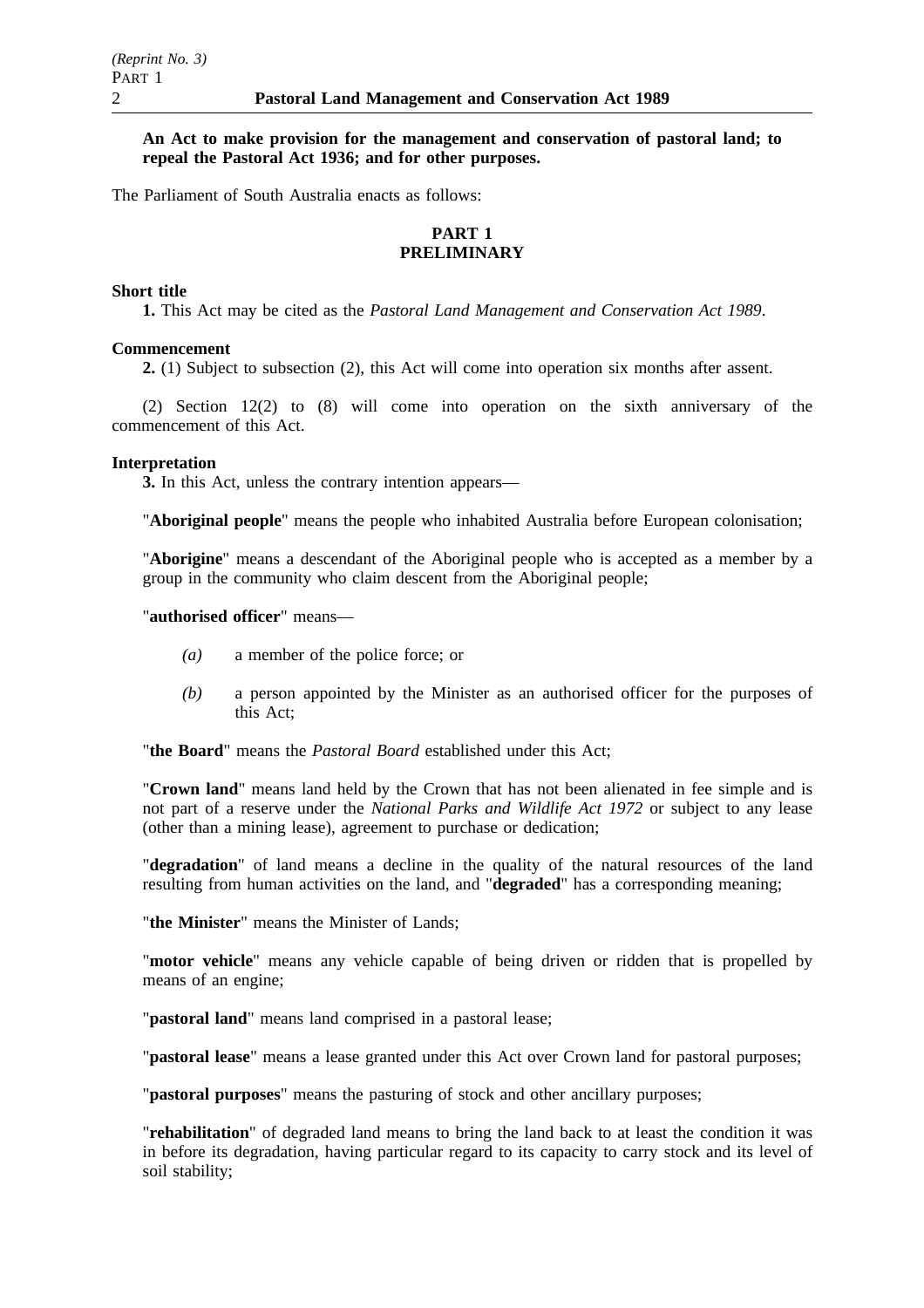"**the repealed Act**" means the *Pastoral Act 1936* repealed by this Act;

"**stock**" means any species of animal permitted by the terms of a pastoral lease to be pastured by the lessee on the land as part of the commercial enterprise under the lease;

"**the Tribunal**" means the *Pastoral Land Appeal Tribunal* established under this Act;

"**variation**" of conditions includes an addition, deletion or substitution, and "**to vary**" has a corresponding meaning.

*Note: For definition of divisional penalties (and divisional expiation fees) see Appendix 2.*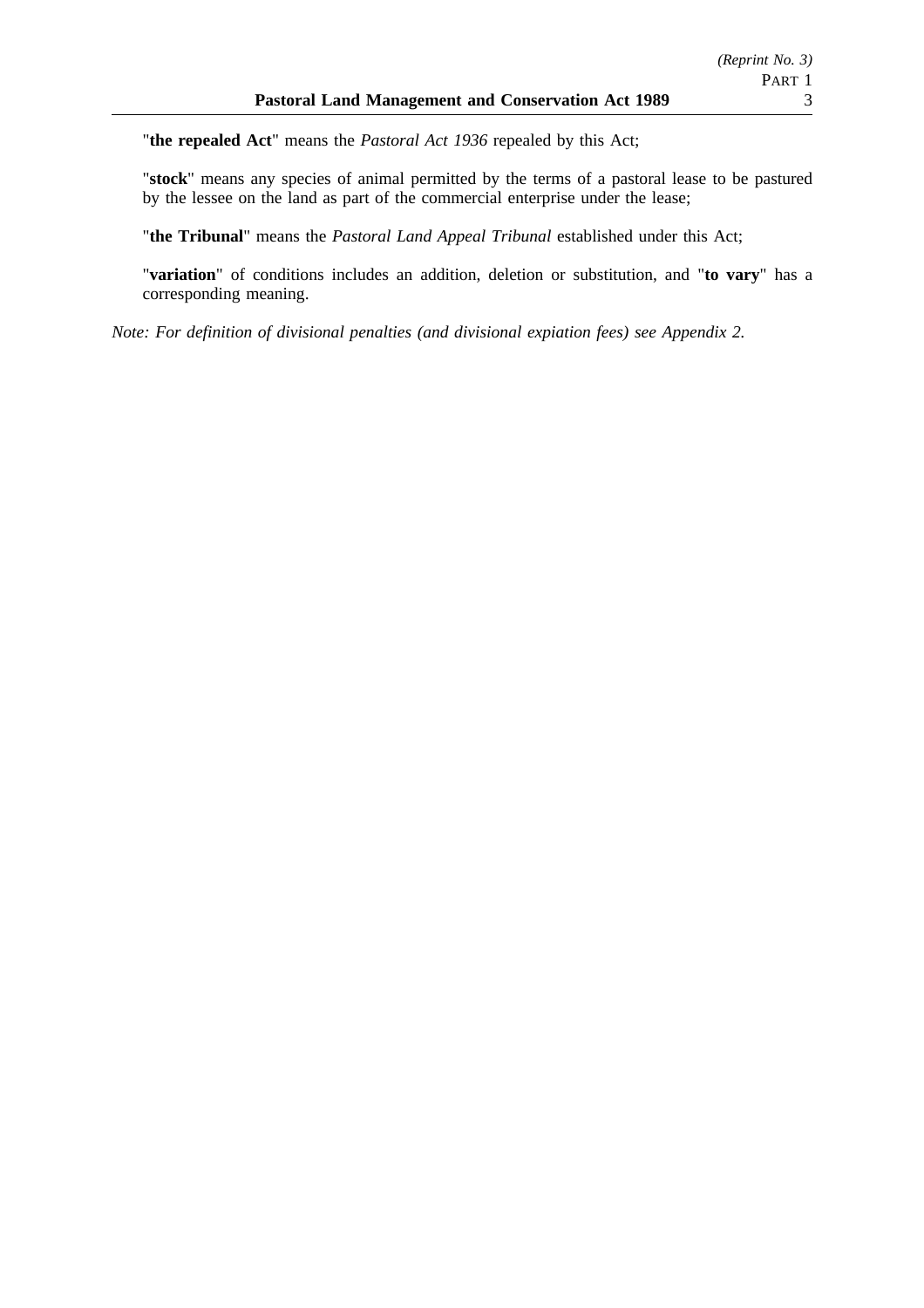## **PART 2 OBJECTS AND DUTIES**

## **Objects of this Act**

**4.** The objects of this Act are as follows:

- *(a)* to ensure that all pastoral land in the State is well managed and utilised prudently so that its renewable resources are maintained and its yield sustained; and
- *(b)* to provide for—
	- (i) the effective monitoring of the condition of pastoral land; and
	- (ii) the prevention of degradation of the land and its indigenous plant and animal life; and
	- (iii) the rehabilitation of the land in cases of damage; and
- *(c)* to provide a form of tenure of Crown land for pastoral purposes that is conducive to the economic viability of the pastoral industry; and
- *(d)* to recognise the right of Aborigines to follow traditional pursuits on pastoral land; and
- *(e)* to provide the community with a system of access to and through pastoral land that finds a proper balance between the interests of the pastoral industry and the interests of the community in enjoying the unique environment of the land.

## **Duty of the Minister and the Board**

**5.** The Minister and the Board, in administering this Act and in exercising any other power or discharging any other function in relation to pastoral leases—

- *(a)* must act consistently with and seek to further the objects of this Act; and
- *(b)* must have regard to plans or guidelines established by Government agencies, soil conservation authorities and planning authorities that are applicable to pastoral land.

## **Assessment of land**

**6.** (1) Assessment of the condition of land pursuant to this Act—

- *(a)* must be thorough; and
- *(b)* must include an assessment of the capacity of the land to carry stock; and
- *(c)* must be conducted in accordance with recognised scientific principles; and
- *(d)* must be carried out by persons who are qualified and experienced in land assessment techniques.

(2) On completing an assessment of the condition of land, the Board must forward a copy of the assessment to the lessee.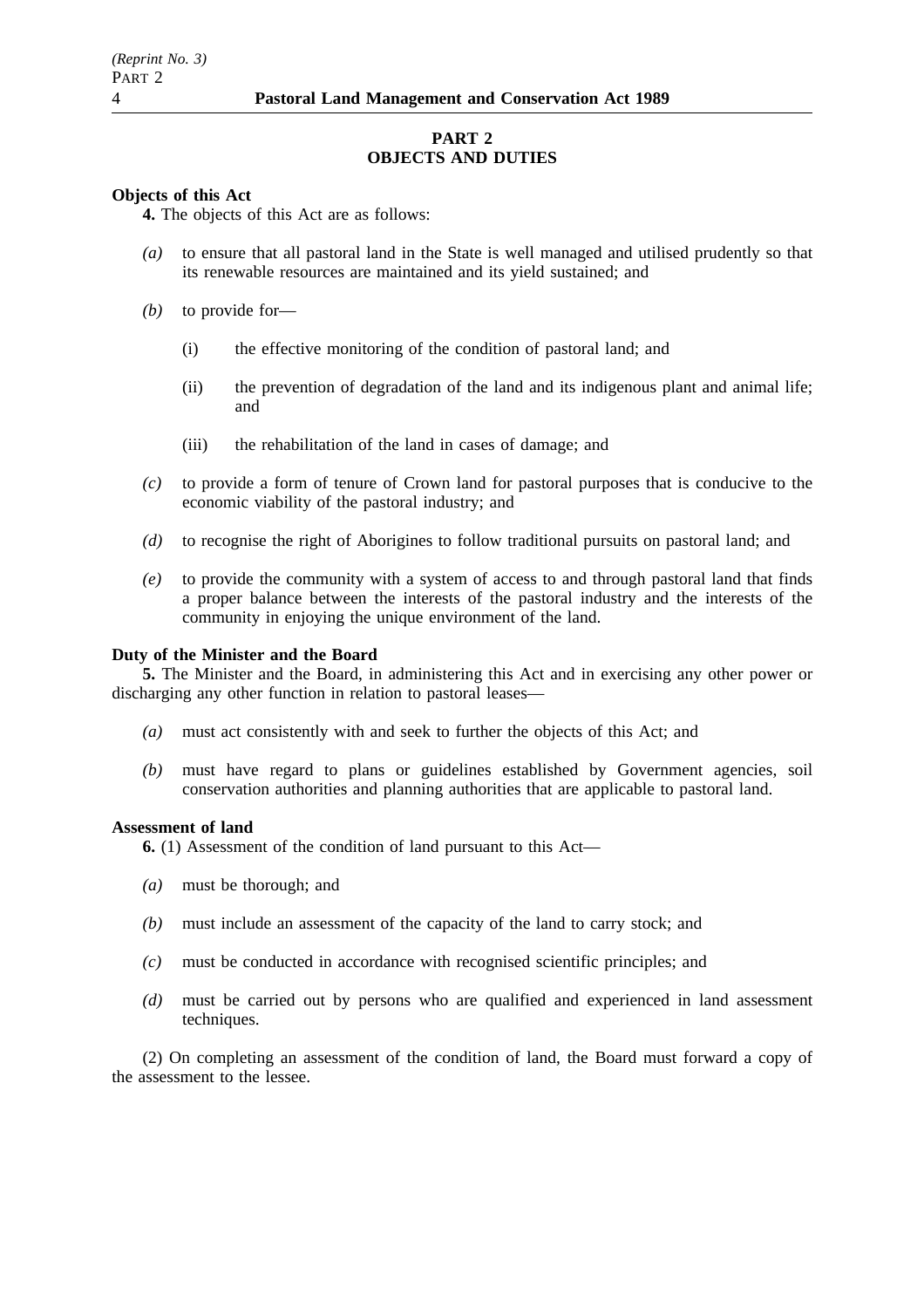- (3) The Board cannot take any action under this Act pursuant to an assessment unless—
- *(a)* the lessee has been given at least 60 days in which to consider and comment on the assessment; and
- *(b)* the Board has given consideration to such comments as the lessee may have made during that period.

## **General duty of pastoral lessees**

**7.** It is the duty of a lessee throughout the term of a pastoral lease—

- *(a)* to carry out the enterprise under the lease in accordance with good land management practices; and
- *(b)* to prevent degradation of the land; and
- *(c)* to endeavour, within the limits of financial resources, to improve the condition of the land.

## **Pastoral land not to be freeholded**

**8.** Notwithstanding any Act or law to the contrary—

- *(a)* the Minister cannot enter into any agreement or arrangement for transferring an estate in fee simple in pastoral land to the lessee of that land, except pastoral land that the Governor has determined is to be used for some purpose other than pastoral purposes;
- *(b)* a pastoral lease is the only form of tenure that can be granted over Crown land that is to be used wholly or principally for pastoral purposes.

## **Pastoral Land Management Fund**

**9.** (1) The Minister must establish a fund to be entitled the *Pastoral Land Management Fund* (in this section referred to as "the Fund").

(2) The Fund will consist of—

- *(a)* a prescribed percentage (being not less than 5 per cent or more than 15 per cent) of the amount received each year by way of rent paid under pastoral leases as reduced by the administrative costs attributable to administering those leases; and
- *(b)* any money provided by Parliament for the purposes of the Fund; and
- *(c)* any money paid into the Fund pursuant to any other Act; and
- *(d)* any accretions arising out of investment of the money of the Fund.

(3) The amount to be paid into the Fund in respect of a particular year pursuant to subsection (2)*(a)* must be paid into the Fund no later than 30 June of the next ensuing year.

(4) The money in the Fund may be invested in such manner as the Minister thinks fit.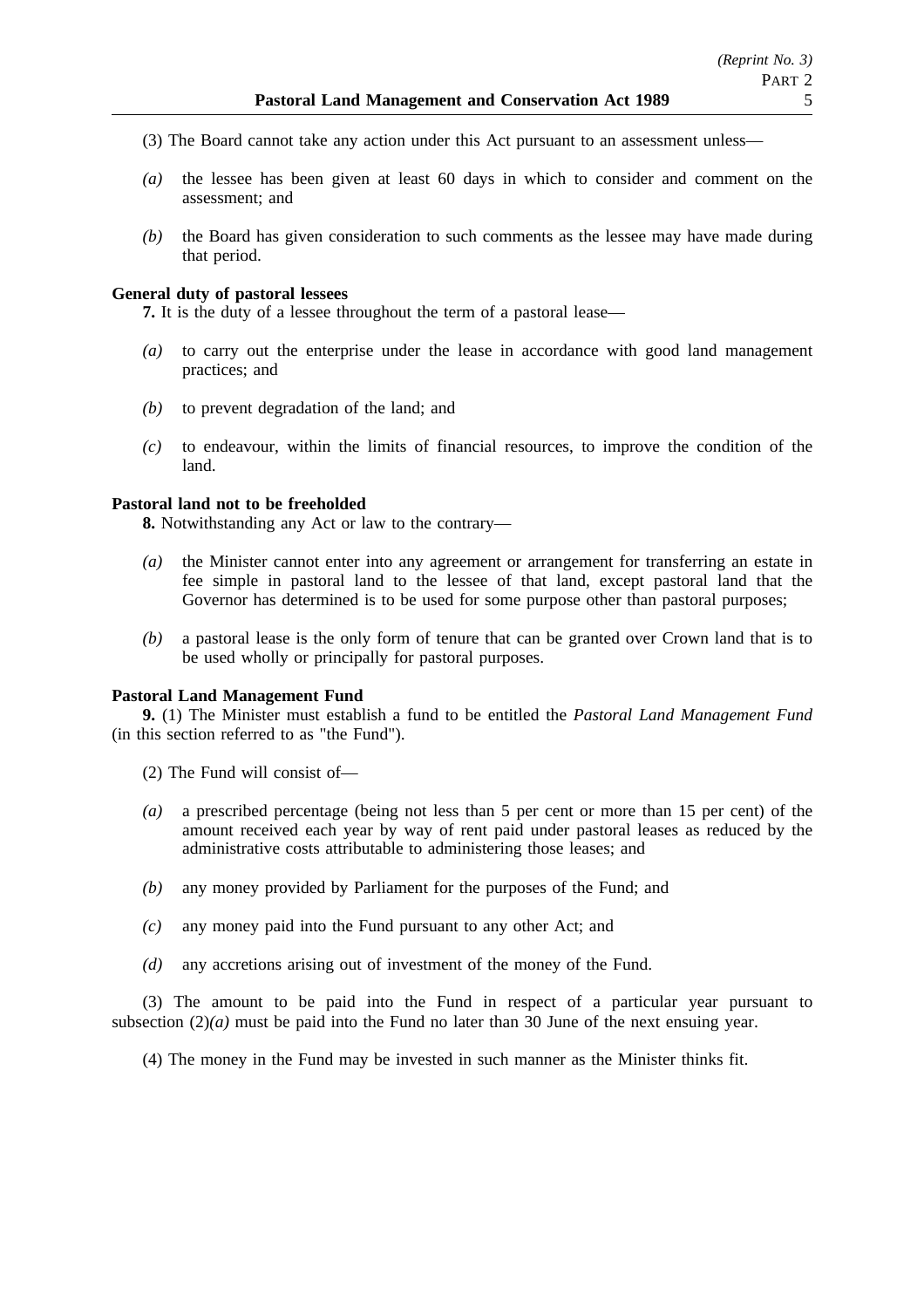(5) The Fund must be applied in such manner as the Minister, on the recommendation of the Board, thinks fit for the following purposes and in the following order of priority:

- *(a)* research into techniques for pastoral land management, for prevention or minimisation of pastoral land degradation and for rehabilitation of degraded pastoral land;
- *(b)* the publication of research findings and dissemination of information relating to those techniques;
- *(e)* experimentation with and practical development of those techniques;
- *(d)* such other projects relating to the management and conservation of pastoral land as the Minister thinks fit.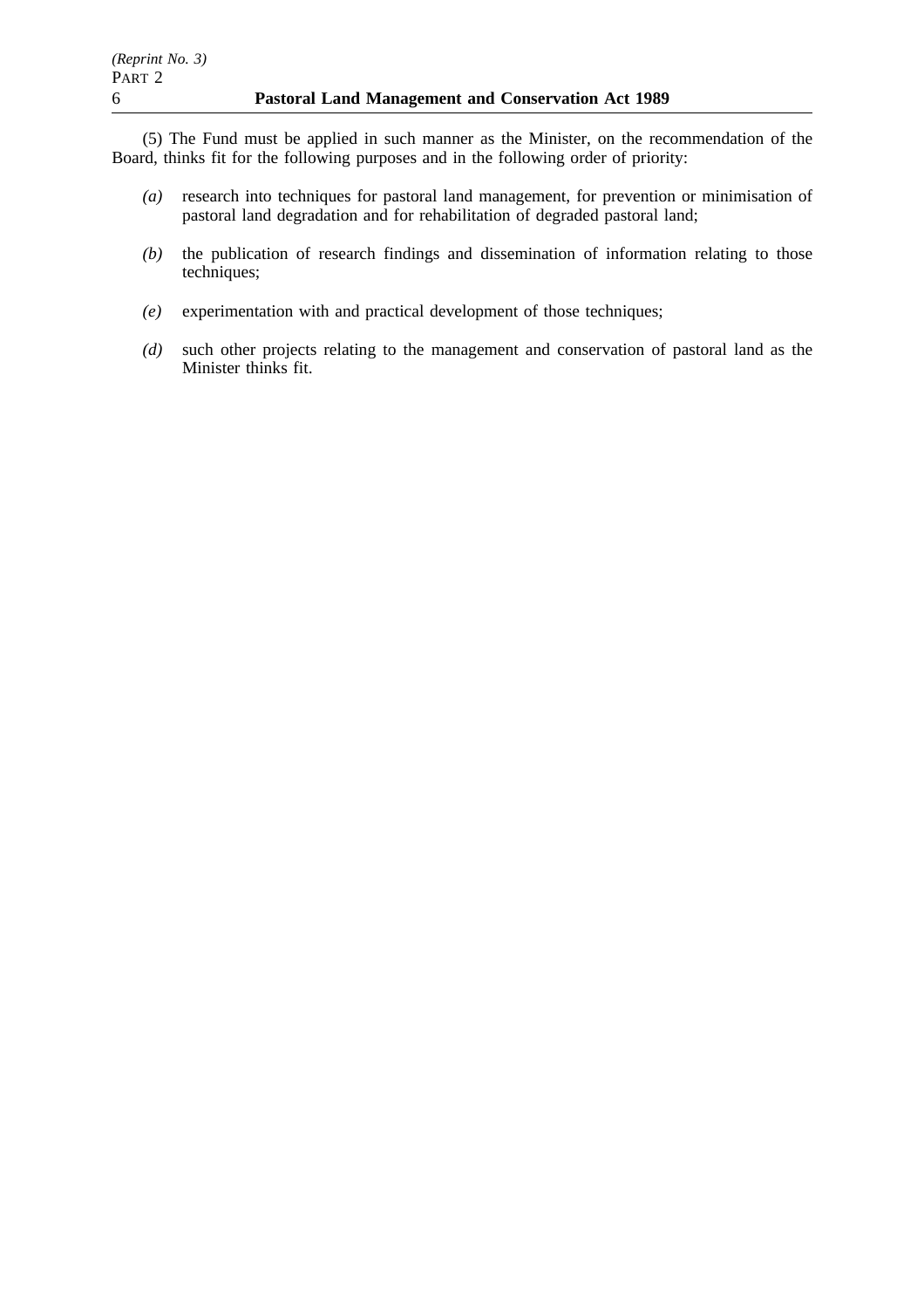## **PART 3 ADMINISTRATION**

## **DIVISION 1—THE MINISTER**

### **Power of Minister to delegate**

**10.** (1) The Minister may delegate any of the Minister's powers or functions under this Act (except for this Part)—

- *(a)* to the Board; or
- *(b)* to any particular person or body; or
- *(c)* to the person for the time being occupying a particular office or position.
- (2) A delegation under this section—
- *(a)* must be by instrument in writing; and
- *(b)* may be absolute or conditional; and
- *(c)* does not derogate from the power of the Minister to act in any matter; and
- *(d)* is revocable at will by the Minister.

### **Appointment of authorised officers**

**11.** (1) The Minister may appoint such persons to be authorised officers for the purposes of this Act as the Minister thinks fit.

- (2) An appointment under this section—
- *(a)* will be for a period stated in the instrument of appointment; and
- *(b)* may be made subject to conditions limiting the area within which, or the purposes for which, the appointee may exercise the powers of an authorised officer.

(3) A person appointed as an authorised officer must be issued with an identity card in a form approved by the Minister.

## **DIVISION 2—THE BOARD**

## **Establishment of the Pastoral Board**

**12.** (1) The *Pastoral Board* is established.

- (2) The Board consists of 6 members appointed by the Governor, of whom—
- *(a)* one, being a person who has, in the opinion of the Minister, wide experience in administration of pastoral leases, will be appointed on the nomination of the Minister; and
- *(b)* one, being a person who has, in the opinion of the Minister for the Environment and Natural Resources, a wide knowledge of the ecology, and experience in the management, of the pastoral land of this State, will be appointed on the nomination of that Minister; and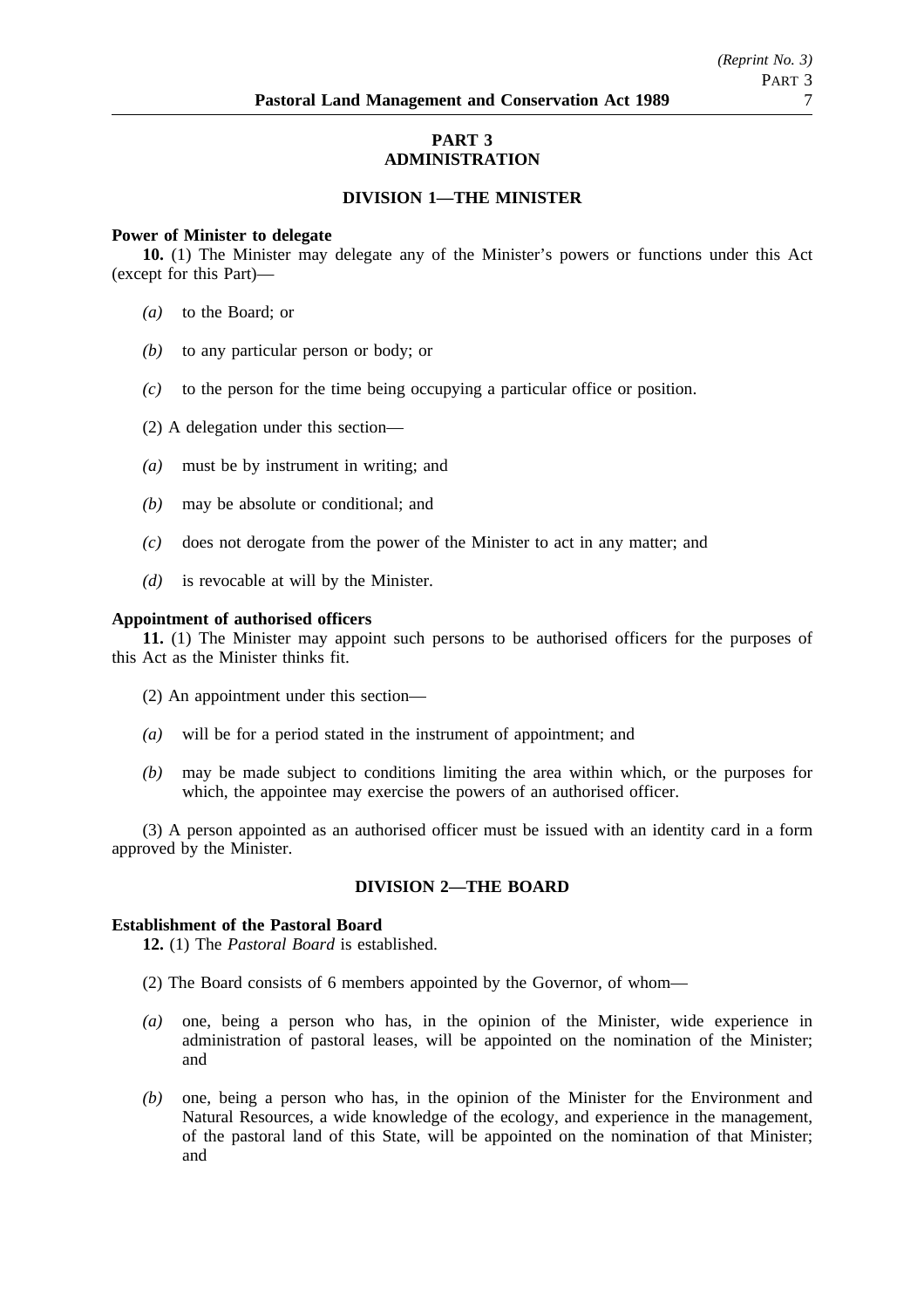- *(c)* one, being a person who, in the opinion of the Minister for Primary Industries, has had wide experience in the field of land and soil conservation of pastoral land, will be appointed on the nomination of that Minister; and
- *(d)* one will be selected by the Minister from a list of 3 persons who produce beef cattle on pastoral land outside the dog fence, submitted by the South Australian Farmers Federation; and
- *(e)* one will be selected by the Minister from a list of 3 persons who produce sheep on pastoral land inside the dog fence, submitted by the South Australian Farmers Federation; and
- *(f)* one will be selected by the Minister from a list of 3 persons submitted by the Conservation Council of South Australia Inc.
- (3) At least one member must be a woman and one a man.
- (4) The Governor will appoint a member of the Board to preside at meetings of the Board.
- (5) The Governor must appoint a deputy to each member of the Board.

(6) A person who is to be the deputy of a member appointed under subsection  $(2)(d)$ ,  $(e)$  or  $(f)$ must be appointed in the same manner as the member was appointed to the Board.

(7) Where the appointments of a member under subsection (2)*(d)*, *(e)* or *(f)* and of that member's deputy are being made at the same time, both must be selected from the one panel of names.

(8) A deputy may, in the absence of the member, act as a member of the Board.

## **Conditions of office**

**13.** (1) A member of the Board will be appointed for a term not exceeding three years and will, on the expiration of a term of office, be eligible for reappointment.

- (2) The Governor may remove a member of the Board from office—
- *(a)* for misconduct; or
- *(b)* for neglect of duty; or
- *(c)* for incompetence; or
- *(d)* for mental or physical incapacity to carry out the duties of office satisfactorily.
- (3) The office of a member becomes vacant if the member—
- *(a)* dies; or
- *(b)* completes a term of office and is not reappointed; or
- *(c)* resigns by written notice addressed to the Minister; or
- *(d)* is removed from office by the Governor under subsection (2).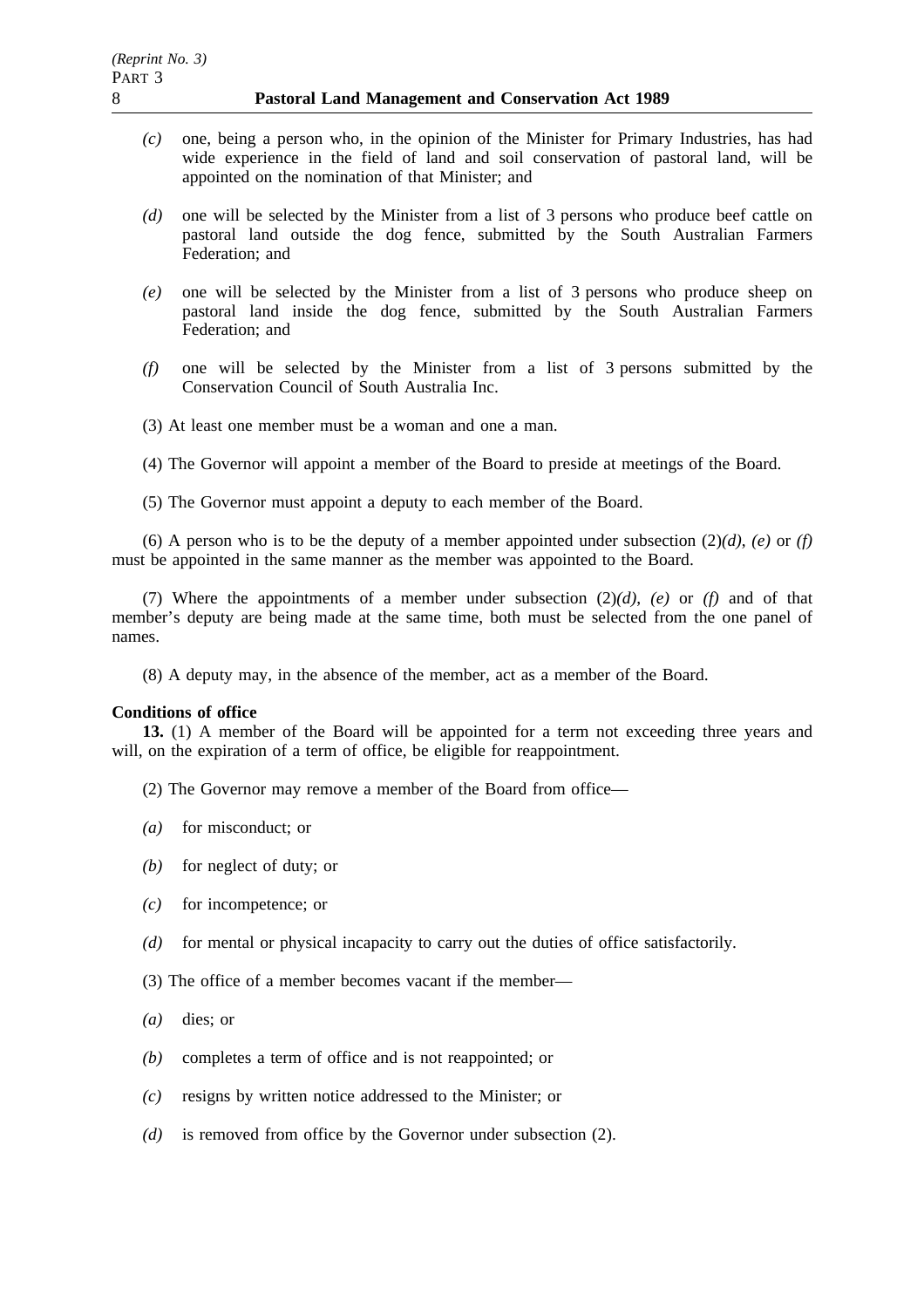(4) Upon the office of a member becoming vacant, a person must be appointed in accordance with this Act to the vacant office.

## **Allowances and expenses**

**14.** A member of the Board is entitled to such allowances and expenses as the Governor may determine.

## **Procedure at meetings**

**15.** (1) A meeting of the Board will be chaired by the member appointed to preside at meetings or, in the absence of that person, by a member chosen by the members present from amongst their own number.

(2) Subject to subsection (3), the Board may act notwithstanding vacancies in its membership.

(3) Four members constitute a quorum of the Board and no business may be transacted at a meeting of the Board unless a quorum is present.

(4) Each member present at a meeting of the Board is entitled to one vote only on a matter arising for decision at the meeting.

(5) A decision carried by a majority of the votes cast by the members present at a meeting is a decision of the Board.

(6) Subject to this Act, the proceedings of the Board may be conducted as it thinks fit.

## **Conflict of interest**

**16.** (1) A member of the Board has an interest in a matter before the Board if—

- *(a)* the member or a person with whom the member is closely associated would, if the matter were decided in a particular manner, receive or have a reasonable expectation of receiving a direct or indirect pecuniary benefit or suffer or have a reasonable expectation of suffering a direct or indirect pecuniary detriment; or
- *(b)* the member or a person with whom the member is closely associated would, if the matter were decided in a particular manner, obtain or have a reasonable expectation of obtaining a non-pecuniary benefit or suffer or have a reasonable expectation of suffering a non-pecuniary detriment

(not, in the case of a member who is a pastoralist, being a benefit or detriment that would be enjoyed or suffered in common by all or a substantial proportion of pastoralists).

(2) A person is closely associated with a member of the Board if that person is—

- *(a)* a body corporate of which the member is a director or a member of the governing body; or
- *(b)* a proprietary company in which the member is a shareholder; or
- *(c)* a beneficiary under a trust or an object of a discretionary trust of which the member is a trustee; or
- *(d)* a partner of the member; or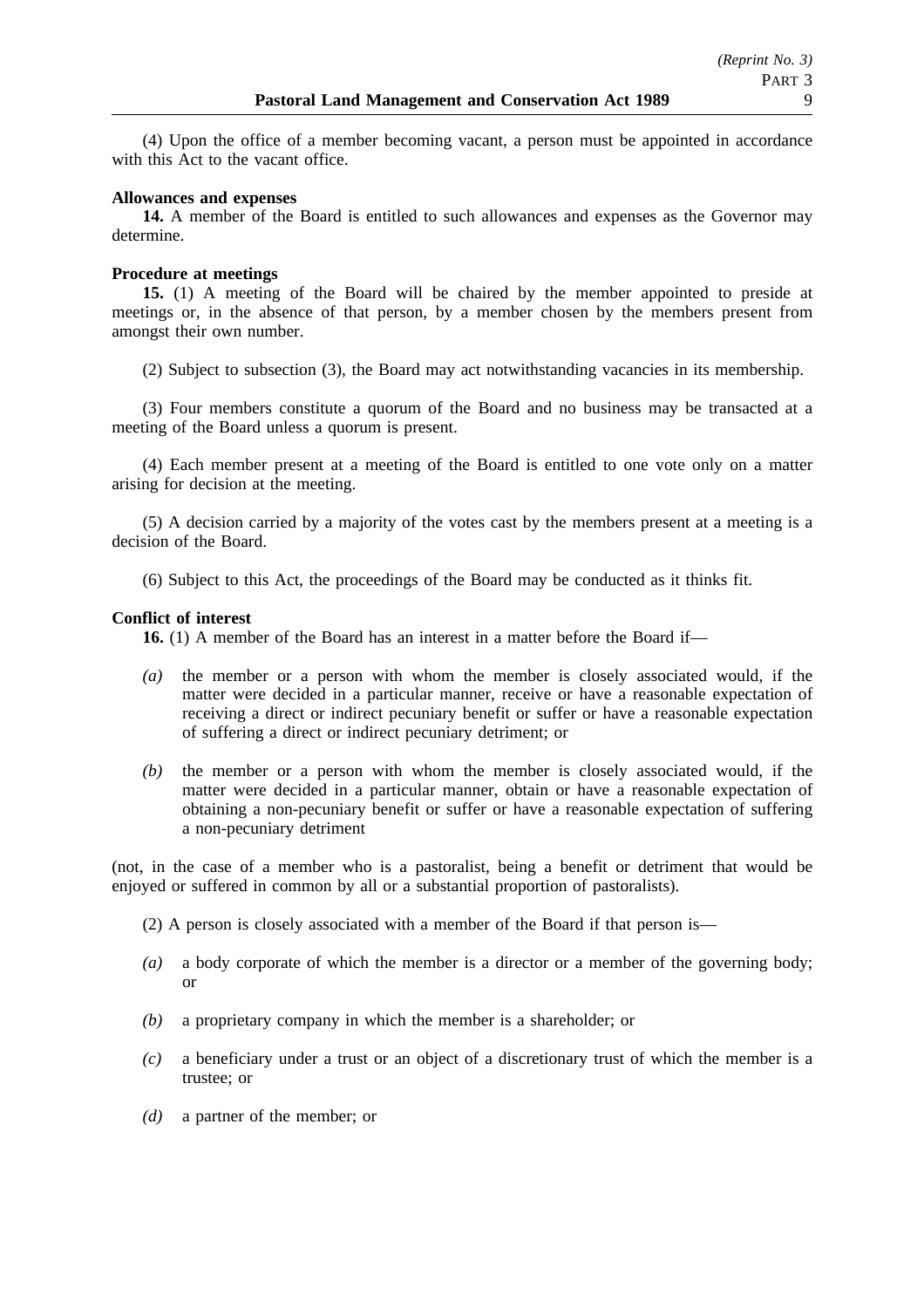- *(e)* an employer or an employee of the member; or
- *(f)* the spouse, parent or child of the member.

(3) A member of the Board who has an interest in a matter before the Board must disclose the existence of that interest to the Board.

Penalty: Division 6 fine or division 6 imprisonment.

- (4) A disclosure made under subsection (1) must be recorded in the minutes of the Board.
- (5) A member of the Board who has an interest in a matter before the Board—
- *(a)* must not take part in any discussion by the Board relating to that matter; and
- *(b)* must not vote in relation to that matter; and
- *(c)* must be absent from the meeting room when any such discussion or voting is taking place.

Penalty: Division 6 fine or division 6 imprisonment.

(6) It is a defence to a charge of an offence against this section for the defendant to prove that, at the time of the alleged offence, the defendant was unaware of his or her interest in the matter.

(7) The fact that a member has failed to comply with this section in relation to a matter does not, of itself, invalidate a resolution or decision on that matter, but, where it appears that the non-compliance may have had a decisive influence on the passing of the resolution or the making of the decision, the Supreme Court may, on the application of the Board, the Minister or any person affected by the resolution or decision, annul the resolution or decision and make such ancillary orders as it thinks fit.

## **Functions of Board**

17. (1) The Board is responsible to the Minister for the administration of this Act and, in carrying out that function, is subject to the control and direction of the Minister.

- (2) The other functions of the Board are as follows:
- *(a)* to advise the Minister on the policies that should govern the administration of pastoral land;
- *(b)* to advise the Minister on any other matter referred to the Board by the Minister;
- *(c)* to perform the other functions assigned to the Board by or under this Act or by the Minister.

## **Delegation by Board**

**18.** (1) The Board may, with the consent of the Minister, delegate any of its powers or functions (other than the function of advising the Minister on the policies that should govern the administration of pastoral land)—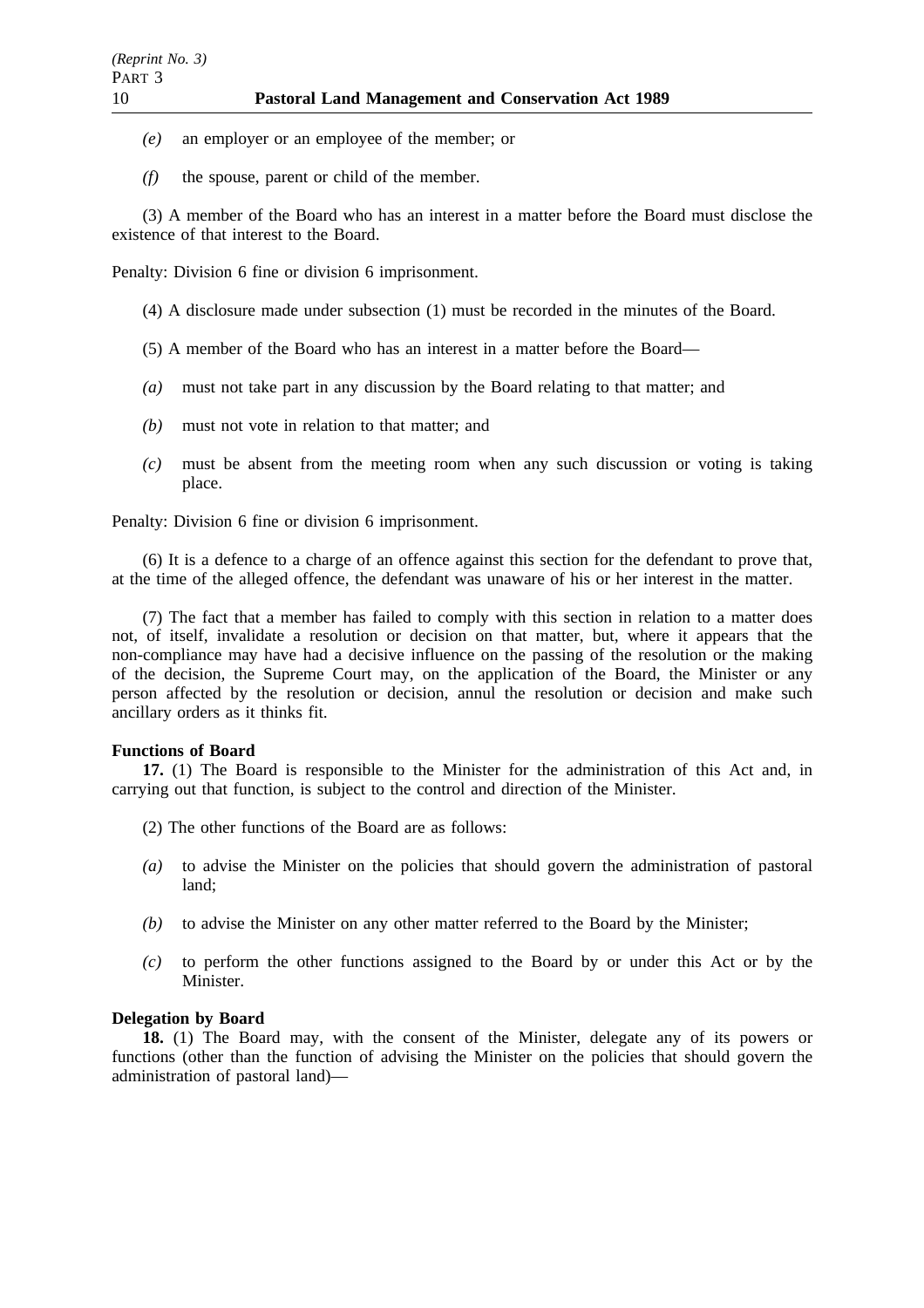- *(a)* to a member of the Board; or
- *(b)* to any particular person or body; or
- *(c)* to the person for the time being occupying a particular office or position.
- (2) A delegation under this section—
- *(a)* must be by instrument in writing; and
- *(b)* may be absolute or conditional; and
- *(c)* does not derogate from the power of the Board to act in any matter; and
- *(d)* is revocable at will by the Board.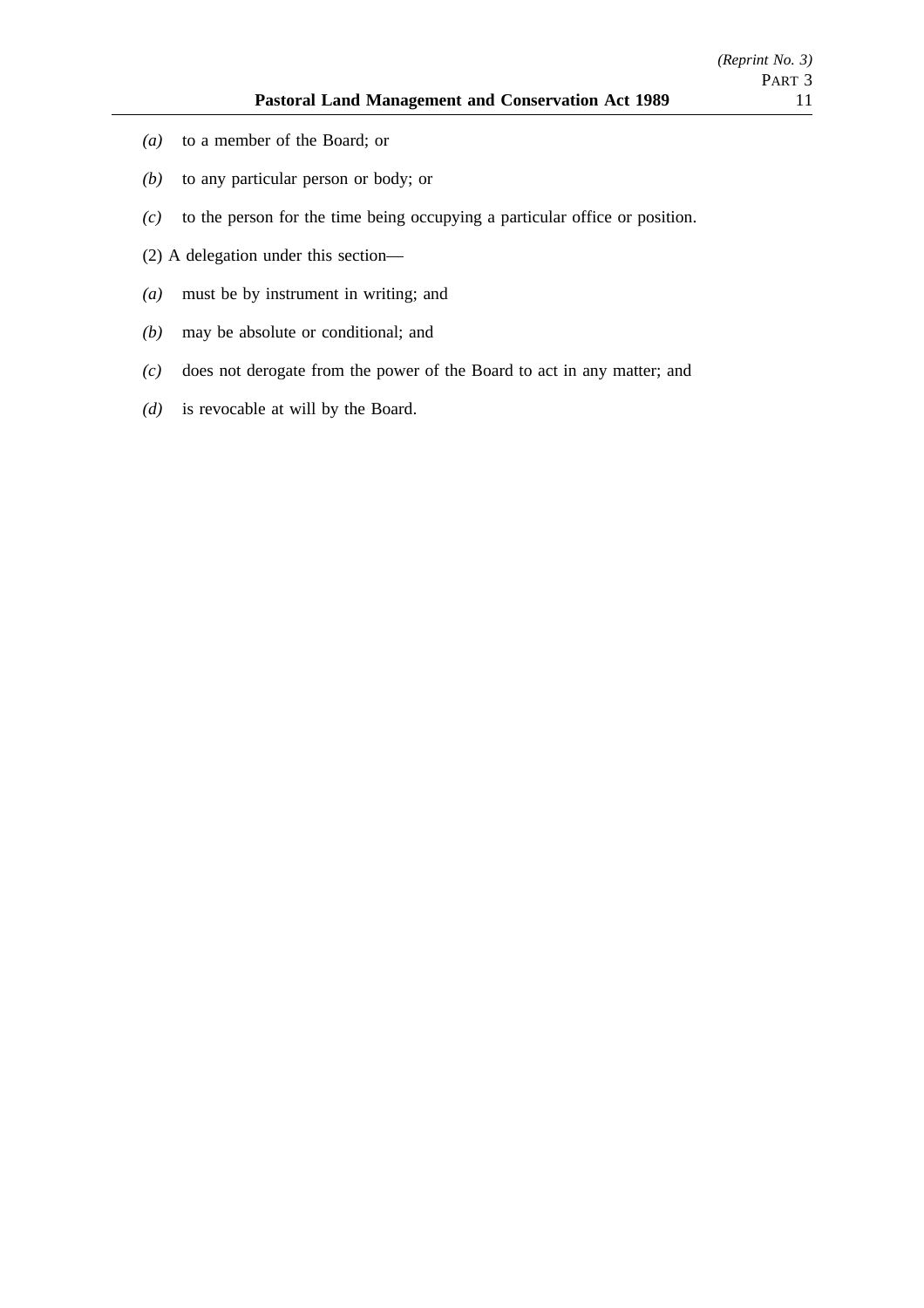## **PART 4 PASTORAL LEASES**

## **Grant of leases**

**19.** (1) Subject to this Act, the Minister may grant pastoral leases over Crown land.

(2) Where the Minister proposes to make Crown land available for lease for pastoral purposes, the process for taking a lease must be an open competitive process.

(3) Subsection (2) does not apply—

- *(a)* if the Minister is satisfied that special circumstances exist justifying the addition of the land to the holding of an existing lease; or
- *(b)* if the land was subject to a pastoral lease that was surrendered upon condition that a further such lease be granted to the same lessee or a nominee of the lessee; or
- *(c)* if the Minister is satisfied, on the recommendation of the Board, that for any other good and proper reason it would be just and equitable to offer the land to a particular person.

## **Assessment of land prior to grant of lease**

**20.** The Minister cannot grant a pastoral lease over Crown land—

- *(a)* if the Governor has determined that the land should be set aside or used for some other more appropriate purpose; or
- *(b)* unless—
	- (i) the Board is satisfied that the land is suitable for pastoral purposes; and
	- (ii) an assessment has been made of the condition of the land.

## **Execution of leases**

**21.** Where—

- *(a)* a document intended to constitute a pastoral lease is sent to the prospective lessee for execution; and
- *(b)* the document is not returned duly executed, together with such fees or other amounts as may be required, within a period (which must be at least 30 days) specified in an accompanying notice,

the Minister may decline to enter into the lease and forfeit any deposit or other money paid in connection with it.

## **Conditions of pastoral leases**

**22.** (1) A pastoral lease will be granted subject to conditions and reservations providing for the following matters (but no others):

- *(a) general conditions* providing for—
	- (i) the area of land subject to the lease;
	- (ii) the term of the lease;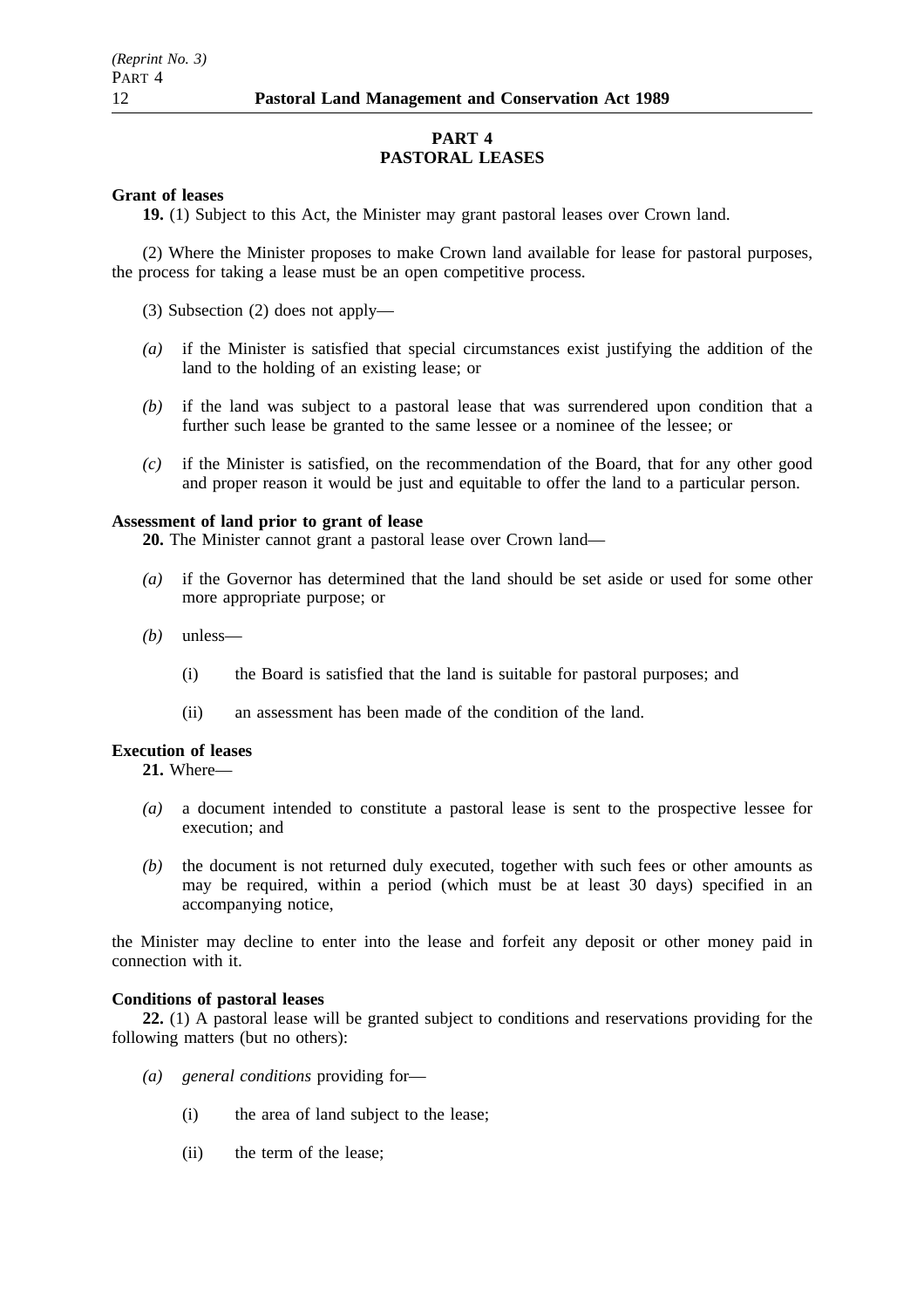- (iii) the payment of rent annually in arrears;
- (iv) the lessee's obligation to pay in the due manner all rates, taxes and other government charges in relation to the land;
- (v) the lessee's obligation to comply with the following Acts and any regulations under those Acts to the extent that they apply in relation to the land:
	- (A) the *Animal and Plant Control (Agricultural Protection and Other Purposes) Act 1986*; and
	- (B) the *Dog Fence Act 1946*; and
	- (C) the *Mining Act 1971*; and
	- (D) the *Petroleum Act 1940*; and
	- (E) the *Soil Conservation Act 1939*; and
	- (F) the *Water Resources Act 1976*; and
	- (G) any other prescribed Act;
- (vi) the lessee's obligation not to hinder or obstruct any person who is exercising a right of access to the land pursuant to this Act or any other Act;
- *(b) land management conditions* providing for—
	- (i) the lessee's obligation not to pasture (as part of the commercial enterprise under the lease) any species of animal on the land other than the species specified in the lease, except with the prior approval of the Board;
	- (ii) the lessee's obligation to ensure that numbers of stock on the land or a particular part of the land do not exceed the maximum levels specified in the lease, except with the prior approval of the Board:
	- (iii) the lessee's obligation not to use the land for any purpose other than pastoral purposes, except with the prior approval of the Board;
	- (iv) the lessee's obligation to maintain existing fencing in a stockproof condition;
	- (v) the lessee's obligation to maintain existing constructed stock watering points in proper working order;
	- (vi) the lessee's obligation to close off specified areas on the land, or to close or move specified access points on the land, for the purposes of rehabilitation of degraded land;
- *(c) reservations* providing for—
	- (i) the property in minerals, petroleum, underground waters and live or dead standing timber on or under the land to be vested in the Crown;
	- (ii) the right of the Commissioner of Highways to establish public roads across the land.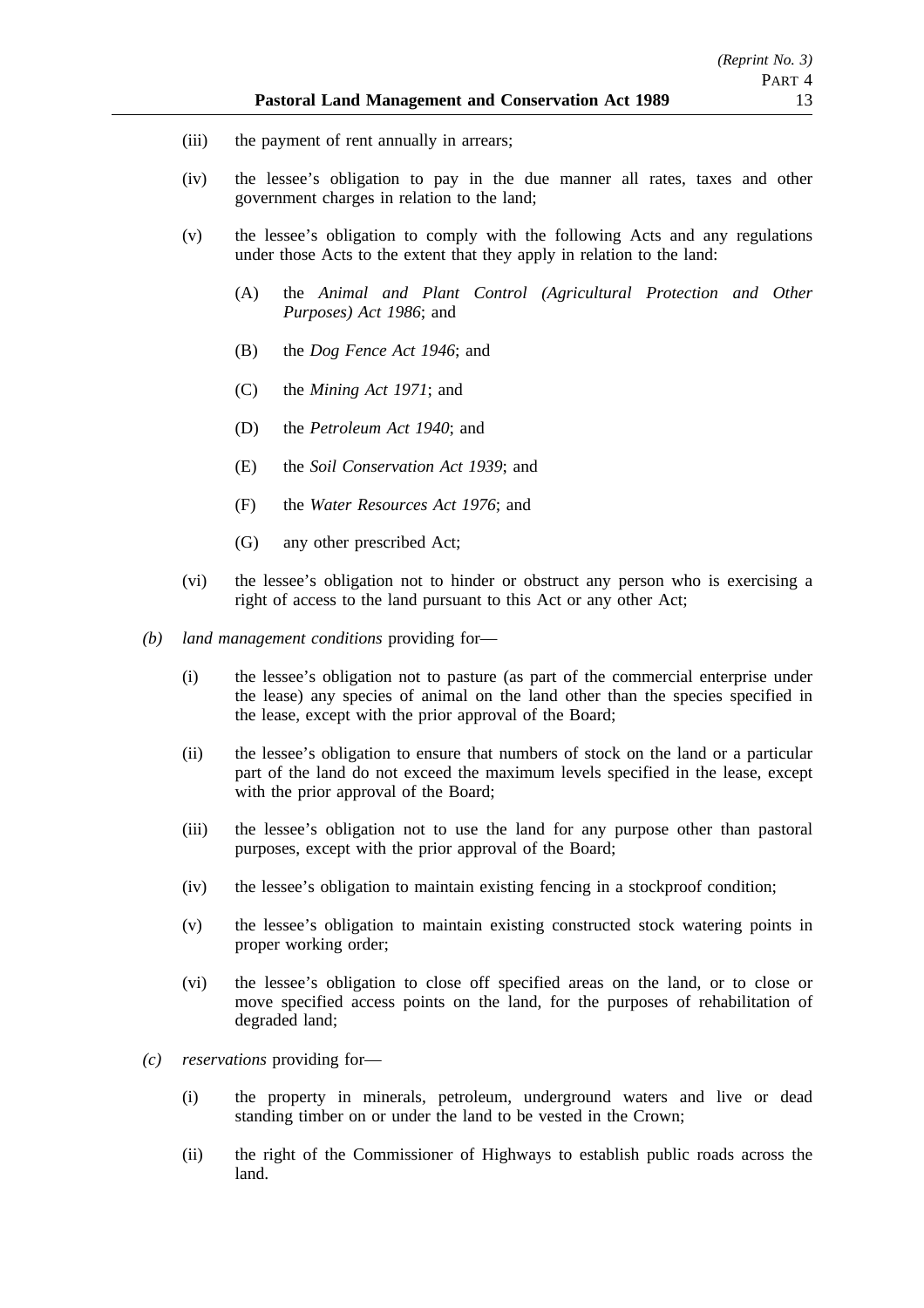(2) The form of a pastoral lease and any matters (such as maximum stock levels) to be specified in the conditions of a lease will be determined by the Board.

(3) The only conditions of a pastoral lease that can be varied by the Board pursuant to this Act are the land management conditions.

(4) Nothing in this Act prevents a lessee and the Board from entering into an agreement for the variation of a condition of the lease.

### **Rent**

**23.** (1) The rent payable under a pastoral lease will be an amount determined annually by the Valuer-General and will, subject to subsection (3), be payable annually in arrears, but cannot, in respect of any year, exceed (in relation to land used for the pasturing of sheep or beef cattle) the fixed maximum rent for that year.

- (2) For the purposes of subsection (1), the fixed maximum rent for a particular year is—
- *(a)* for the first year after the commencement of this section—
	- (i) 80 cents for each head of sheep; and
	- (ii) \$2.40 for each head of cattle;
- *(b)* for the second year or each succeeding year—the maximum rent for the year immediately preceding it increased by the sum of—
	- (i) the Consumer Price Index (all groups index for Adelaide) as at 30 June in that preceding year; and
	- (ii) 10 per cent of the maximum rent for that preceding year,

based on the number of stock carried on the land during the preceding year (as determined in accordance with section 42) or the average number of stock carried on the land over the preceding 20 years, whichever is the lesser.

(3) The board may, for the purposes of administrative efficiency, fix a common day by which the rent under all pastoral leases must be paid in each year and, for that purpose, rental accounts for a period greater or less than a year may be sent to lessees.

(4) In making a determination of rent in respect of a pastoral lease for a particular year, the Valuer-General—

- *(a)* must not take into account the value of improvements that do not belong to the Crown; and
- *(b)* must have regard to—
	- (i) the capacity of the land to carry stock; and
	- (ii) the numbers of stock actually carried on the land during the previous year (as determined in accordance with section 42); and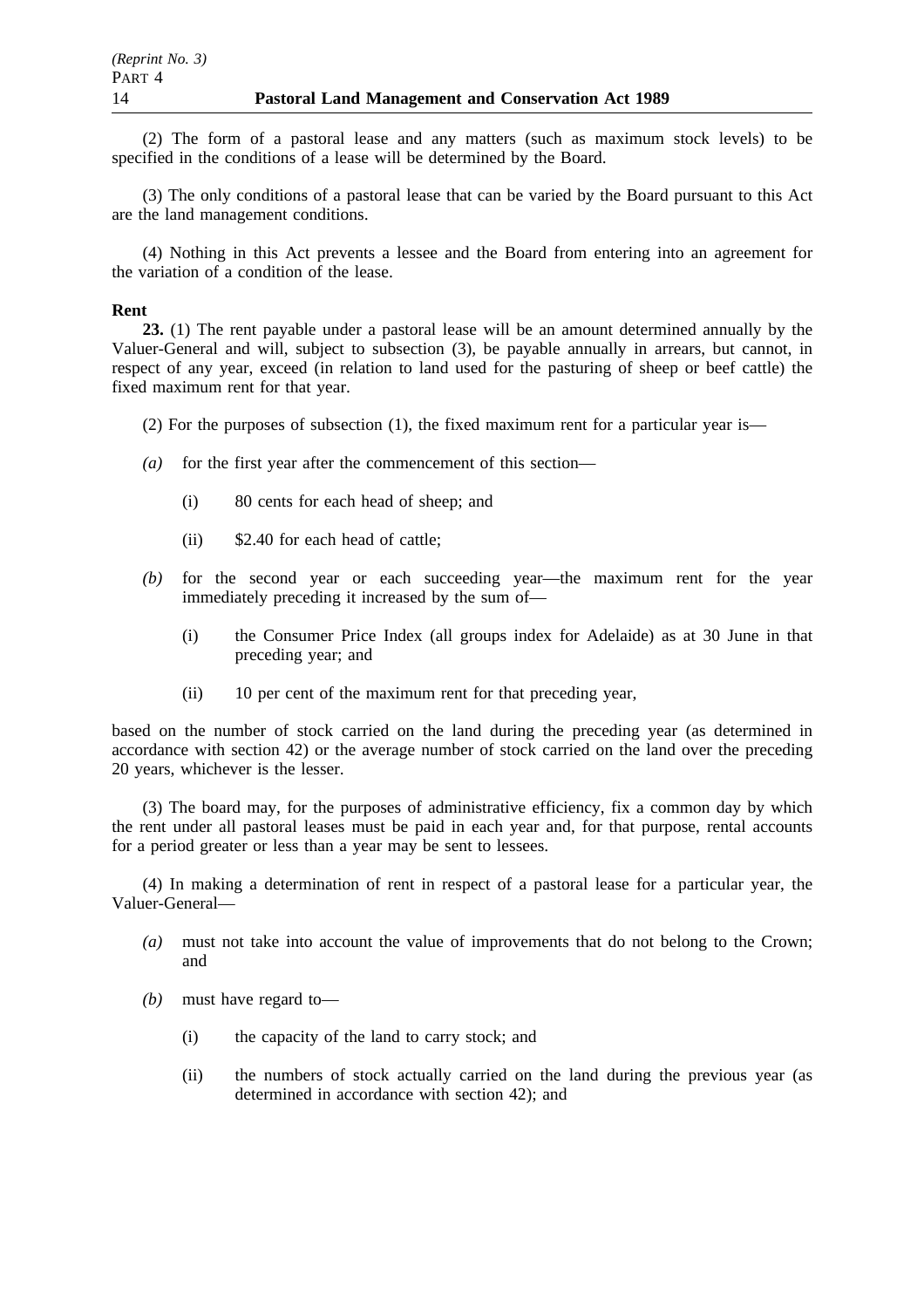- (iii) the proximity and accessibility of markets and facilities affecting the profitability of the commercial enterprise under the lease; and
- (iv) any other factors that affect the determination of a fair market rental for the land.

(5) The Board may, if it thinks that a case of hardship exists, waive or defer payment of any rent, or part of any rent, unconditionally or subject to such conditions as the Board thinks fit.

## **Term of pastoral leases**

**24.** (1) Subject to subsection (2), a pastoral lease will be granted for a term of 42 years.

(2) Where a lessee surrenders two or more pastoral leases for the purposes of merger of the leases, the term of the lease to be granted to the lessee will be such term as the Board, having regard to the terms of the surrendered leases, thinks appropriate.

## **Extension of term of pastoral leases**

**25.** (1) Subject to this Act, the Board will, by notice in writing given to the lessee in the last year of each 14 year period of the term, extend the term of a pastoral lease by a period of 14 years.

(2) The Board must cause an assessment of the condition of the land comprised in a pastoral lease to be carried out before commencing to consider the extension of the term of the lease.

- (3) The Board has a discretion not to extend the term of a pastoral lease if satisfied—
- *(a)* that there has been a wilful breach of a condition of the lease resulting in, or likely to result in, degradation of the land; or
- *(b)* that the lessee has, without reasonable excuse, failed to discharge a duty imposed by section 7.

(4) If the Board refuses to extend the term of a pastoral lease, the lessee may at any time apply to the Board for extension of the term of the lease.

(5) If the Board is satisfied on an application under subsection (4) that grounds for refusal no longer exist, it may extend the term of the lease by such period as will bring the balance of the term to 42 years.

## **Variation of land management conditions**

**26.** (1) The Board may, by notice in writing to the lessee, vary the land management conditions of a pastoral lease to take effect at the commencement of the next 14 year period of the term of lease.

(2) The Board cannot vary the conditions of a lease pursuant to subsection (1) unless—

- *(a)* the assessment of the condition of the land required by this Act has been completed; and
- *(b)* the notice to the lessee is given at least four months before the variation will take effect; and
- *(c)* the lease conditions as varied by the Board are accepted by the lessee.

(3) If the lessee does not accept the variation of the lease conditions, the term of the pastoral lease will not be extended.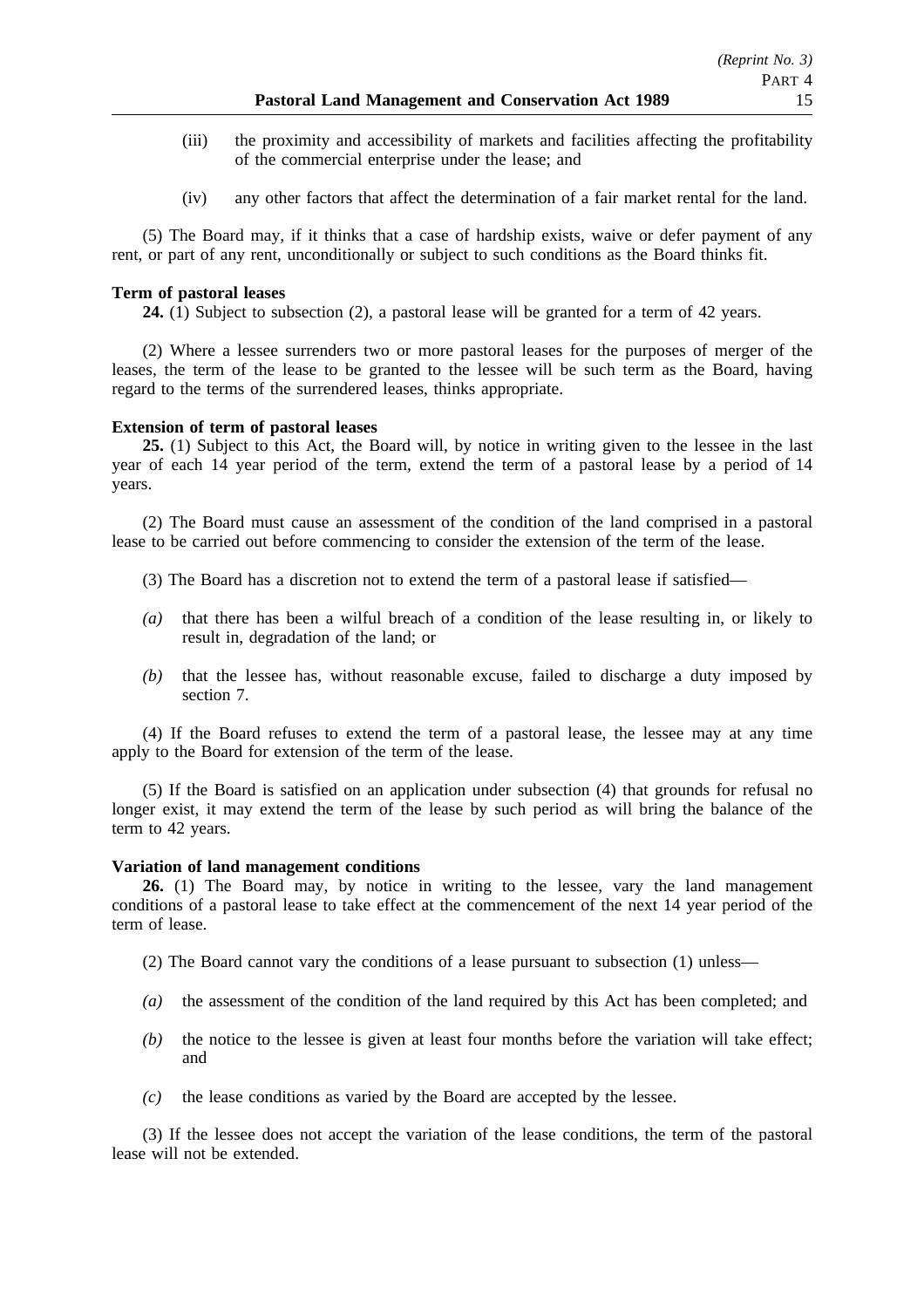(4) Any variation of the conditions of a pastoral lease must accord with the terms of any property plan that has been approved in respect of the lease.

### **Exemption from stamp duty**

**27.** The grant of a pastoral lease or extension of the term of a lease is exempt from stamp duty.

### **Dealing with pastoral leases**

**28.** (1) Subject to the conditions of the lease, the interest of the lessee under a pastoral lease cannot be transferred, assigned, mortgaged, sublet or otherwise dealt with without the consent of the Minister.

(2) The Minister must not unreasonably or capriciously refuse or withhold consent under subsection  $(1)$ .

(3) Where a lessee transfers or assigns his or her interest under a pastoral lease, all accrued and accruing liabilities pass to the transferee or assignee.

(4) Any such liabilities that had accrued before the date of the transfer or assignment may be enforced against the transferor or assignor (who will be regarded as jointly and severally liable with the transferee or assignee).

(5) A pastoral lease can be wholly or partially surrendered with the consent of the Minister (which may be unconditional or subject to conditions) and, subject to subsection (6), the consent of all persons who have a registered interest in or caveat over the lease.

(6) If it appears to the Minister that a consent has been unreasonably withheld, the Minister may accept the surrender notwithstanding the absence of that consent.

(7) Where the surrender of a pastoral lease is conditional on the granting of an interest in the land to the lessee or any other person, an interest or caveat registered on the lease continues in force and will be endorsed on the new lease or other documents of title, unless the holder of the interest or caveat consents to its discharge.

(8) Where the surrender of a pastoral lease is not conditional on the granting of an interest in the land to the lessee or any other person, the land reverts to the Crown freed from all encumbrances and claims.

## **Agreements to deal with a lease**

**29.** Where an agreement is entered into under which the parties agree to transfer, assign, mortgage, sublet or otherwise deal with a pastoral lease, the agreement will expire 12 months after its execution unless the consent of the Minister to the transfer, assignment, mortgage, subletting or other dealing has been obtained.

## **Consent to certain share transfers in pastoral company**

**30.** (1) Where a company—

- *(a)* is a lessee under a pastoral lease; or
- *(b)* is a party to an agreement for the transfer, assignment, mortgage or subletting of a pastoral lease to the company,

no change in the ownership of the shares of the company can be effected without the prior consent of the Minister, if the change in ownership would result in a controlling interest in the company being held by some person, or by some other person than the present holder of such an interest.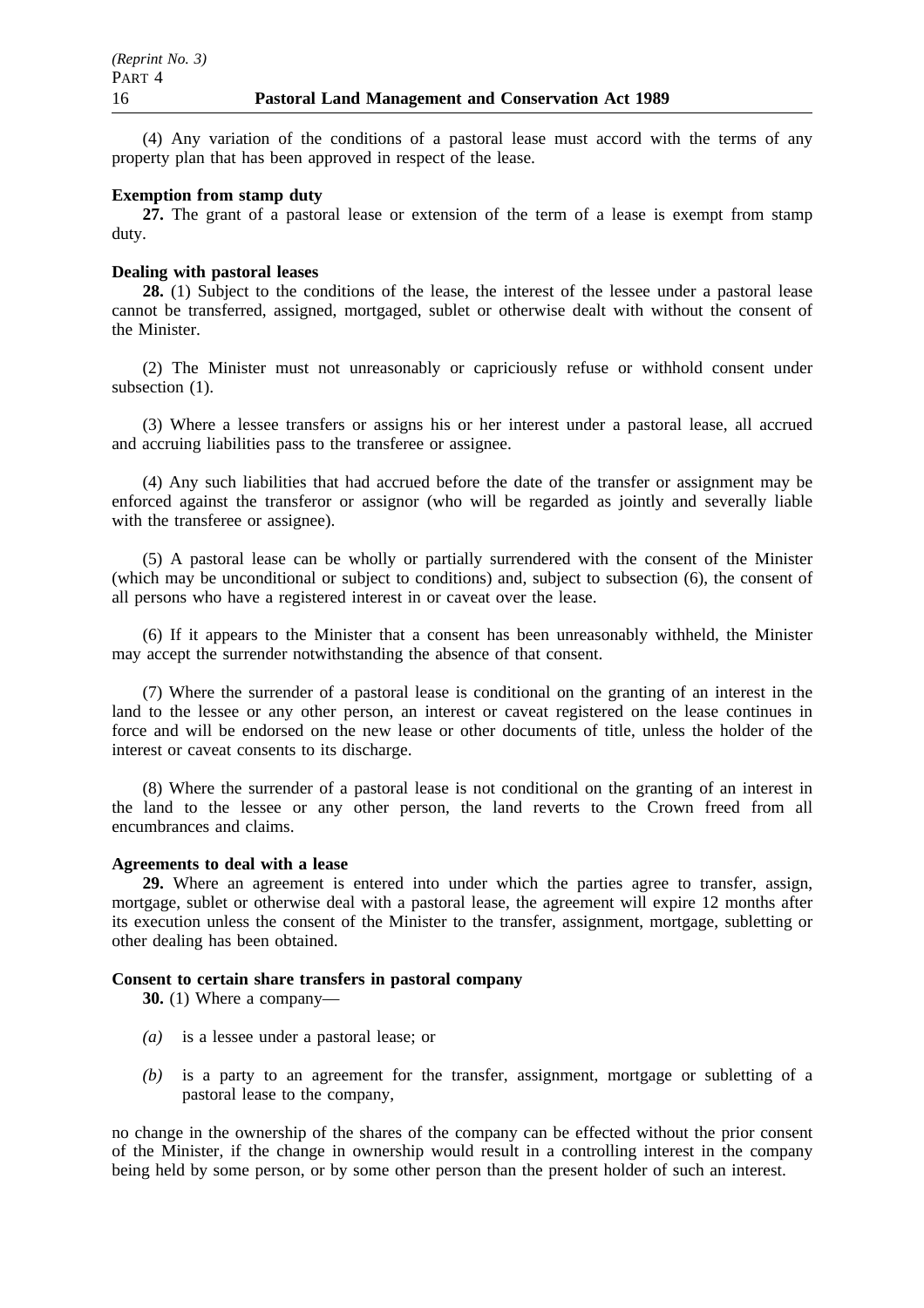(2) Subsection (1) does not apply to a change in ownership of shares effected by a will or other testamentary disposition.

## **Alteration of boundaries**

**31.** (1) If the Board is satisfied that the boundary of land subject to a pastoral lease does not reflect the land actually occupied by the lessee, the Minister may, by notice in writing to the lessee, alter the boundary accordingly.

(2) The Minister may, in the same notice, vary the rent payable under the lease to take into account the increase or reduction in value of the lease that results from the alteration of the boundary.

- (3) On registration by the Registrar-General of a boundary alteration pursuant to this section—
- *(a)* the alteration takes effect; and
- *(b)* all registered interests or caveats to which the pastoral lease is subject extend over the lease as so altered.

### **Resumption of land**

**32.** (1) The Minister may, by notice in the *Gazette*, resume any pastoral land.

(2) Before a notice is published under subsection (1), the Minister must give written notice of intention to resume to the lessee under the pastoral lease affected by the proposal.

(3) The resumption takes effect on a day specified in the notice in the *Gazette*, which must be a day falling at least six months after the date on which that notice is given.

(4) Where the whole of the land subject to a pastoral lease is resumed, the resumption operates to cancel the lease.

- (5) Where part only of the land subject to a pastoral lease is resumed—
- *(a)* the area of land resumed is excised from the area to which the lease formerly applied; and
- *(b)* the lease continues to apply to the remainder of that land subject to—
	- (i) any variation of its conditions specified in the notice;
	- (ii) any variation of its conditions determined by the Tribunal on the application of the lessee (and any such variation may, according to the Tribunal's determination, operate in addition to or in substitution of a variation under subparagraph (i)).

#### **Abandonment of land**

**33.** If land subject to a pastoral lease has been abandoned, the Board may cancel the lease.

#### **Vacation of land**

**34.** (1) Where the lessee or former lessee under a pastoral lease vacates the land leaving behind property, the Minister may, by notice in writing, require him or her to remove the property within a stipulated period.

(2) If the notice is not complied with within the stipulated period, the Minister may remove and dispose of the property.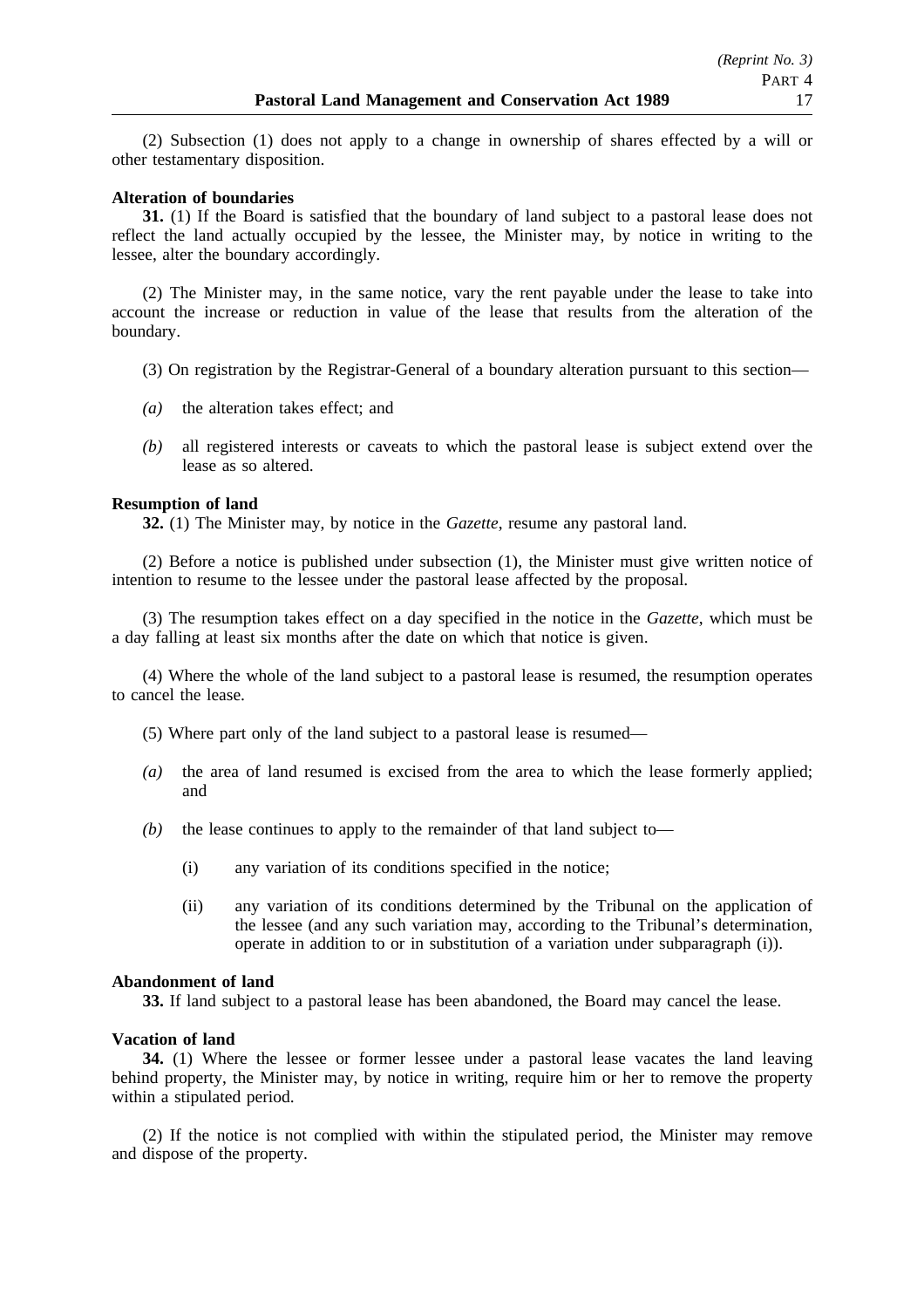(3) Any costs incurred by the Minister under subsection (2) that are not covered by the proceeds (if any) of the sale of the property may be recovered as a debt from the person to whom the notice under subsection (1) was given.

(4) Any surplus proceeds of the sale of the property must be paid to the lessee or former lessee.

### **Penalties for late payment of rent**

**35.** (1) The Minister may, by notice in the *Gazette*—

- *(a)* fix a scale of penalties to be paid by lessees for late payment of rent or any other amount due under pastoral leases;
- *(b)* vary or revoke a scale previously fixed under this section.

(2) Any such penalty will be regarded as an amount that is due and payable under the pastoral lease.

(3) The Board may, for proper reasons, remit a penalty under this section in whole or part.

#### **Waiver**

**36.** The Board may, if it thinks special reason exists for doing so, waive a breach of, or non-compliance with, a condition of a pastoral lease unconditionally or subject to conditions.

#### **Cancellation of lease or imposition of fine on breach of conditions**

**37.** (1) Subject to subsection (2), the Board may—

- *(a)* impose a fine on the lessee under a pastoral lease of an amount not exceeding \$10 000; or
- *(b)* cancel a pastoral lease,

if satisfied that a breach of a condition of the lease has occurred.

- (2) The Board cannot cancel a pastoral lease unless satisfied—
- *(a)* that the lessee has been allowed a reasonable opportunity to make good the breach but has failed to do so; or
- *(b)* that cancellation is necessary in order to prevent, arrest or minimise damage to or deterioration of the land.
- (3) On cancelling a pastoral lease under this section, the Board may—
- *(a)* order that the lessee or the holder of any registered interest in or caveat over the lease be compensated for loss suffered as a result of the cancellation to such extent as the board thinks fit (but the total amount payable under all such orders must not exceed the market value of the lessee's interest less the costs incurred by the Board in taking action under this section); or
- *(b)* make such incidental or ancillary orders as it thinks fit.

(4) On cancellation of a pastoral lease under this section, the land is freed from all encumbrances and claims.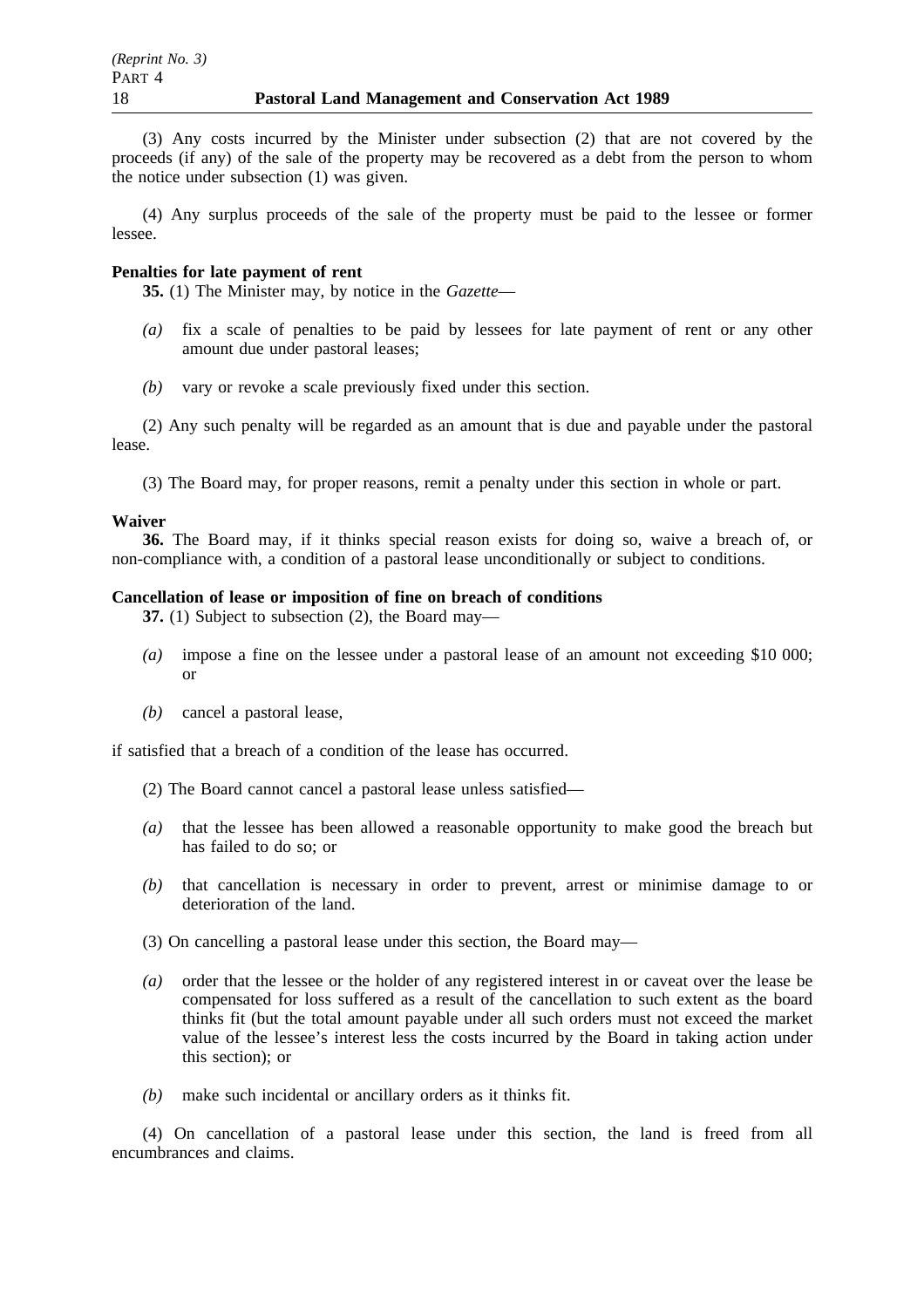- (5) Fines imposed under this section—
- *(a)* are payable by the Board into the General Revenue of the State; and
- *(b)* if unpaid, may be recovered by the Board from the lessee as a debt.

## **Cancellation of pastoral lease obtained by false statement**

**38.** The Board may cancel a pastoral lease if satisfied that the lease was obtained under this Act by a false declaration or statement.

## **Compensation**

**39.** (1) A lessee is entitled to compensation on—

- *(a)* resumption of pastoral land; or
- *(b)* expiry of a lease pursuant to a refusal to extend its term under section 25 or 26.
- (2) The amount of the compensation—
- *(a)* will be determined by agreement between the Minister and the lessee or, in default of agreement, by the Land and Valuation Court; and
- *(b)* must be based on the market value of the pastoral lease as if the lease were not being resumed or were not expiring but had been duly extended in accordance with this Act.

## **Notice of adverse action to be given to holders of registered interests or caveats**

**40.** (1) The Board or the Minister (as the case may require) must—

- *(a)* before resuming any pastoral land; or
- *(b)* before cancelling a lease pursuant to this Part; or
- *(c)* on making a decision under this Part not to extend the term of a lease,

give written notice of the action to all persons who have a registered interest in or caveat over the lease.

(2) Notice of a proposed resumption or cancellation must be given at least 14 days before the proposal is implemented.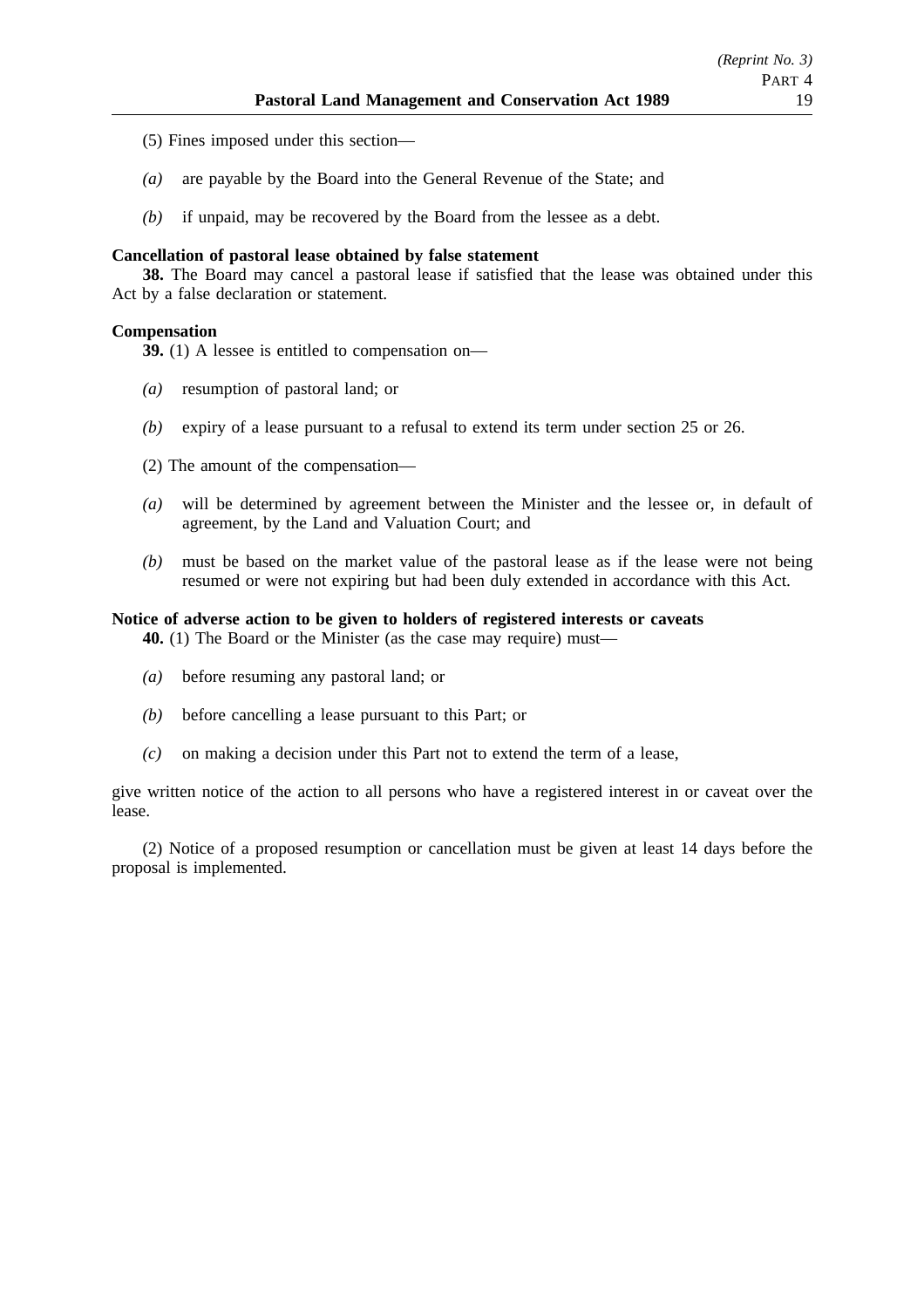### **PART 5 LAND MANAGEMENT AND PROTECTION**

### **Property plans**

**41.** (1) If the Board is of the opinion that pastoral land has, from any cause, been damaged, or is likely to suffer damage or deteriorate, and that in order to prevent, arrest or minimise damage to or deterioration of the land, or to rehabilitate the land, it is necessary that action under this section be taken, the Board may, by notice in writing to the lessee, require the lessee—

- *(a)* to submit to the Board a plan (a "property plan") detailing the proposed management of the pastoral land over a specified period; or
- *(b)* to submit to the Board a revised property plan,

in accordance with the terms of the notice.

(2) The Board must not, in exercising its powers under subsection (1), act capriciously or vexatiously.

(3) A property plan must contain such information as the Board may require.

(4) The Board may—

- *(a)* approve, by endorsement, a property plan or revised property plan; or
- *(b)* refer the plan back to the lessee for modification; or
- *(c)* reject the plan and—
	- (i) require, by notice in writing, the lessee to submit a fresh plan; or
	- (ii) prepare (or revise, as the case may be) a property plan itself and recover the cost of doing so from the lessee as a debt.

(5) If a lessee fails to comply with a notice under subsection (1) or (4), the Board may prepare a property plan or revised property plan in respect of the pastoral land and recover the cost of doing so from the lessee as a debt.

(6) A property plan or revised property plan prepared by the Board pursuant to subsection (4) or (5) will be taken to be an approved property plan for the land to which it relates.

(7) The Board may, by endorsement, approve a property plan voluntarily submitted to the Board by a lessee.

(8) An approved property plan may, with the approval of the Board, be varied by the lessee.

(9) A property plan or revised property plan must be prepared in consultation with the soil conservation authority for the area in which the pastoral land to which the plan relates is located.

(9a) Where a proposed property plan (including a property plan prepared or revised by the Board) includes or will include an activity for which a permit would, but for section 12 of the *Water Resources Act 1997*, be required under that Act, the Board must not approve the plan or prepare or revise it without first consulting and having regard to the views of the authority under that Act to whom an application for a permit for that activity would otherwise have to be made.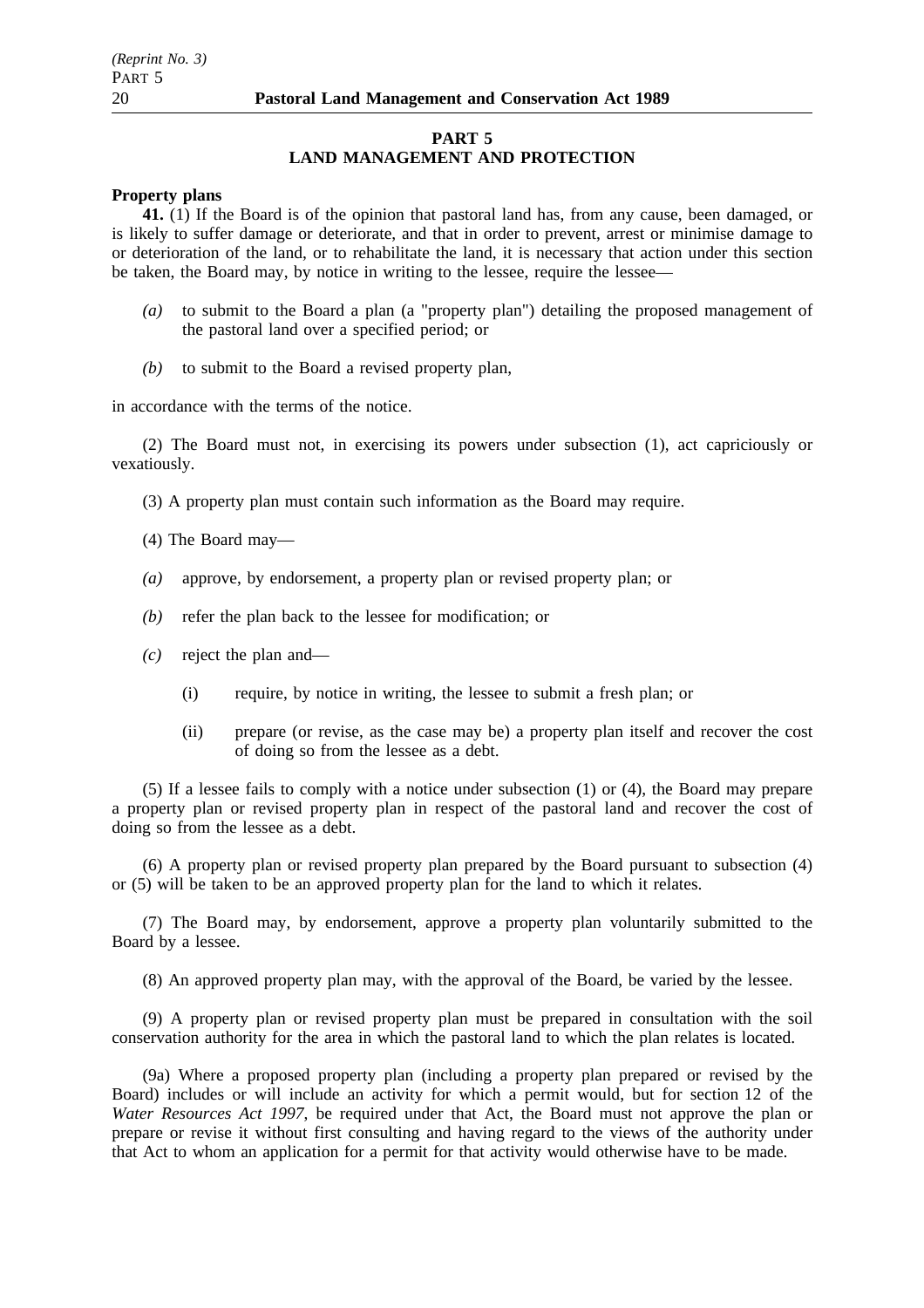- (10) If a lessee fails, without reasonable excuse—
- *(a)* to comply with a notice under subsection (1) or (4); or
- *(b)* to implement an approved property plan,

the failure constitutes a breach of the conditions of the pastoral lease.

## **Verification of stock levels**

**42.** (1) The lessee under a pastoral lease must, not later than 30 April in each year, furnish the Board with a statutory declaration as to stock levels on the pastoral land.

(2) For the purpose of ascertaining at any time the amount of stock on pastoral land, or on any particular area of pastoral land, the Board may, by notice in writing to the lessee—

- *(a)* require the lessee to furnish the Board, within a specified time, with a statutory declaration as to stock levels on the land; or
- *(b)* require the lessee to muster stock in accordance with the terms of the notice in order to allow a person authorised by the Minister to count the stock.

(3) A statutory declaration furnished pursuant to this section must contain such information as the Board may require.

(4) If a lessee fails to comply with a notice under subsection (2)*(b)*, the Board may cause the muster to be carried out and, subject to subsection (5), may recover the cost of doing so from the lessee as a debt.

(5) If a muster carried out pursuant to this section verifies that the stock levels as declared by the lessee in accordance with this section were accurate, the cost of carrying out the muster will be borne by the Crown.

(6) A declaration as to stock levels will be taken to be accurate if a subsequent muster finds that the numbers of stock on the land are less than or do not exceed by more than 10 per cent the declared levels.

(7) If a lessee fails, without reasonable excuse, to comply with a requirement of, or notice under, this section, the failure constitutes a breach of the conditions of the pastoral lease.

## **Notices to destock or take other action**

**43.** (1) If the Board is of the opinion that pastoral land has, from any cause, been damaged, or is likely to suffer damage or deteriorate, and that in order to prevent, arrest or minimise damage to or deterioration of the land, or to rehabilitate the land, it is necessary that action under this section be taken, the Board may, by notice in writing to the lessee, require the lessee to do any one or more of the following:

- *(a)* remove a specified number of stock from the land or a particular part of the land;
- *(b)* keep the amount of stock on the land or a particular part of the land to a specified level, or to keep no stock at all on that land;
- *(c)* carry out specified improvements to or land treatment works on the land;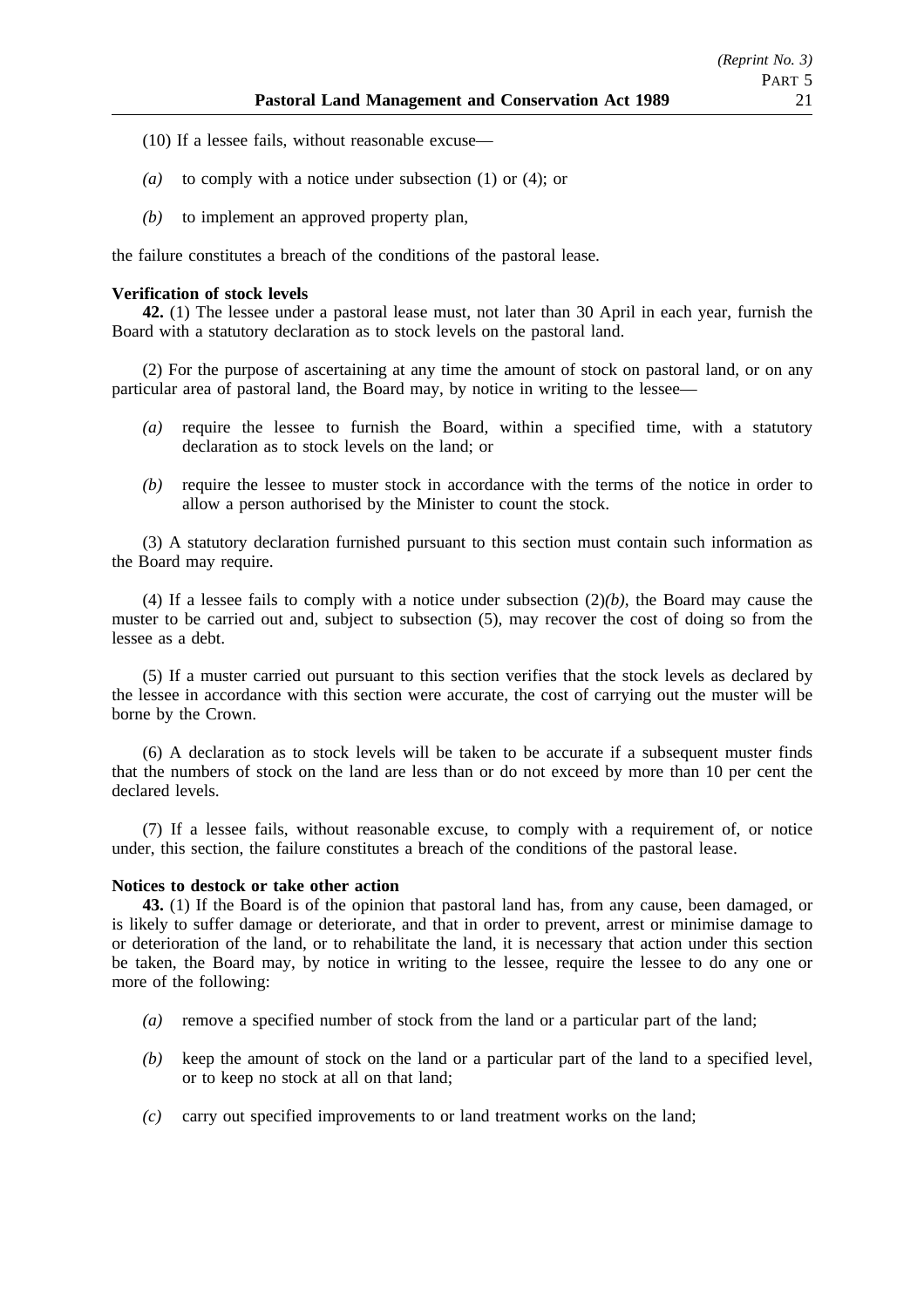*(d)* adopt or desist from specified land management practices,

in accordance with the terms of the notice.

- (2) A notice under subsection (1) may provide—
- *(a)* that it is to have effect for a specified period; or
- *(b)* that it is to have effect until the Board, on the application of the lessee, directs that the notice cease to operate.

(2a) Where the Board proposes to issue or vary a notice under subsection (1) that would require a lessee to undertake an activity for which a permit would, but for section 12 of the *Water Resources Act 1997*, be required under that Act, the Board must not issue or vary the notice without first consulting and having regard to the views of the authority under that Act to whom an application for a permit for that activity would otherwise have to be made.

(3) The Board may, by notice in writing to the lessee, vary or revoke a notice under this section.

(4) If a lessee fails to comply with a notice under subsection (1), the Board may cause the required action to be carried out and may recover the cost of doing so from the lessee as a debt.

(5) If a lessee fails to comply with a notice under subsection (1), the failure constitutes a breach of the conditions of the pastoral lease.

#### **Reference areas**

**44.** (1) The Board may, by notice in the *Gazette*, declare a specified area of pastoral land to be a reference area for the purposes of evaluating the effect that the grazing of stock has on the land.

(2) A reference area—

- *(a)* cannot exceed one square kilometre in size; and
- *(b)* will, where necessary, be fenced by the Minister.

(3) A lessee is not obliged to maintain a reference area or its fences, subject to any agreement between the lessee and the Minister to the contrary.

(4) The lessee of pastoral land on which a reference area is established—

- *(a)* must not, if the area is fenced, allow any stock within the reference area; and
- *(b)* must, if the Board so requires, inspect the area and its fences and make reports to the Board in accordance with the directions of the Board.

Penalty: Division 6 fine.

(5) The Board may, by notice in the *Gazette*, vary or revoke a notice under this section.

(6) The lessee of pastoral land on which a reference area is established is not entitled to compensation for any reduction in the value of the lease resulting from the establishment of the reference area, but any such reduction in value will be taken into account when the lease is next revalued for the purposes of rent determination.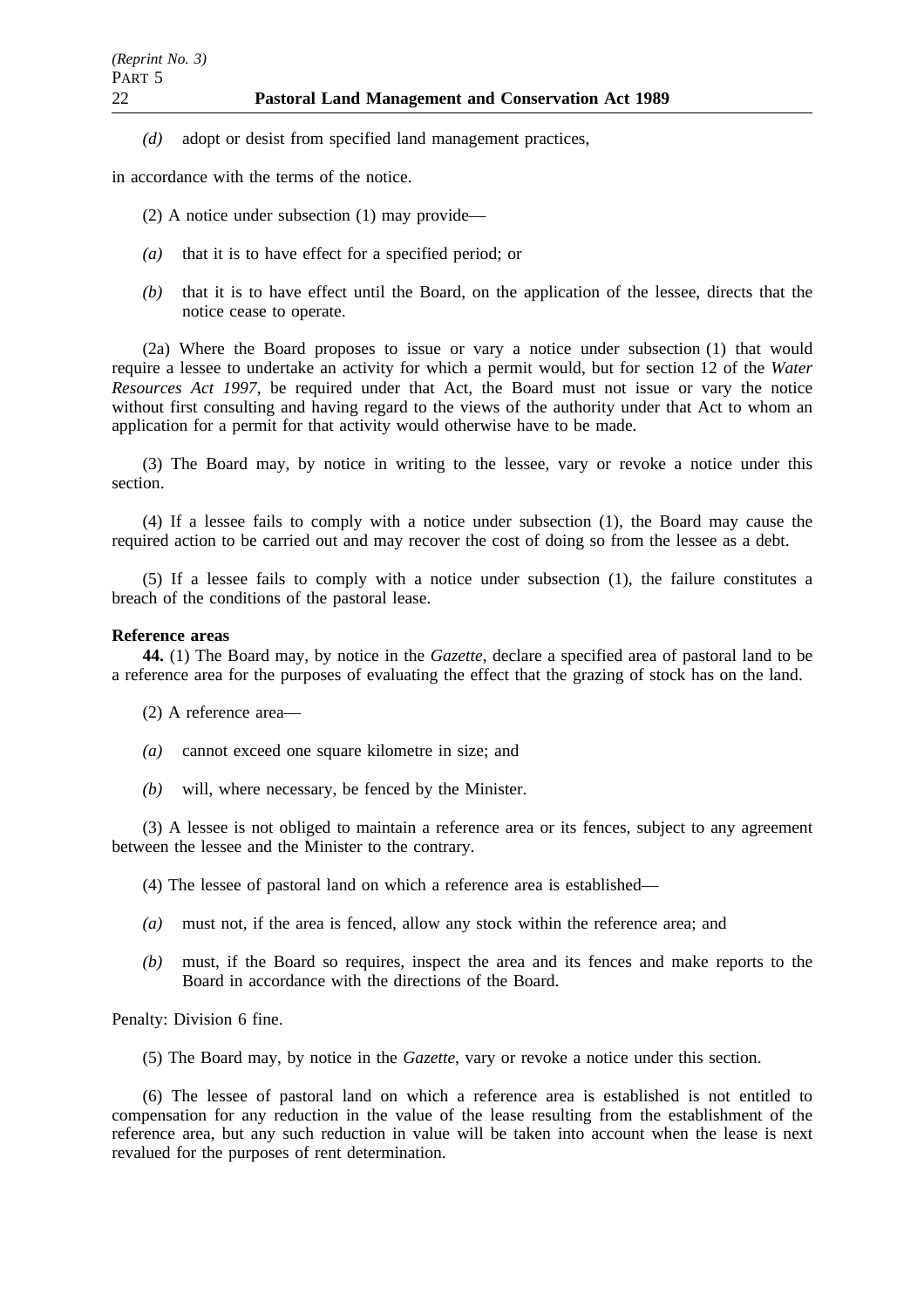## **PART 6 ACCESS TO PASTORAL LAND**

## **DIVISION 1—PUBLIC ACCESS ROUTES AND STOCK ROUTES**

#### **Establishment of public access routes and stock routes**

**45.** (1) A public access route is a route dedicated as a public access route pursuant to this section.

- (2) A stock route is a route—
- *(a)* delineated as a stock route on a prescribed plan; or
- *(b)* dedicated as a stock route pursuant to this section.
- (3) The Board may, by notice in the *Gazette*—
- *(a)* dedicate delineated routes over pastoral land as public access routes or stock routes, or both; or
- *(b)* vary or revoke a notice under this section.

(4) A map in a notice published under this section must also show all public roads that cross the pastoral land, and all stock routes delineated on a prescribed plan that cross the land.

- (5) A notice must not be published under this section unless—
- *(a)* the proposal to be implemented by the notice has been published in a newspaper circulating generally in the State inviting members of the public to comment on the proposal within a specified period of not less than three months; and
- *(b)* the Board has considered any such comments; and
- *(c)* the Board has consulted with—
	- (i) all pastoral lessees affected by the proposal; and
	- (ii) the soil conservation authority for the area within which the public access route or stock route lies; and
	- (iii) such organisations as the Board believes have an interest in the matter.

(6) Subsection (5) does not apply in relation to the temporary closure of a public access route or stock route, or any part of such a route, pursuant to subsection (7).

(7) On being satisfied, on the application of a lessee, that it is necessary to do so for the purposes of the safety of the public, the management of stock or the carrying out of rehabilitative work on land adjacent to the route, the Board may, by notice in the *Gazette*, temporarily close a public access route or a stock route, or a part of such a route and, for that purpose, may require the lessee to erect such signs or barriers as the Board thinks fit for the purpose of warning the public of the closure.

(8) If a public access route or a stock route as delineated on a prescribed plan or on a map published under this section differs from the route as it exists on the ground or as marked out on the ground, the latter prevails.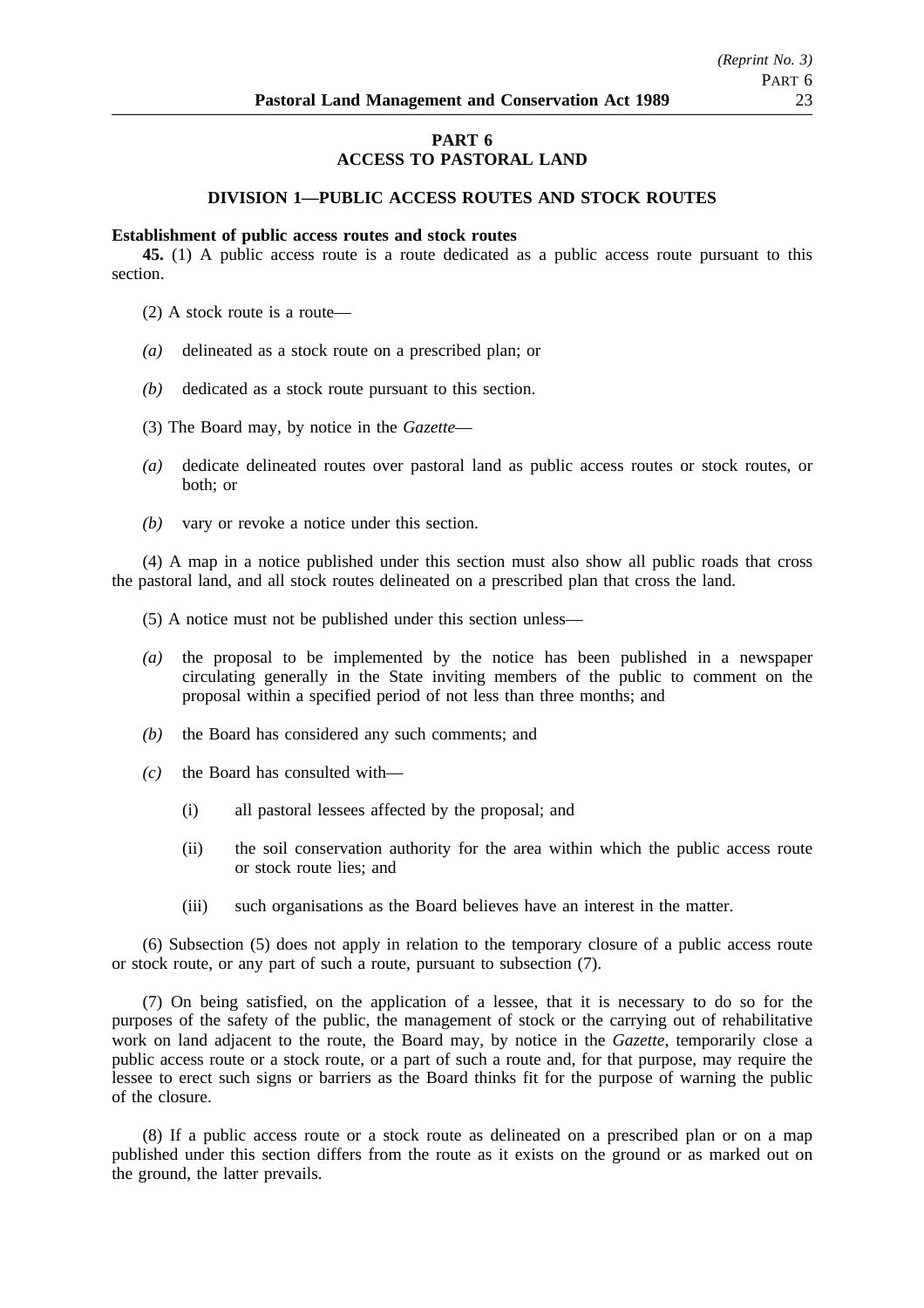(9) On a public access route or stock route being established—

- *(a)* the lessee's rights under the pastoral lease over the land comprising the route cease; and
- *(b)* the care, control and management of the route is vested in the Minister,

but the Minister is not thereby obliged to maintain any such route.

(10) Notwithstanding subsection (9), the Minister may, if of the opinion that an access route has suffered considerable damage as a result of it being used by members of the public, contribute towards the repair or maintenance of the route.

(11) A lessee of pastoral land over which a public access route or stock route is established is not obliged and cannot be required to keep stock off the route, and may use the route for the purposes of droving stock.

(12) The lessee of pastoral land over which a public access route or stock route is established is not entitled to compensation for any reduction in the value of the lease resulting from establishment of the route, but any such reduction in value will be taken into account when the lease is next revalued for the purposes of rent determination.

## **DIVISION 2—TRAVELLING STOCK**

## **Travelling with stock**

**46.** (1) A person may, after giving notice in accordance with the regulations to the lessee of pastoral land, travel with stock across the land.

(2) Where the predominant purpose of a person exercising the powers conferred by subsection (1) is to obtain feed for the stock from land comprised in the lease, that person is liable to pay compensation to the lessee in accordance with the regulations.

(3) A person who exercises powers conferred by this section—

- *(a)* must—
	- (i) if there is a stock route across the land—use the stock route;
	- (ii) if there is no such stock route—use a route directed by the lessee;
	- (iii) in the absence of a stock route and directions from the lessee—use the most direct practicable route; and
- *(b)* must travel the stock across the land—
	- (i) in the case of sheep—not less than 8 kilometres each day;
	- (ii) in the case of cattle—not less than 16 kilometres each day; and
- *(c)* must comply with any conditions imposed by the regulations.

Penalty: Division 8 fine.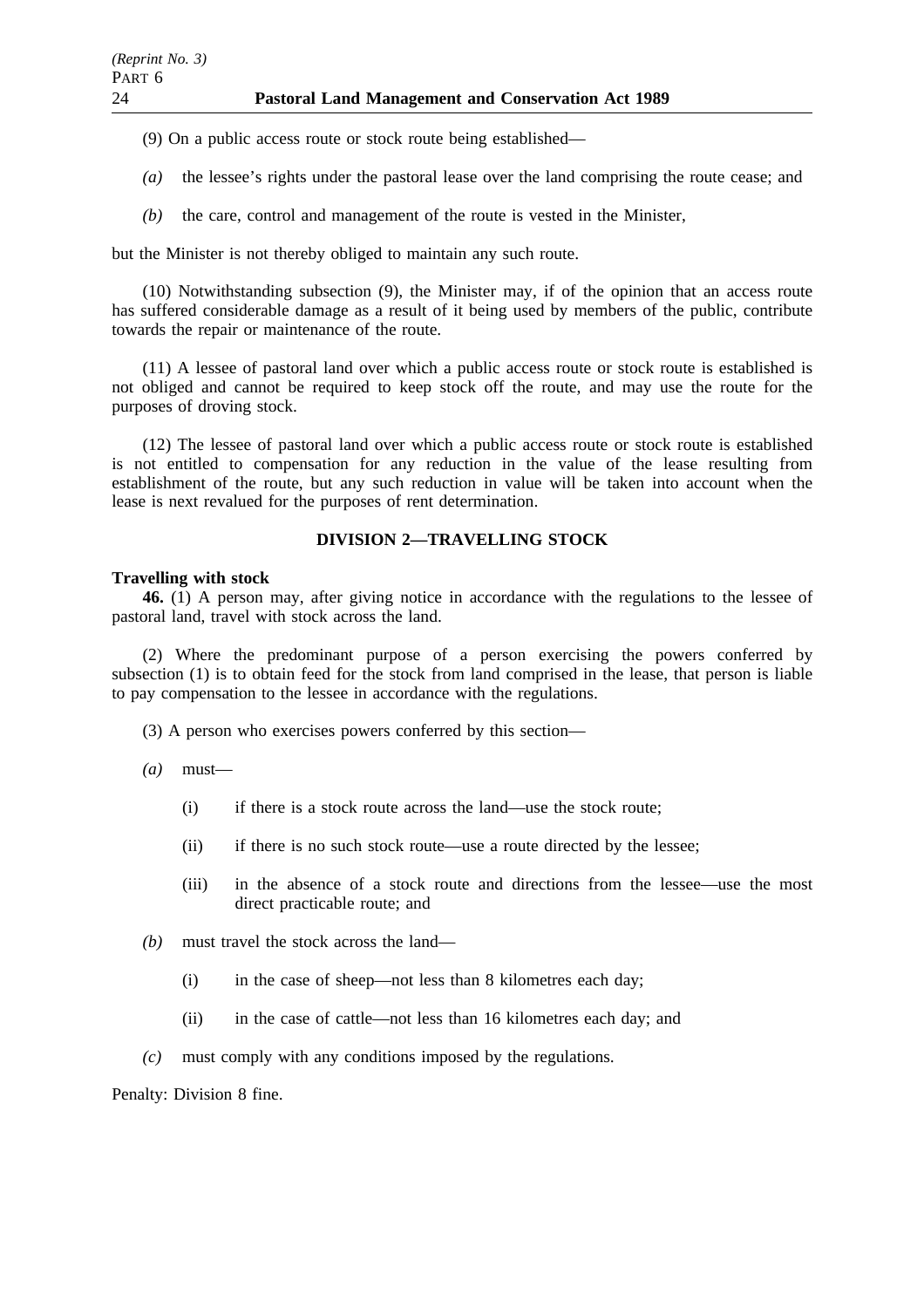(4) If pastoral land is fenced, the lessee must, for the purpose of facilitating the exercise of rights conferred by this section—

- *(a)* provide a gate or other means of access at any point at which the fence is intersected by a stock route; and
- *(b)* provide such other gates or other means of access as are necessary so that the length of fence between points of access does not exceed 16 kilometres.

Penalty: Division 8 fine.

## **DIVISION 3—PUBLIC ACCESS**

## **Rights of Aborigines**

**47.** (1) Notwithstanding this Act or any pastoral lease granted under this Act or the repealed Act, but subject to subsection (2), an Aborigine may enter, travel across or stay on pastoral land for the purpose of following the traditional pursuits of the Aboriginal people.

(2) Subsection (1) does not give an Aborigine a right to camp—

- *(a)* within a radius of one kilometre of any house, shed or other outbuilding on pastoral land; or
- *(b)* within a radius of 500 metres of a dam or any other constructed stock watering point.

## **Right to travel across and camp on pastoral land**

**48.** (1) Subject to this Act, a person may travel (by any means) or camp temporarily on a public access route.

(2) Subject to this Act, a person may, on giving oral or written notice to the lessee, travel across pastoral land (otherwise than on a public access route) by any means other than a motor vehicle, a horse or a camel and, in the course of so travelling, camp temporarily on the land.

(3) Subject to this Act, a person may, with the consent of the lessee or the Minister, travel across pastoral land (otherwise than on a public access route) by means of a motor vehicle, a horse or a camel and, in the course of so travelling, camp temporarily on the land.

- (4) This section does not give a person the right to camp—
- *(a)* within a radius of one kilometre of any house, shed or other outbuilding on the land; or
- *(b)* within a radius of 500 metres of a dam or any other constructed stock watering point on the land.

(5) A person who proposes to travel across or camp on pastoral land in the manner referred to in subsection (3) must first seek the lessee's consent to the proposal and the lessee may refuse that consent if of the opinion that it is necessary to do so for the purposes of the safety of the public, the management of stock or the carrying out of rehabilitative work on the land or for any other good and sufficient reason.

(6) If the lessee refuses to consent to a proposal under subsection (5), the person may seek the Minister's consent to the proposal.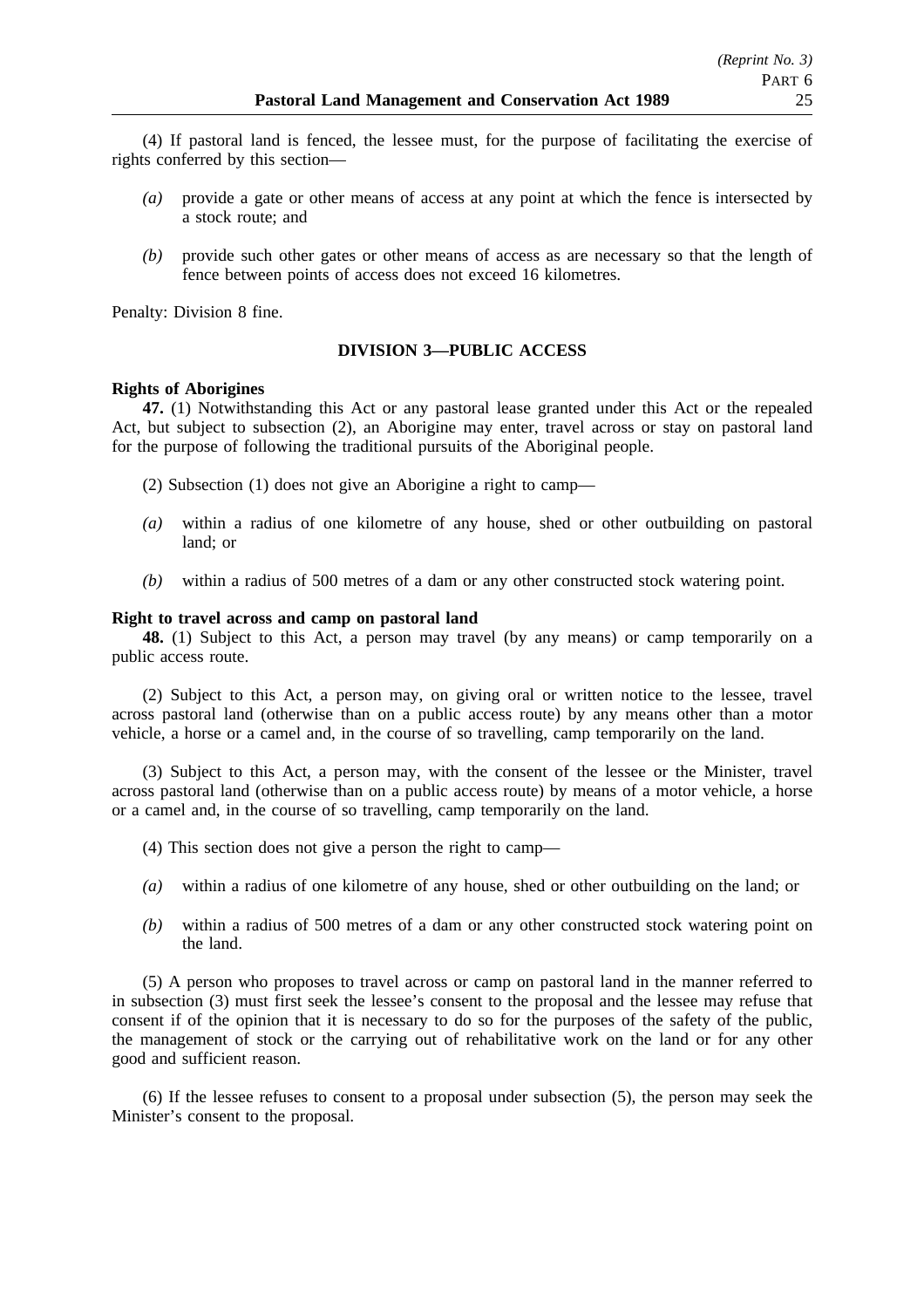(7) The Minister may, without consulting the lessee, consent to the proposal but, if the Minister consents to the proposal without consulting the lessee, the proposal cannot be carried out until the Minister has notified the lessee that consent has been given.

(8) The Minister incurs no liability by virtue of giving consent to a proposal to travel across or camp on pastoral land.

(9) For the purposes of this section, camping is temporary if it is for a period not exceeding two weeks or, if some other greater or lesser period is prescribed in respect of a particular area, that period in relation to camping in that area.

## **Public access not to be obstructed**

**49.** (1) A person must not, without lawful authority, place any obstruction across a public access route or stock route.

Penalty: Division 8 fine.

(2) If any pastoral land over which a public access route is established is fenced, the lessee—

- *(a)* must provide a gate or other means of access at the point of intersection; and
- *(b)* must keep any such gate unlocked.

Penalty: Division 8 fine.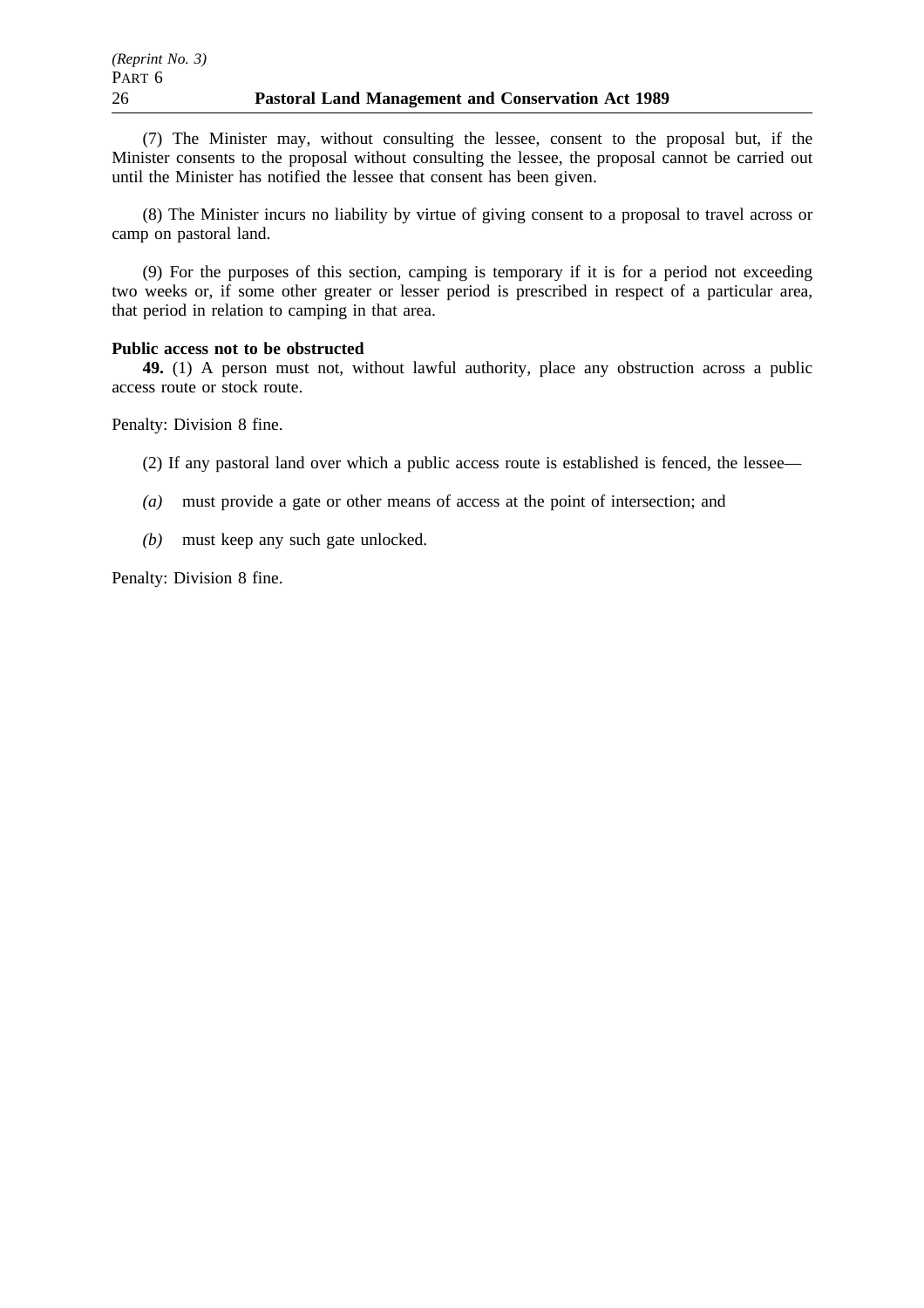## **PART 7 APPEALS**

## **DIVISION 1—THE TRIBUNAL**

## **Establishment of the Tribunal**

**50.** (1) The *Pastoral Land Appeal Tribunal* is established.

- (2) The Tribunal will be constituted of—
- *(a)* a District Court Judge nominated by the Senior Judge as a Judge of the Tribunal; and
- *(b)* two experts chosen by the Judge from the panel of experts established under subsection (3).

(3) The Governor will establish, in accordance with the regulations, a panel of experts (comprising experts in such fields as the Governor considers appropriate) from which members of the Tribunal may be drawn.

(4) If a person ceases to be a member of the panel through expiry of a period of office, the person may nevertheless continue as a member of the Tribunal for the purpose of completing part-heard proceedings.

(5) There will be a Registrar of the Tribunal.

## **Determination of questions**

**51.** (1) Any question of law or procedure arising before the Tribunal will be determined by the Judge and any other question by unanimous or majority decision of the members.

(2) The Tribunal must act according to equity, good conscience and the substantial merits of the case, without regard to technicalities and legal forms, and is not bound by the rules of evidence but may inform itself on any matter in such manner as it thinks fit.

## **Powers and procedures of the Tribunal**

**52.** (1) The Tribunal may, for the purposes of proceedings before the Tribunal—

- *(a)* by summons signed on behalf of the Tribunal by a member of the Tribunal or the Registrar, require the attendance of a person before the Tribunal or at a conference; or
- *(b)* by summons signed on behalf of the Tribunal by a member of the Tribunal or the Registrar, require the production before the Tribunal of any relevant books, papers or documents; or
- *(c)* inspect any books, papers or documents produced before it and retain them for such reasonable period as it thinks fit and makes copies of any of them or any of their contents; or
- *(d)* require any person to make an oath or affirmation to answer truly all questions put by a member of the Tribunal, or a person appearing before the Tribunal, relating to a matter before the Tribunal; or
- *(e)* require any person appearing before the Tribunal to answer any relevant questions put by a member of the Tribunal or by a person appearing before the Tribunal.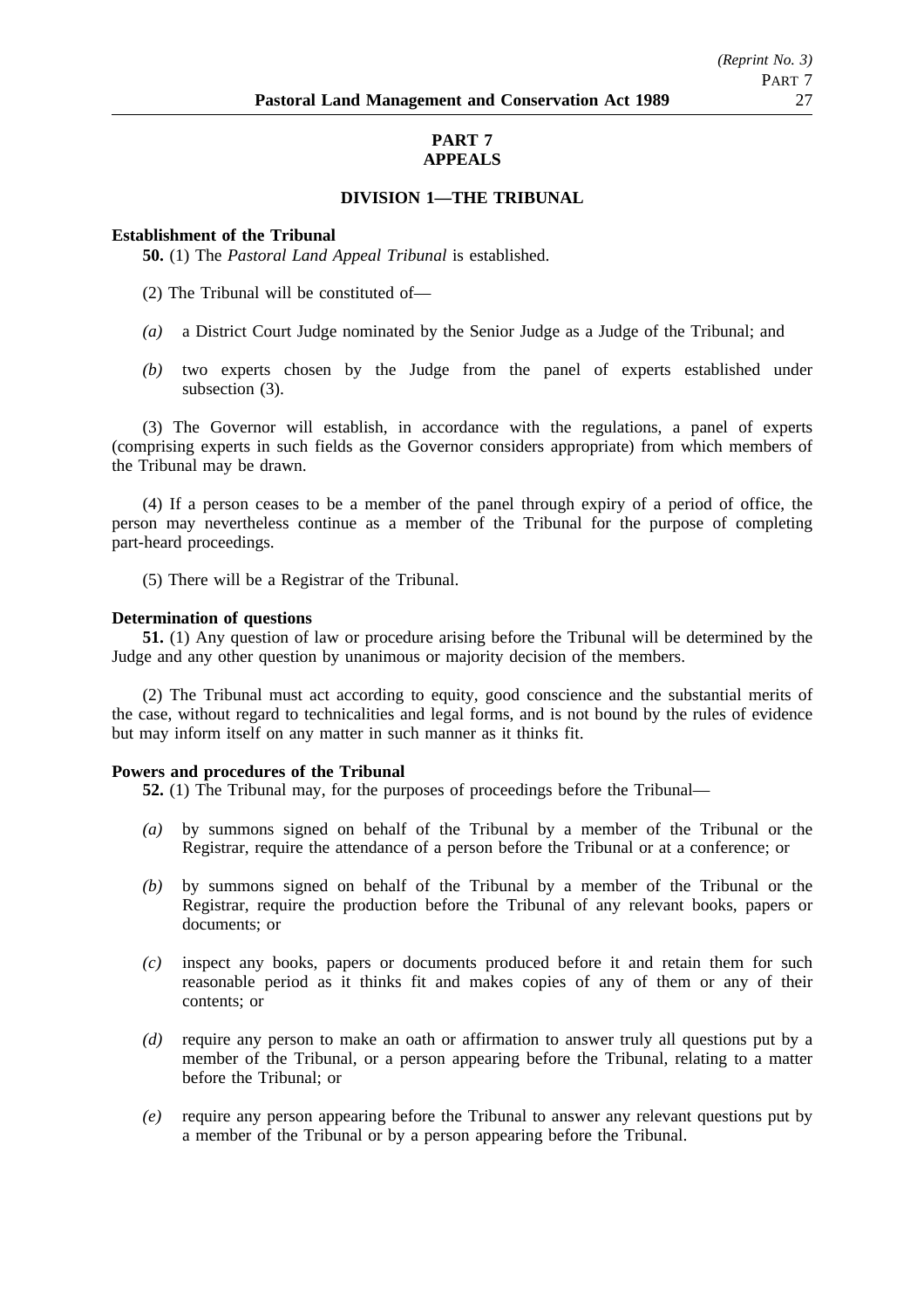(2) Subject to subsection (3), a person who—

- *(a)* has been served with a summons to appear before the Tribunal or at a conference and fails, without reasonable excuse, to attend in obedience to the summons; or
- *(b)* has been served with a summons to produce books, papers or documents and fails, without reasonable excuse, to comply with the summons; or
- *(c)* misbehaves before the Tribunal, wilfully insults the Tribunal or any member of the Tribunal, or interrupts the proceedings of the Tribunal; or
- *(d)* refuses to be sworn or to affirm, or to answer any relevant question when required to do so by the Tribunal,

is guilty of an offence.

Penalty: Division 5 fine.

(3) A person who appears as a witness before the Tribunal has the same protection as a witness in proceedings before a District Court.

(4) The Tribunal cannot allow non-party intervention in proceedings before the Tribunal.

(5) The Registrar must give the parties to proceedings reasonable notice of the time and place of the proceedings.

(6) A party is entitled to appear before the Tribunal personally or by counsel or other representative.

(7) Counsel for the parties to proceedings are not entitled to attend a compulsory conference.

(8) A party must be allowed a reasonable opportunity to call or give evidence, to examine or cross-examine witnesses and to make submissions to the Tribunal.

(9) A witness will, unless the Tribunal otherwise determines, be allowed witness fees in accordance with a prescribed scale or, if a scale has not been prescribed, with the scale applicable to civil proceedings in the District Court.

(10) The Tribunal may make a determination in any proceedings in the absence of a party to the proceedings if satisfied that the party was given reasonable opportunity to appear but failed to do so.

(11) The Tribunal may make orders for costs in accordance with a prescribed scale against—

- *(a)* the Minister or the Board; or
- *(b)* any other party to proceedings,

but an order cannot be made under paragraph *(b)* unless the Tribunal is satisfied that the party's conduct in relation to the proceedings was frivolous, vexatious or calculated to cause delay.

(12) At the conclusion of proceedings, the Tribunal must furnish the parties with a written statement of the reasons for its decision.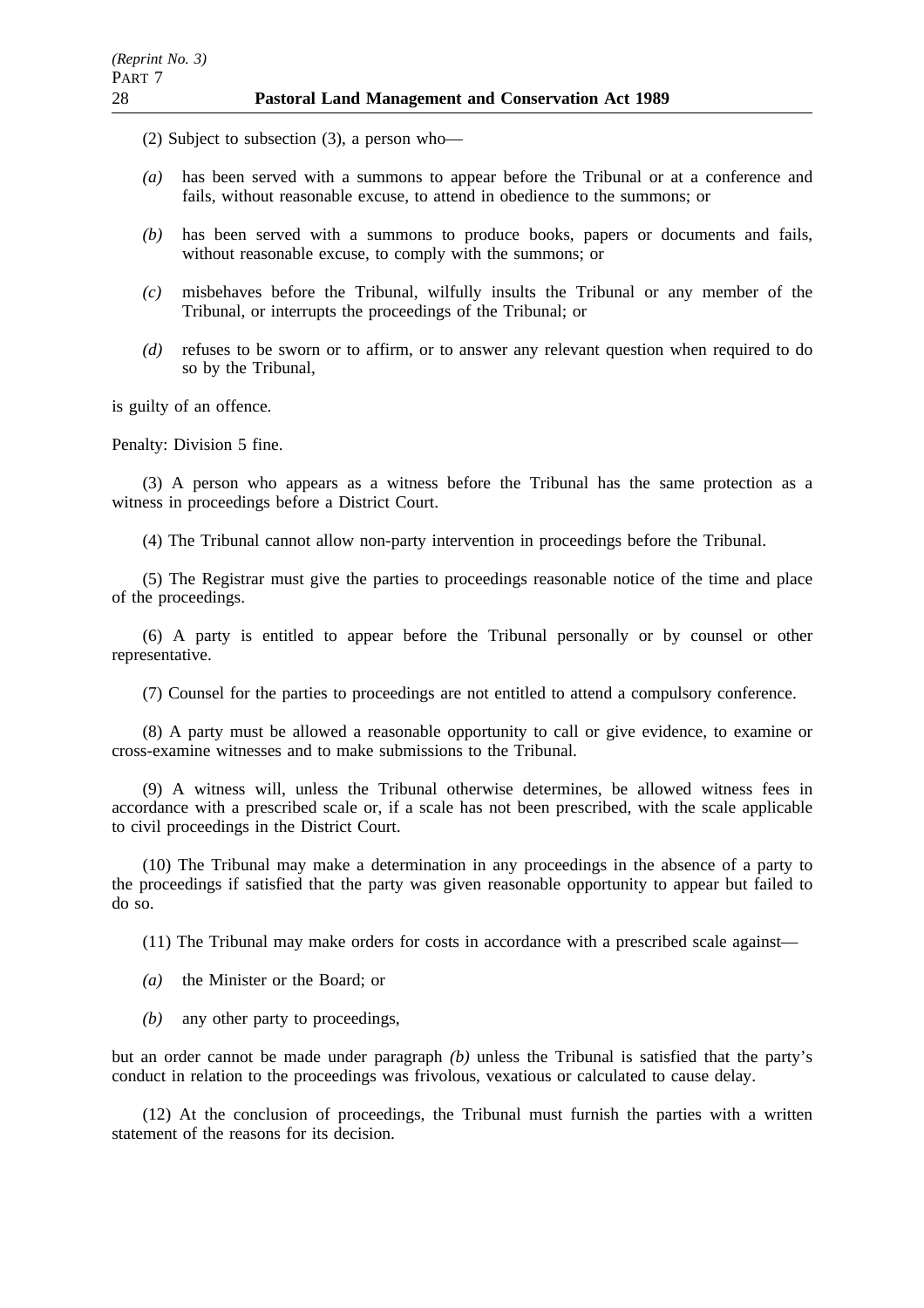### **Compulsory conferences**

**53.** (1) Before the Tribunal commences to hear an appeal, the Registrar must convene a conference between the parties to the proceedings for the purpose of attempting to resolve the matters in dispute.

(2) A member of the Tribunal will preside over a conference, but the member who so presides cannot be a member of the Tribunal as constituted for the purpose of hearing the appeal.

(3) Subject to subsection (4), evidence of anything said or done in the course of a conference under this section is inadmissible in proceedings before the Tribunal except by consent of all parties to the proceedings.

(4) The person presiding over a conference under this section must report to the Tribunal on whether a settlement was reached at the conference and, if so, the terms of the settlement and the Tribunal may, without further inquiry, make such determination or order as may be necessary to give effect to the settlement.

## **DIVISION 2—RIGHT OF APPEAL TO TRIBUNAL**

### **Appeal against certain decisions**

**54.** (1) A lessee who is dissatisfied with—

- *(a)* a decision to vary the conditions of a pastoral lease; or
- *(b)* a decision not to extend the term of a pastoral lease; or
- *(c)* a decision under section 41 (property plans); or
- *(d)* a decision under section 45 (establishment of access routes); or
- *(e)* a refusal of consent to a transfer, assignment, mortgage, subletting or other dealing with a pastoral lease; or
- *(f)* a decision to cancel a pastoral lease or impose a fine on a lessee for breach of lease conditions,

may appeal to the Tribunal against the decision.

(2) An appeal under this section must be instituted within three months after notification of the decision to the lessee.

(3) On an appeal, the Tribunal must review the decision the subject of the appeal and may—

- *(a)* confirm the decision; or
- *(b)* vary or revoke the decision; or
- *(c)* substitute its own decision.
- (4) The Tribunal must, in determining an appeal, have regard to the objects of this Act.

#### **Operation of certain decisions pending appeal**

**55.** (1) Subject to this section, a decision against which a right of appeal lies continues to operate notwithstanding that right of appeal or the institution of appeal proceedings.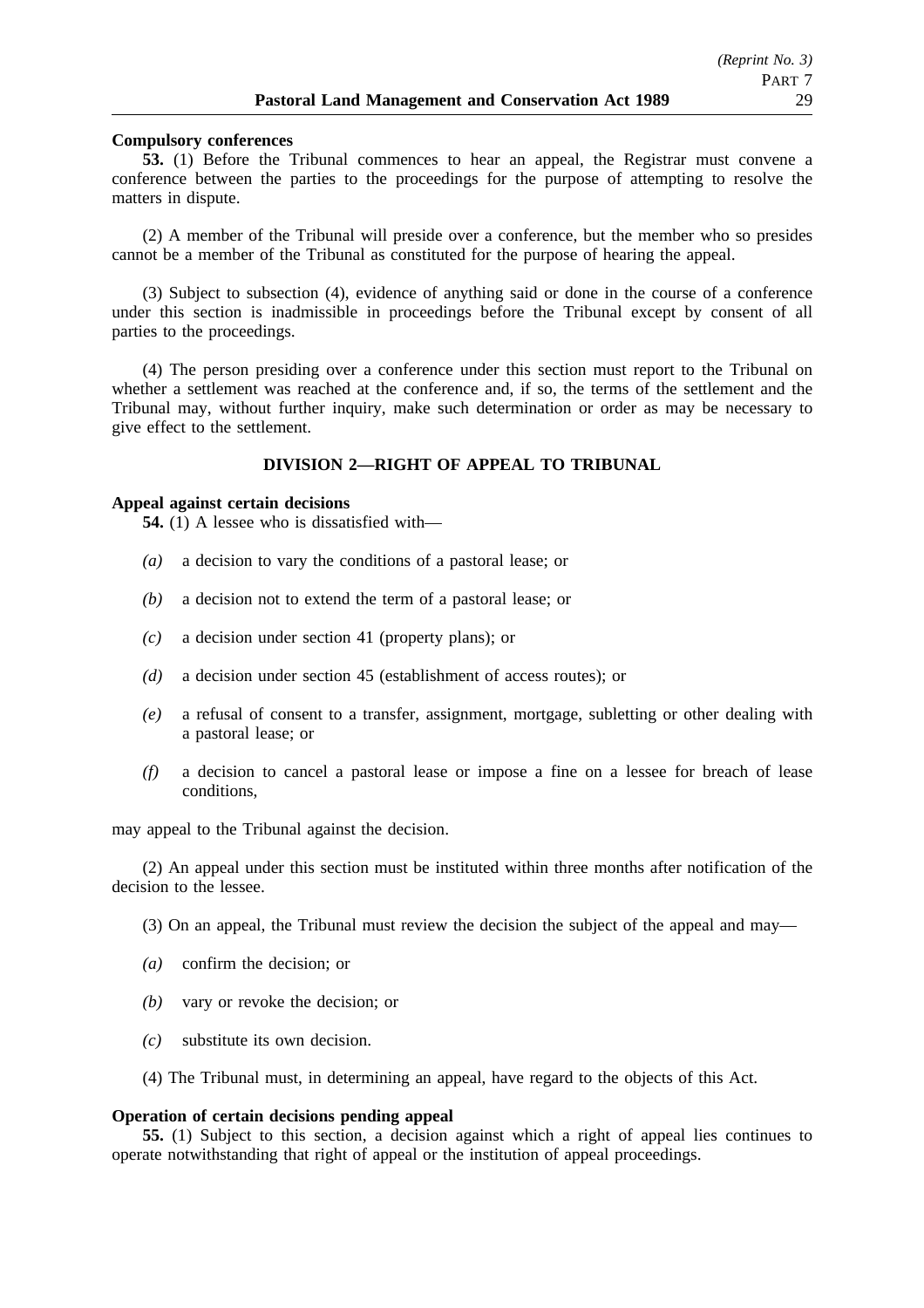(2) A decision to cancel a pastoral lease or to impose a fine on a lessee for breach of lease conditions cannot be implemented or enforced until the period for instituting an appeal has elapsed or, if an appeal has been instituted, the appeal has been determined or withdrawn.

(3) The operation of a decision against which an appeal has been instituted may, on the application of the lessee, be suspended by the Tribunal pending the determination of the appeal.

## **DIVISION 3—REVIEW OF VALUATION AND RIGHT OF APPEAL TO LAND AND VALUATION COURT**

## **Right of review or appeal**

**56.** (1) If a lessee is dissatisfied with—

- *(a)* a decision to increase the rent payable under a pastoral lease; or
- *(b)* a determination of the value of improvements made to pastoral land,

the lessee may, within three months of receiving notification of the decision or determination—

- *(c)* apply to the Valuer-General for a review of the decision or determination; or
- *(d)* appeal to the Land and Valuation Court against the decision or determination.

(2) An application under subsection (1)*(a)* must be made, and will be dealt with, in accordance with the *Valuation of Land Act 1971*, as if it were an application for review of a valuation under that Act.

(3) A lessee who is dissatisfied with the decision of a licensed valuer on a review under subsection (2) may, within one month of receiving notification of the decision, appeal to the Land and Valuation Court against the decision.

(4) An appeal under this section must be instituted in accordance with rules of court.

(5) On an appeal under this section, the Land and Valuation Court must review the decision the subject of the appeal and may—

- *(a)* confirm the decision; or
- *(b)* vary or revoke the decision; or
- *(c)* substitute its own decision,

and may make such orders in relation to incidental or ancillary matters as it thinks fit.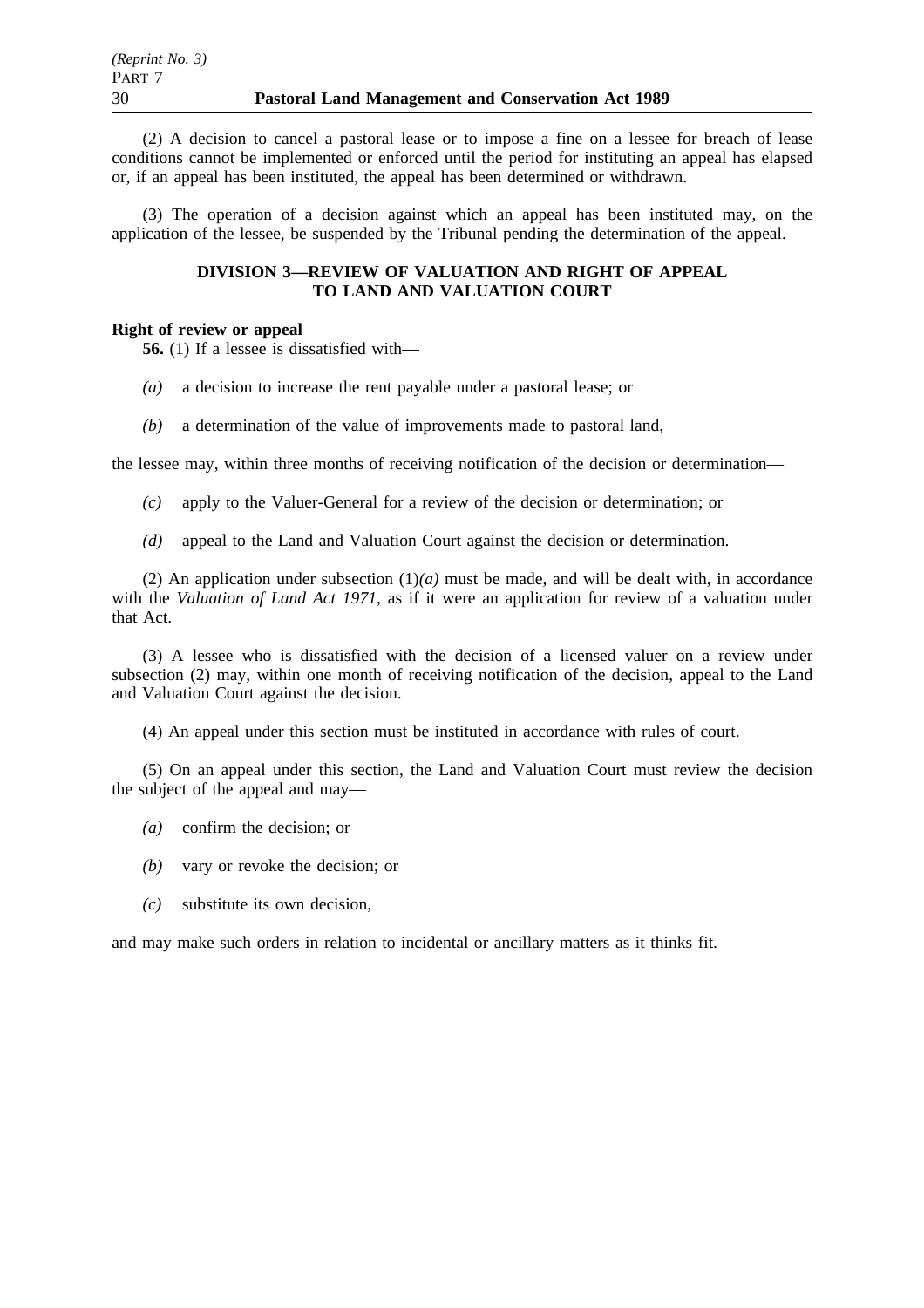## **PART 8 MISCELLANEOUS**

### **Misuse of pastoral land**

**57.** (1) A person who, without lawful authority or excuse—

- *(a)* occupies pastoral land; or
- *(b)* brings animals onto pastoral land or causes or permits animals (for which the person is responsible) to enter or remain on pastoral land; or
- *(c)* damages or interferes with pastoral land, or anything on pastoral land; or
- *(d)* cuts down, lops branches from or otherwise damages any living tree or bush on pastoral land; or
- *(e)* pollutes any water on the land, whether stored or a natural source of water; or
- *(f)* deposits litter or abandons any goods on pastoral land; or
- *(g)* erects or places any structure on pastoral land; or
- *(h)* hunts or shoots on pastoral land,

is guilty of an offence.

Penalty: Division 5 fine.

Expiation fee: Division 6 fee.

(2) In proceedings for an offence against subsection (1), the onus of proving lawful authority or excuse lies on the defendant.

## **Notice to be given of cattle muster**

**58.** (1) Subject to subsection (2), a person must not muster cattle on pastoral land outside the dog fence unless at least 14 but not more than 28 days notice in writing of the proposed muster has been given to the occupiers of adjacent land.

(2) Subsection (1) does not require notice to be given to a particular occupier of adjacent land if an agreement, approved by the Board, for the giving of some other form or period of notice exists between the person proposing to muster and that occupier.

Penalty: Division 8 fine.

## **Right to take water**

- **59.** (1) A person exercising a right of access to or through pastoral land pursuant to this Act—
- *(a)* may take water from any natural source or storage point on the land, but only so much as is sufficient for his or her personal or domestic needs; and
- *(b)* in the case of a person travelling with stock, may permit the stock access to water on the land, subject to compliance with such directions as the lessee may give.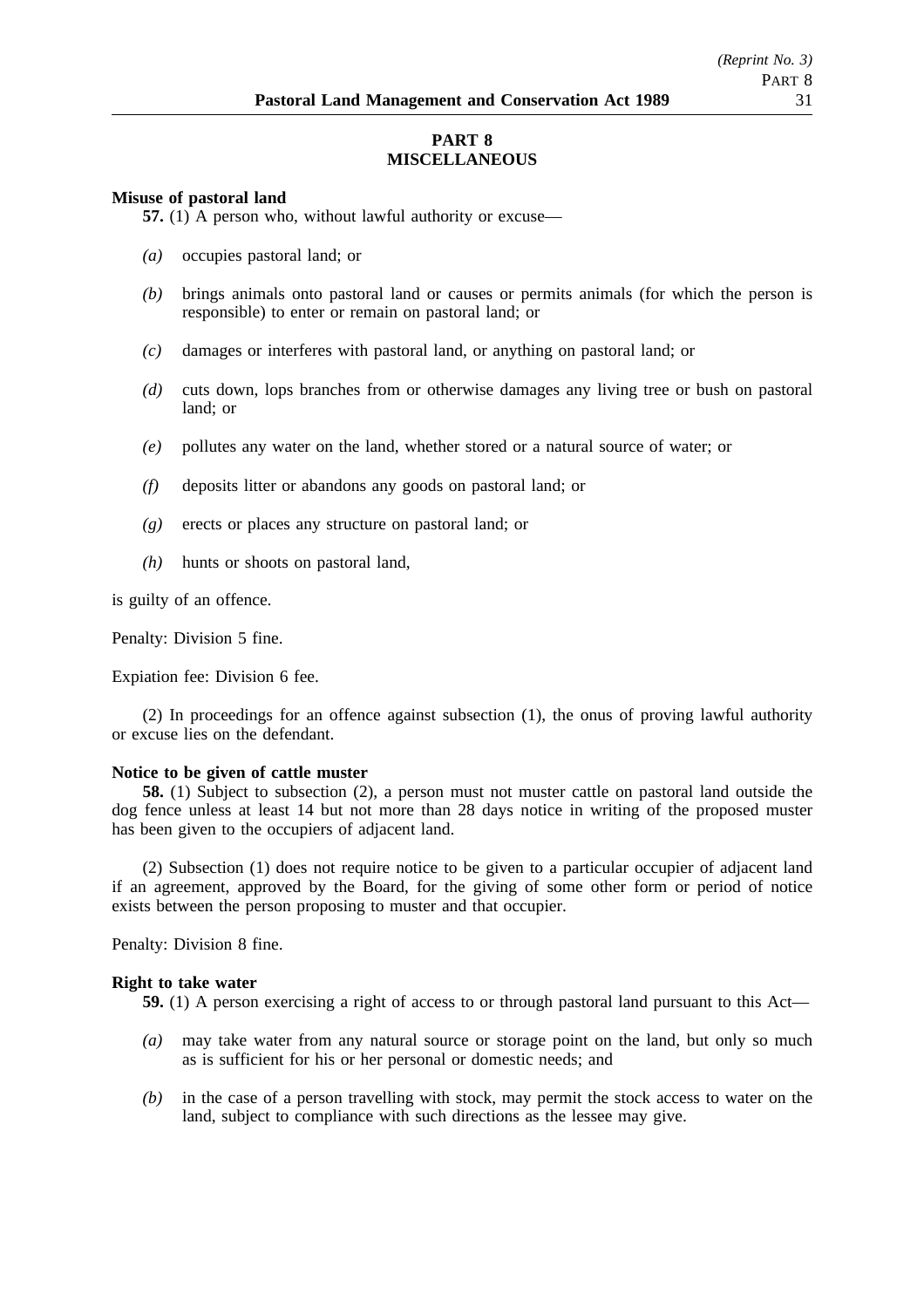(2) The holder of a mining tenement over pastoral land may, with the approval of the Board, take reasonable quantities of water from any natural source or storage point on the land for mining, personal or domestic purposes, but not so as to deprive the lessee of the water necessary for all of the lessee's purposes.

(3) A person who takes water pursuant to subsection (2) is liable to pay compensation to the lessee in accordance with the regulations.

(4) Subsections (1) and (2) do not entitle a person to take water from a domestic rainwater tank.

(5) This section is subject to the *Water Resources Act 1997*.

### **Policing powers**

**60.** (1) An authorised officer may—

- *(a)* require any person who is on pastoral land without lawful authority or excuse to leave the land;
- *(b)* require any person reasonably suspected of having committed an offence in relation to pastoral land to state his or her name and address;
- *(c)* arrest any person on pastoral land who is reasonably suspected of having committed an offence in relation to pastoral land.

(2) A person who fails to comply with a requirement under subsection (1) is guilty of an offence.

Penalty: Division 7 fine.

(3) A person arrested under this section must be taken as soon as practicable to the nearest police station.

#### **Powers of entry, etc.**

**61.** (1) Subject to this section, an authorised officer, a member of the Board, the Minister or any other person authorised by the Minister for the purpose may, at any reasonable time, exercise any of the following powers in relation to pastoral land:

- *(a)* enter the land;
- *(b)* carry out an inspection of the land;
- *(c)* take samples from the land;
- *(d)* take photographs;
- *(e)* carry out work authorised by the Board pursuant to this Act on the land.

(2) A person cannot exercise powers under subsection (1) unless reasonable notice has been given to the lessee, orally or in writing, but no such notice need be given in the following circumstances: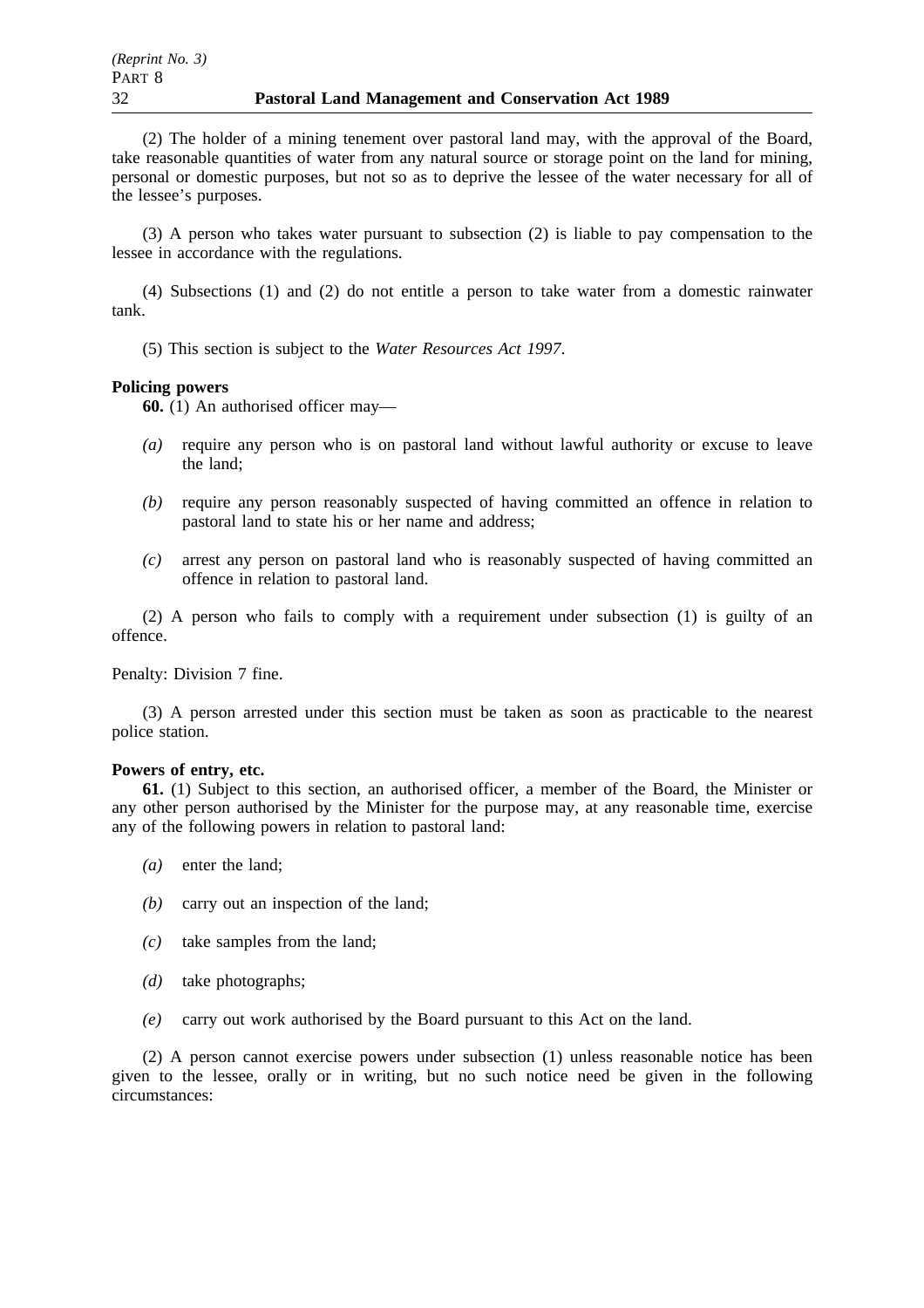- *(a)* where it is not practicable to do so; or
- *(b)* where the person believes on reasonable grounds that an offence has been, is being or is about to be committed on the land, or that a breach of the conditions of the pastoral lease has occurred or is occurring.
- (3) An authorised officer or person may seize any animals found trespassing on pastoral land.

(4) Any such animals will be impounded, sold or destroyed in accordance with policies determined by the Minister.

(5) A person exercising powers under this section may be accompanied by such assistants as are reasonably necessary in the circumstances.

(6) An authorised officer or other person must at the request of the lessee, or an agent of the lessee, produce for the inspection of that person a certificate or other proof of his or her authority to exercise the powers conferred by this section.

## **Act does not derogate from Mining Act or Petroleum Act**

**62.** Nothing in this Act derogates from the operation of the *Mining Act 1971* or the *Petroleum Act 1940* or of a tenement granted under either of those Acts.

## **Offence of hindering or obstructing person exercising powers under this Act**

**63.** (1) A person who intentionally hinders or obstructs a person acting in the exercise of powers conferred by this Act is guilty of an offence.

Penalty: Division 7 fine.

Expiation fee: Division 7 fee.

(2) A person who addresses offensive language to a person acting in the exercise of powers conferred by this Act is guilty of an offence.

Penalty: Division 7 fine.

Expiation fee: Division 7 fee.

(3) A person who assaults a person acting in the exercise of powers conferred by this Act is guilty of an offence.

Penalty: Division 7 fine or division 7 imprisonment.

## **Protection from personal liability**

**64.** (1) A person engaged in the administration of this Act incurs no liability for an honest act or omission in the exercise or discharge, or purported exercise or discharge, of a power, function or duty under this Act.

(2) A liability that would, but for subsection (1), lie against the person, lies instead against the Crown.

## **Duty of Registrar-General**

**65.** (1) The Registrar-General will—

*(a)* issue such pastoral leases; or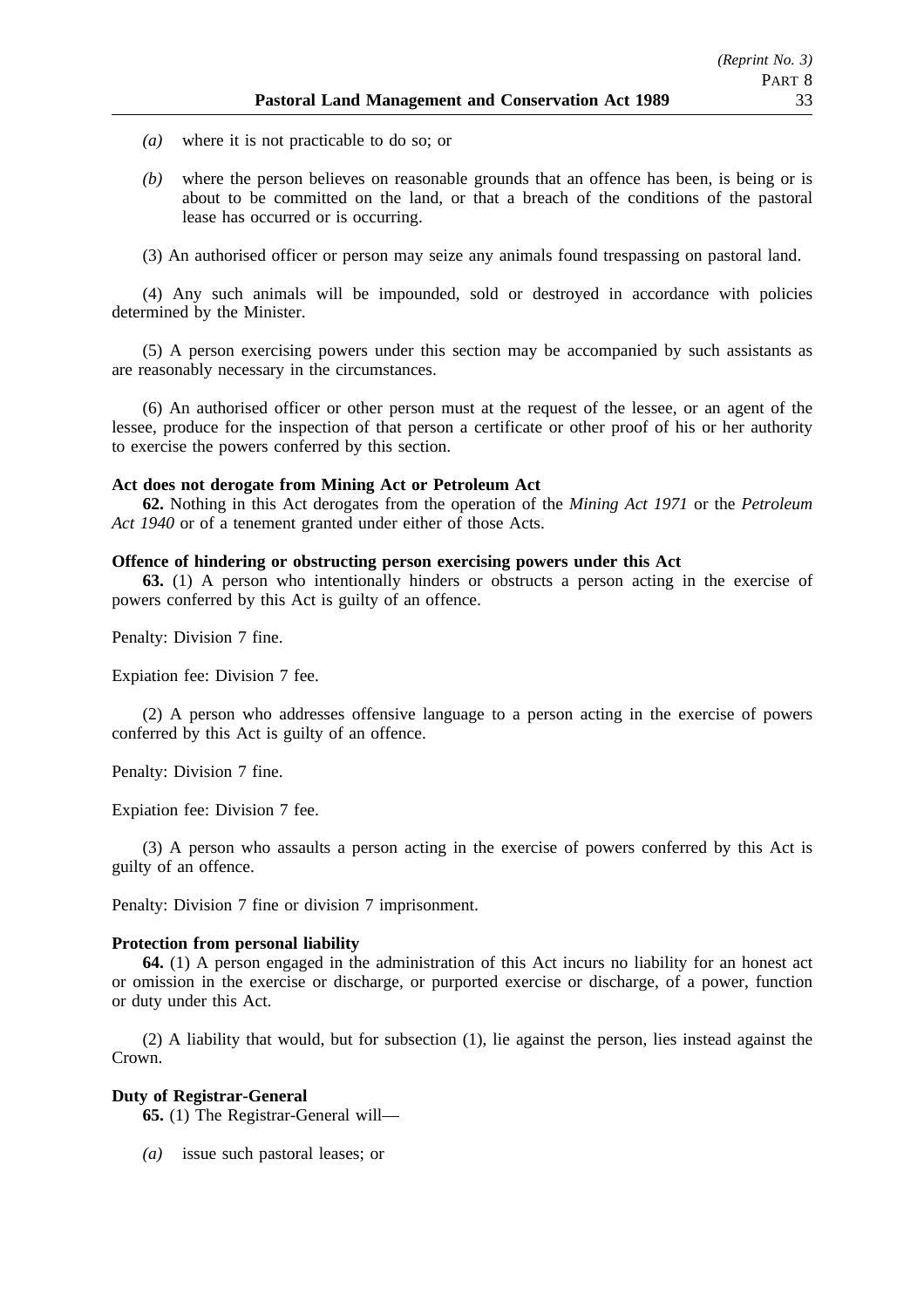- *(b)* cancel such pastoral leases; or
- *(c)* make such endorsements on pastoral leases or other instruments,

as may be necessary or expedient for the purposes of the administration of this Act.

(2) The reference in this section to the issuing of a pastoral lease extends to any process (including an electronic process) under which a pastoral lease is brought into existence.

## **Certain debts are charges over leases**

**66.** Where pursuant to this Act the Board may recover from a lessee the costs incurred by the Board in taking action under this Act, the amount from time to time due and payable by the lessee is a charge over the pastoral lease, ranking in priority before all other charges or mortgages (other than a charge or mortgage in favour of the Crown or a Crown instrumentality).

## **Service of notices**

**67.** A written notice required or authorised by this Act to be given to a person may be given as follows:

- *(a)* by personal service on the person or an agent of the person;
- *(b)* by leaving it for the person at his or her place of residence or business with someone apparently over the age of 16 years;
- *(c)* by serving it by post on the person or an agent of the person;
- *(d)* if the whereabouts of the person is unknown—by affixing it in a prominent position on the land to which it relates, or publishing a copy of it in a newspaper circulating generally throughout the State.

## **Evidentiary provision**

**68.** In any proceedings—

- *(a)* a certificate apparently signed by the Minister or the Chief Executive Officer of the Department of Lands that specified land is or is not—
	- (i) pastoral land; or
	- (ii) a public access route; or
	- (iii) a stock route; or
	- (iv) a reference area,

will be accepted, in the absence of proof to the contrary, as proof of the matter certified;

- *(b)* a map or plan apparently signed by or on behalf of the Surveyor-General will be accepted, in the absence of proof to the contrary, as an accurate map or plan of the land to which it relates;
- *(c)* a certificate of value apparently signed by or on behalf of the Valuer-General will be accepted, in the absence of proof to the contrary, as proof of the value of the pastoral lease to which it relates as at the date of the certificate;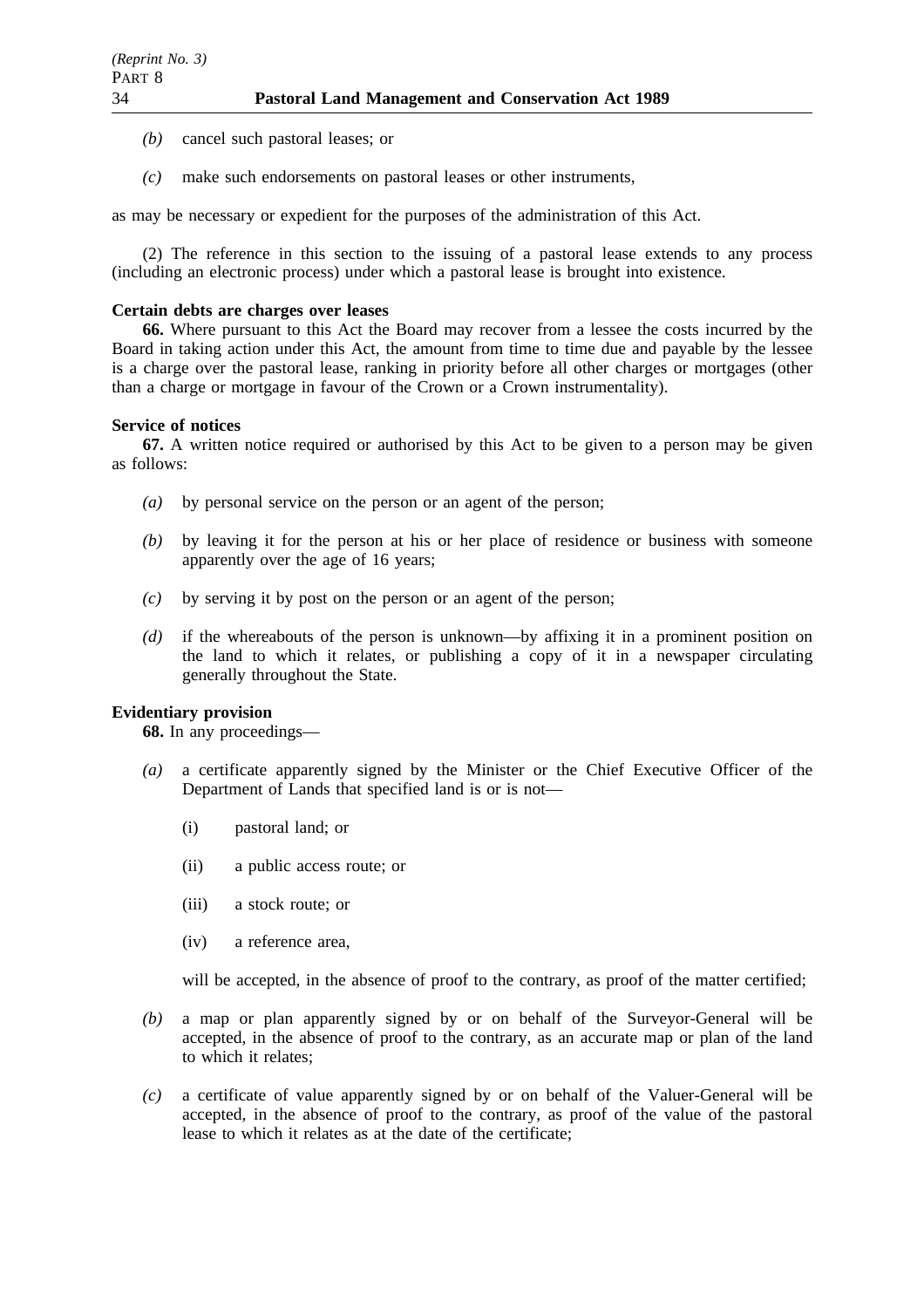- *(d)* a certificate as to a delegation apparently signed by a body or person who has a power of delegation under this Act will be accepted, in the absence of proof to the contrary, as proof of the delegation;
- *(e)* a document appearing to be a copy of an order of the Tribunal and signed by the Registrar of the Tribunal will be accepted, in the absence of proof to the contrary, as a true copy of the order.

## **Summary offences**

**69.** (1) Offences against this Act are summary offences.

(2) In any proceedings for an offence against this Act it is a defence for the defendant to prove that, in the circumstances of the case, there was no failure on his or her part to take reasonable care to avoid commission of the offence.

## **Regulations**

**70.** (1) The Governor may make such regulations as are contemplated by this Act or as are necessary or expedient for the purposes of this Act.

(2) Without limiting the generality of subsection (1), those regulations may—

- *(a)* prohibit, regulate or restrict a specified activity or a specified class of activity on pastoral land generally, or on a specified area of pastoral land, or on public access routes or stock routes generally, or on a specified route or specified part of a route;
- *(b)* fix standard conditions or reservations for pastoral leases;
- *(c)* prescribe fees and provide for their recovery or waiver by the Minister;
- *(d)* prescribe fines, not exceeding a division 8 fine, for contravention of the regulations.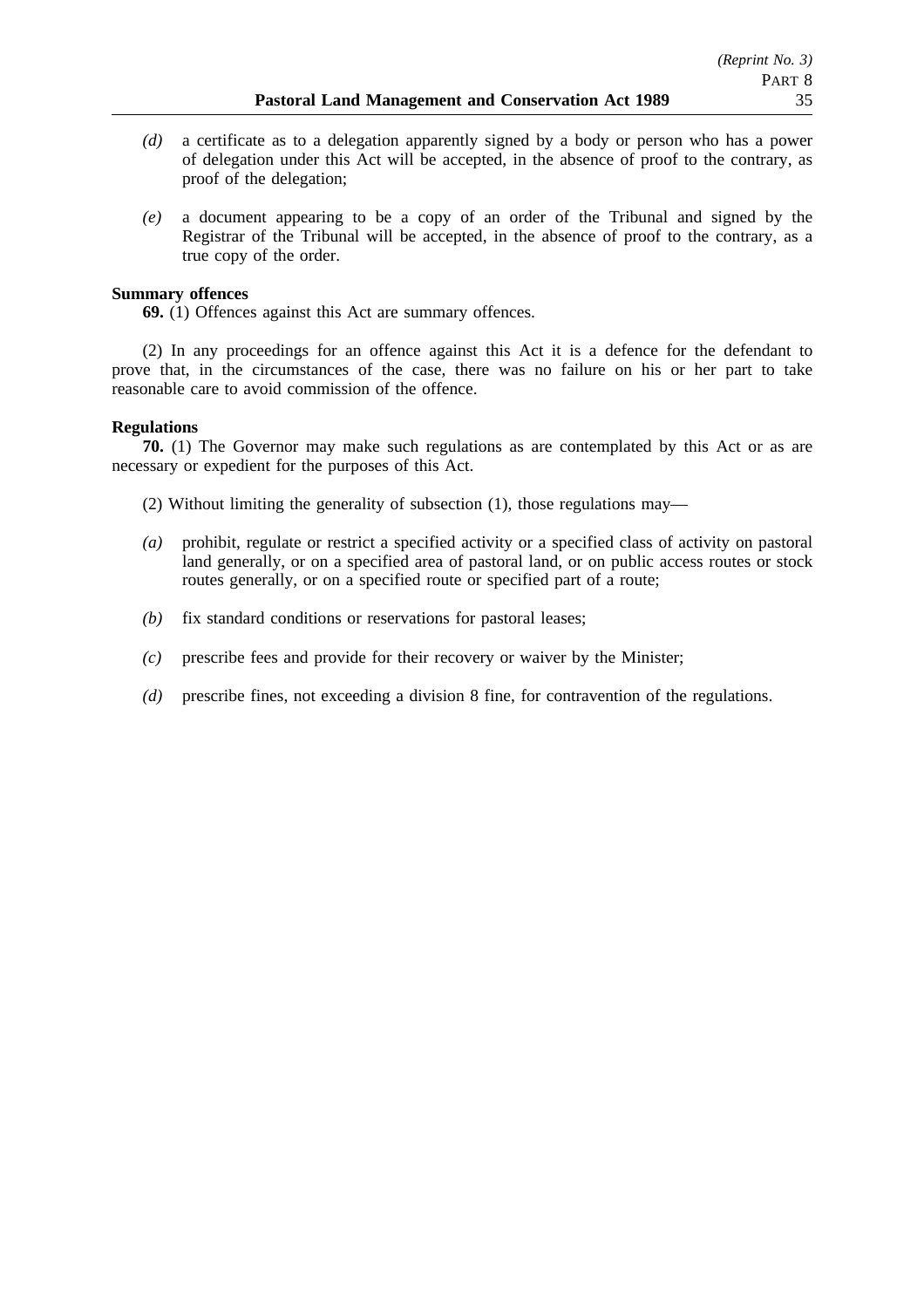#### **SCHEDULE**

#### **DIVISION 1—REPEAL**

1. The *Pastoral Act 1936* is repealed.

#### **DIVISION 2—AMENDMENT OF OTHER ACTS**

2. The *Expiation of Offences Act 1987* is amended by inserting in the schedule the following item after the item headed "*Lifts and Cranes Act 1985*":

#### *Pastoral Land Management and Conservation Act 1989*

| Section 57      |                                                                            |  |
|-----------------|----------------------------------------------------------------------------|--|
| Section $63(1)$ |                                                                            |  |
| Section $63(2)$ | Addressing offensive language to person exercising powers under Act  \$100 |  |

#### **DIVISION 3—TRANSITIONAL PROVISIONS**

3. (1) Until the sixth anniversary of the commencement of this Act, the Board will consist of six members, appointed by the Governor, of whom—

- *(a)* one will be appointed on the nomination of the Minister; and
- *(b)* one will be appointed on the nomination of the Minister of Environment and Planning; and
- *(c)* one, being a person who, in the opinion of the Minister of Agriculture, has had wide experience in the field of soil conservation, will be appointed on the nomination of that Minister; and
- *(d)* one will be selected by the Minister from a panel of three made up of names of persons who are pastoralists in the beef stock industry submitted at the invitation of the Minister by the United Farmers and Stockowners Association of S.A. Incorporated; and
- *(e)* one will be selected by the Minister from a panel of three made up of names of persons who are pastoralists in the sheep industry submitted at the invitation of the Minister by the United Farmers and Stockowners Association of S.A. Incorporated; and
- *(f)* one will be selected by the Minister from a panel of three made up of names submitted at the invitation of the Minister by the Conservation Council of South Australia Incorporated.
- (3) At least one member must be a woman and one a man.
- (4) The Governor will appoint a member of the Board to preside at meetings of the Board.
- (5) The Governor must appoint a deputy to each member of the Board.

(6) A person who is to be the deputy of a member appointed under subsection  $(2)(d)$ ,  $(e)$  or  $(f)$  must be appointed in the same manner as the member was appointed to the Board.

(7) Where the appointment of a member under subsection  $(2)(d)$ ,  $(e)$  or  $(f)$  and of that member's deputy are being made at the same time, both must be selected from the one panel of names.

- (8) A deputy may, in the absence of the member, act as a member of the Board.
- (9) This clause expires on the sixth anniversary of the commencement of this Act.

2. A reference to "the Pastoral Board" in any Act or instrument will be taken (where the context admits) to be a reference to the Pastoral Board established under this Act.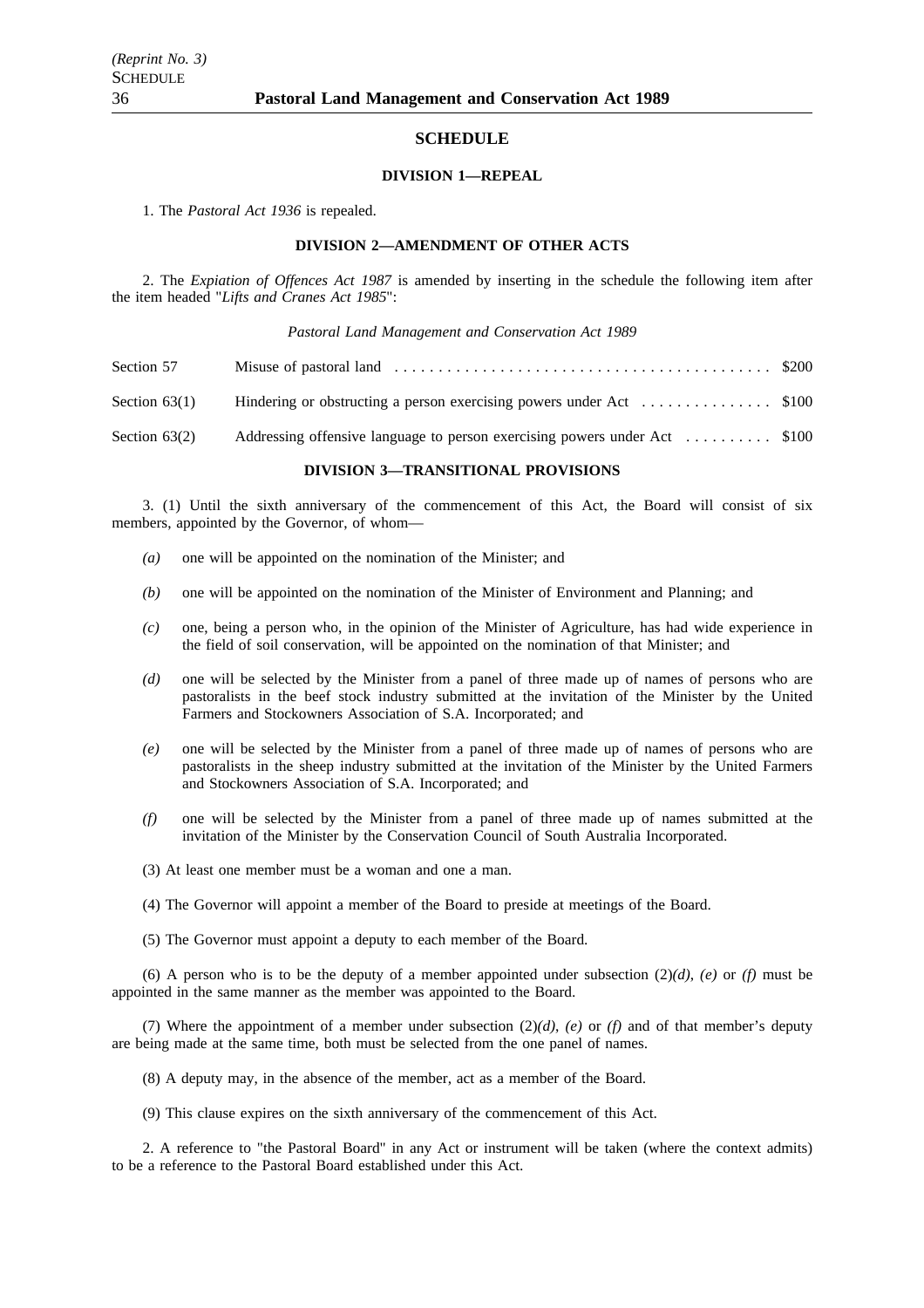4. (1) Subject to clause 5, a lease in force under the repealed Act immediately prior to the commencement of this Act becomes, on that commencement, and continues in force as, a pastoral lease under this Act with a term of 42 years running from that commencement.

(2) The conditions (including covenants) and reservations of such a lease are not affected by its conversion to a pastoral lease pursuant to subclause (1), with the following exceptions:

- *(a)* rent is payable in accordance with this Act;
- *(b)* no species of animal other than sheep or beef cattle can be pastured on the land as part of the commercial enterprise under the lease without the prior approval of the Board;
- *(c)* the reservations relating to aboriginal persons and access to the land will be taken to have been revoked.
- (3) Notwithstanding sections 25 and 26 of the Act—
- *(a)* the question of the first extension of the term of a pastoral lease to which this clause applies and the variation (if at all) of its land management conditions must be dealt with, in accordance with those sections, no later than eight years after the commencement of this Act; and
- *(b)* any such extension must be for such period as will bring the balance of the term of the lease to 42 years.
- 5. (1) Clause 4 does not apply to a lease in force under the repealed Act if—
- *(a)* the Governor has determined that the land subject to the lease should be set aside or used for some other more appropriate purpose; or
- *(b)* the Minister is satisfied that the land subject to the lease is no longer suitable for pastoral purposes,

and written notice has been given by the Minister to the lessee proposing resumption of the land or offering some other form of tenure of the land.

- (2) An offer of alternative tenure, if not accepted by the lessee, lapses two years after it is made.
- (3) The following provisions apply in relation to a lease referred to in subclause (1):
- *(a)* the lease continues in force notwithstanding the repeal of the repealed Act and will, subject to this Act, continue in force until expiry of its term;
- *(b)* this Act applies in relation to the lease as if it were a pastoral lease under this Act, but—
	- (i) the term of the lease cannot be extended; and
	- (ii) the conditions of the lease cannot (except by agreement with the lessee) be varied by the Board;
- *(c)* rent is payable in accordance with this Act;
- *(d)* the reservations in the lease relating to aboriginal persons and access to the land will be taken to have been revoked.
- (4) On expiry of a lease to which this clause applies—
- *(a)* the lessee is entitled to compensation;
- *(b)* compensation will be based on the market value of the lease as if the lessee were the holder of a pastoral lease; and
- *(c)* the amount of the compensation will be determined by agreement between the Minister and the lessee or, in default of agreement, by the Land and Valuation Court.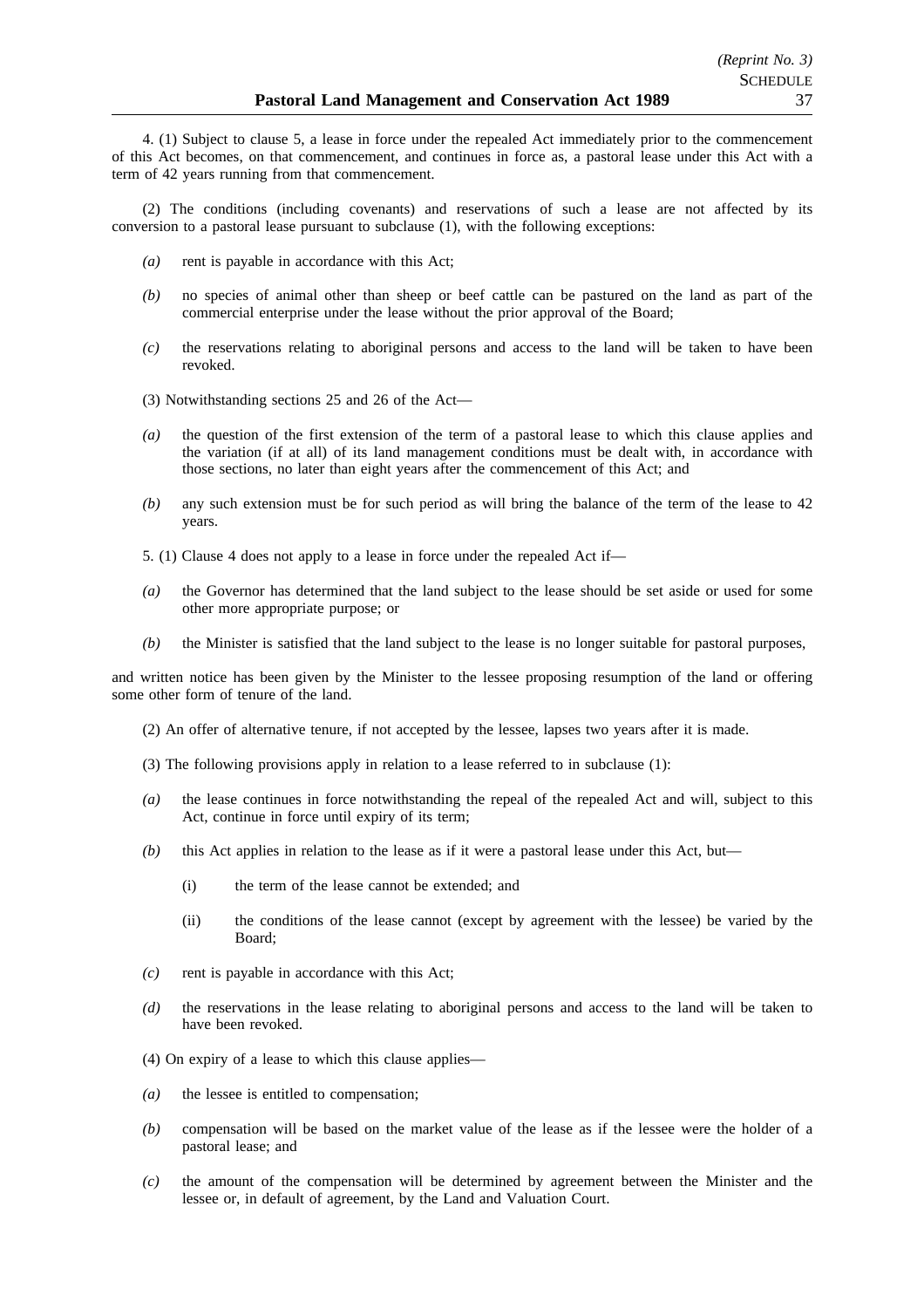## **APPENDIX 1**

## **LEGISLATIVE HISTORY**

(*entries in bold type indicate amendments incorporated since the last reprint*)

Section 12(2): amended by 9, 1996, s. 2(a)-(d)<br>Section 12(6): amended by 9, 1996, s. 2(e) Section 12(6): amended by 9, 1996, s. 2(e)<br>Section 12(7): amended by 9, 1996, s. 2(f) Section 12(7): amended by 9, 1996, s. 2(f)<br>Section 41(9a): inserted by 35, 1997, s. 22 **Section 41(9a):** inserted by 35, 1997, s. 22<br>Section 43(2a): inserted by 35, 1997, s. 23 **Section 43(2a): inserted by 35, 1997, s. 23**<br>Section 57(1): **imserted by 35, 1997, s. 23** Section 57(1): amended by 71, 1992, s. 3(1) (Sched.)<br>Section 59(5): inserted by 35, 1997, s. 24 **Section 59(5): inserted by 35, 1997, s. 24**<br>Section 63(1) and (2): **imserted by 35, 1997, s. 24** amended by 71, 1992, s.  $3(1)$  (Sched.)